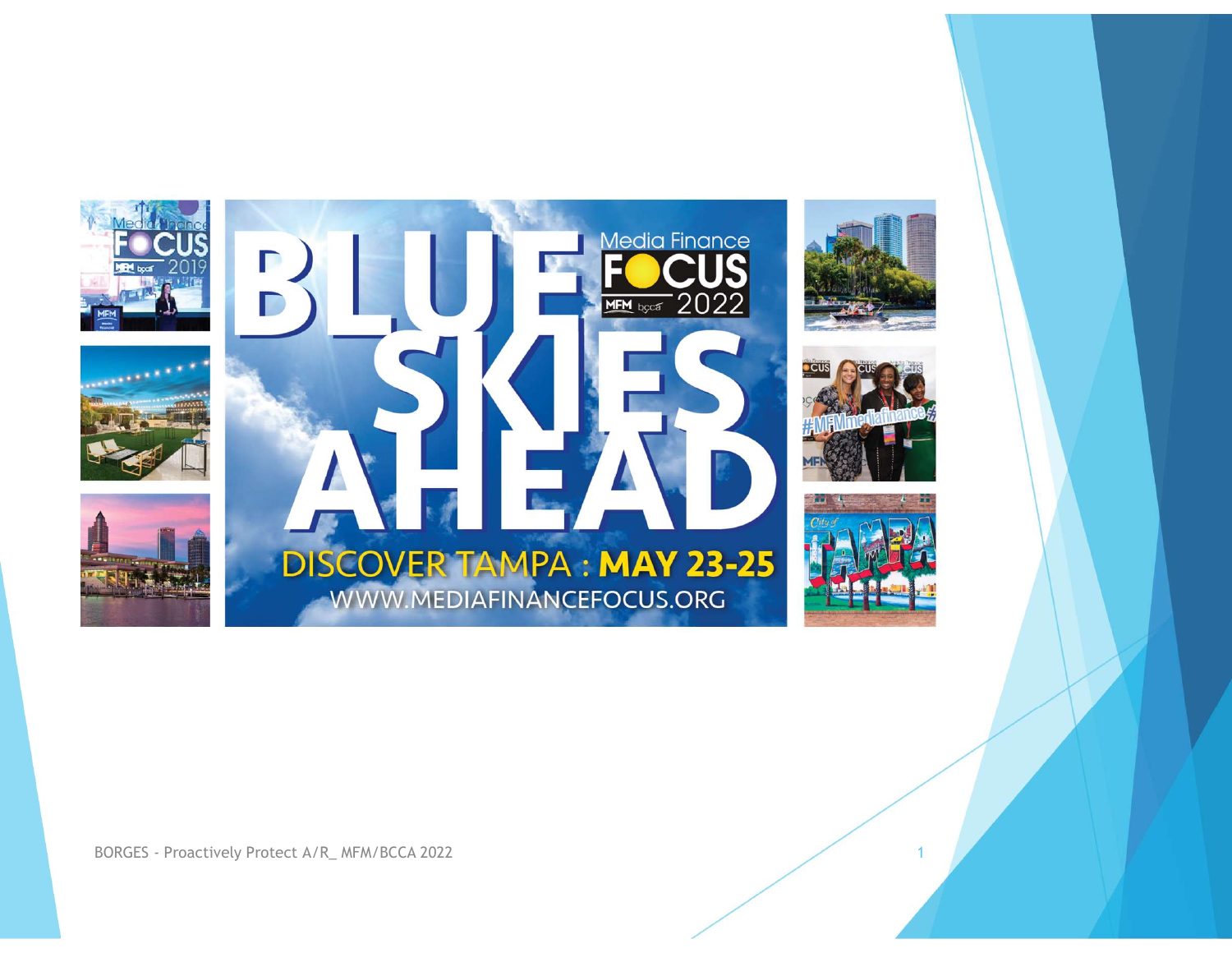## PROACTIVELY PROTECTING YOUR COMPANY'S ACCOUNTS' RECEIVABLE LY PROTECTING YOUR<br>CCOUNTS' RECEIVABLE<br>lay 23, 2022<br>2:30 - 3:20<br>Session 22

May 23, 2022 Session 22

Wanda Borges, Esq. Borges & Associates, LLC 575 Underhill Blvd. Syosset, NY 11791 516-677-8200 x 225 wborges@borgeslawllc.com **Session 22**<br>
Wanda Borges, Esq.<br>
Borges & Associates, LLC<br>
575 Underhill Blvd.<br>
Syosset, NY 11791<br>
S416-677-8200 x 225<br>
wborges@borgeslawllc.com<br>
BORGES - Proactively Protect A/R\_MFM/BCCA 2022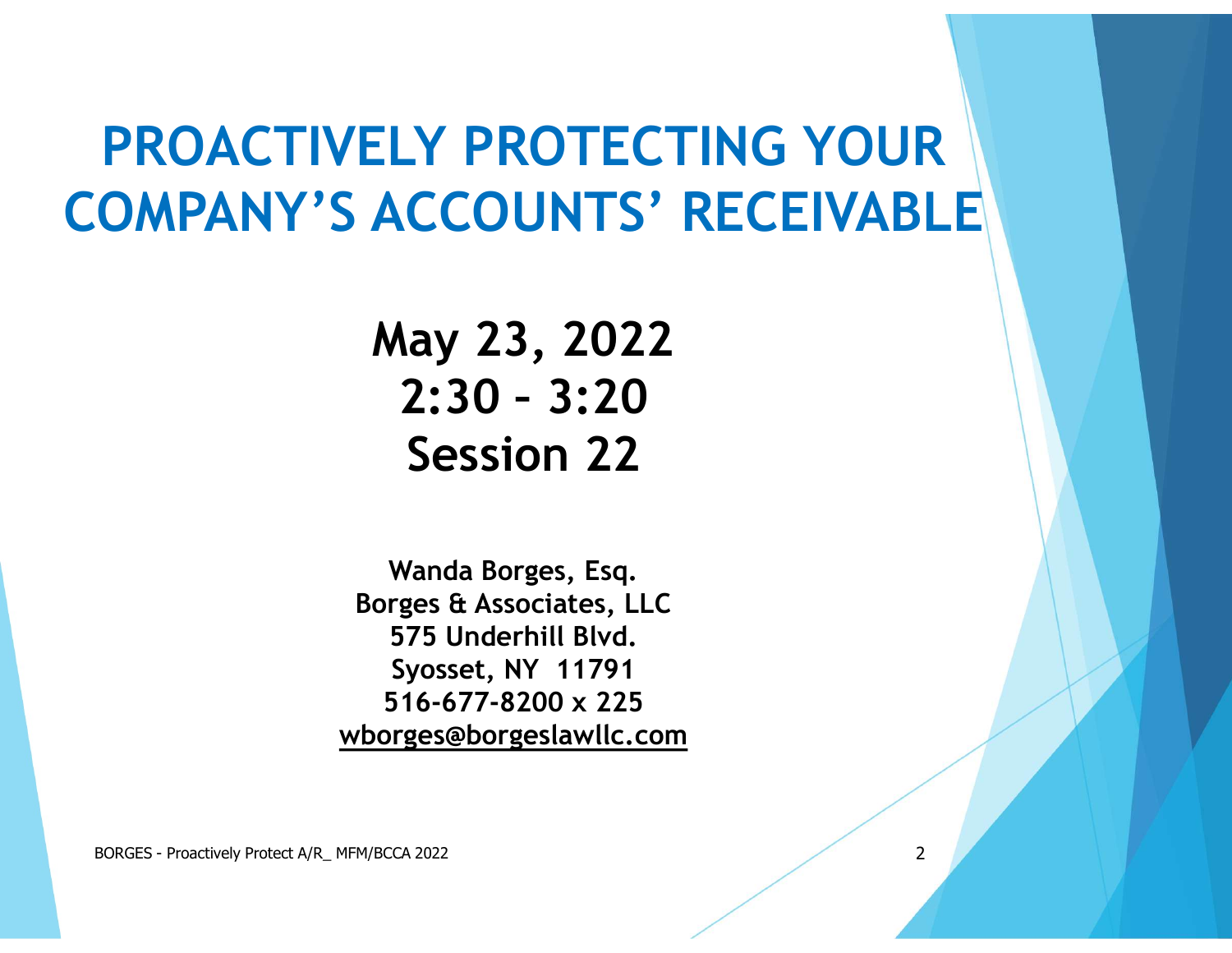- $\blacktriangleright$  KNOW THY CUSTOMER
- PROPER INSERTION ORDERS
- **SECURED TRANSACTIONS UNDER UCC** ARTICLE 9
- **PERSONAL GUARANTIES**
- CROSS-CORPORATE GUARANTIES **RATE GUARANTIES<br>REDIT**<br>BORGES - Proactively Protect A/R\_MFM/BCCA 2022
- **LETTERS OF CREDIT**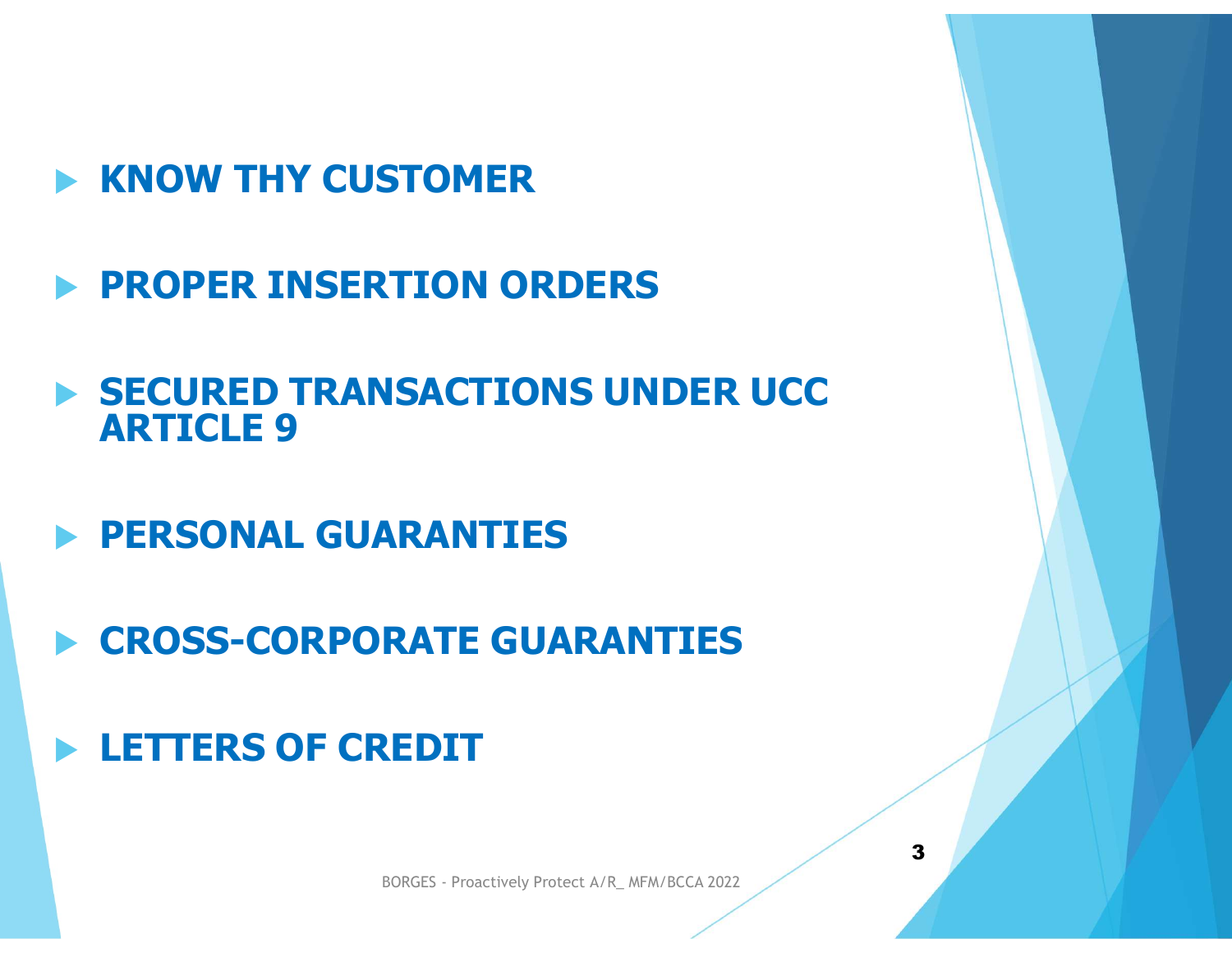#### KNOW THY CUSTOMER!

BORGES - Proactively Protect A/R\_ MFM/BCCA 2022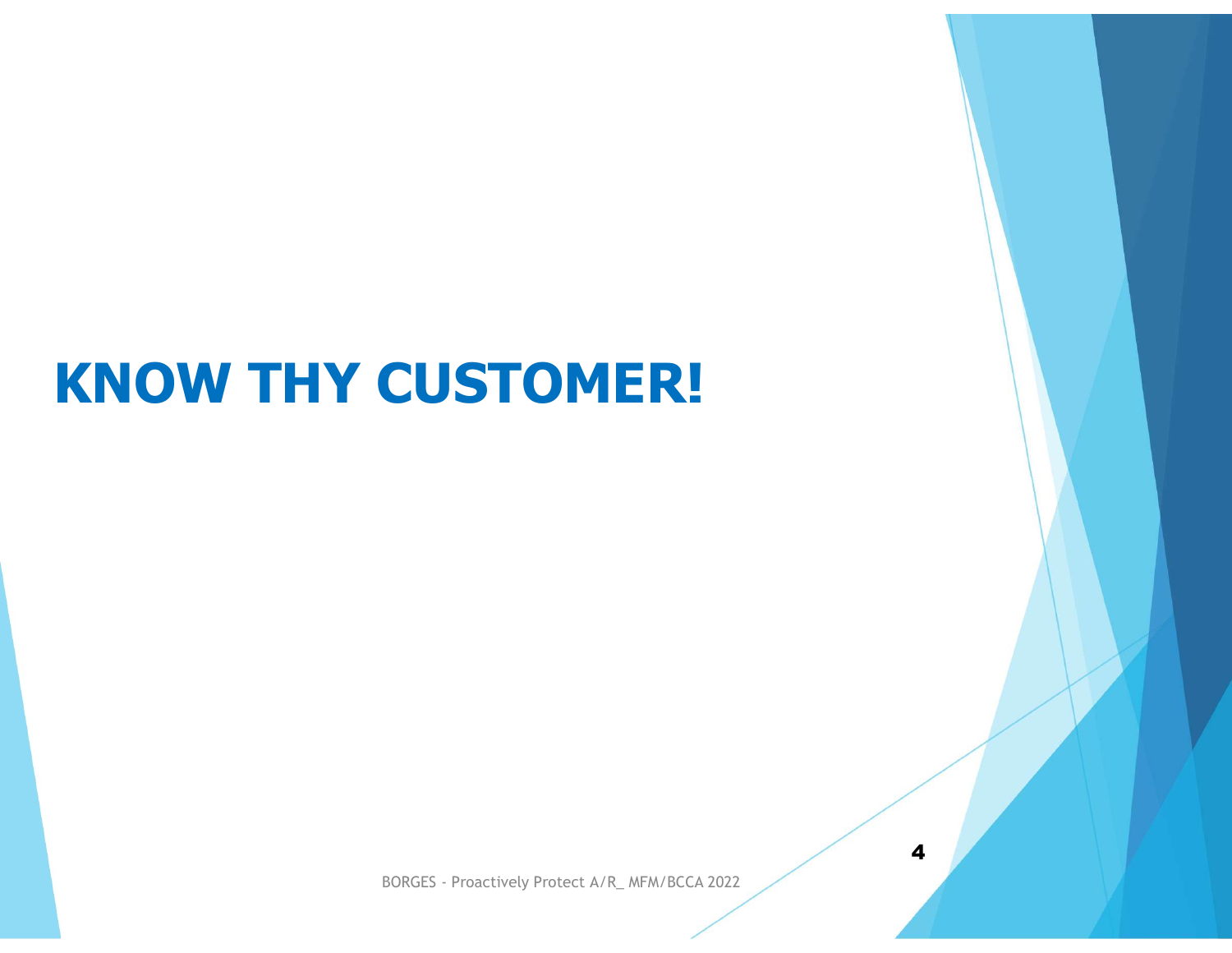#### KNOW THY CUSTOMER The Cardinal Rule of Credit

- **Inderstand the legal "make up" of your** customer
	- Corporation: an artificial entity, formed and maintained in accordance with the statutes of a particular state of incorporation.
- particular state or incorporation.<br>
Protects officers, directors and shareholders from<br>
personal liability provided compliance with state<br>
statutes is maintained.<br>
BORGES Proactively Protect A/R\_ MFM/BCCA 2022 **Protects officers, directors and shareholders from** personal liability provided compliance with state statutes is maintained.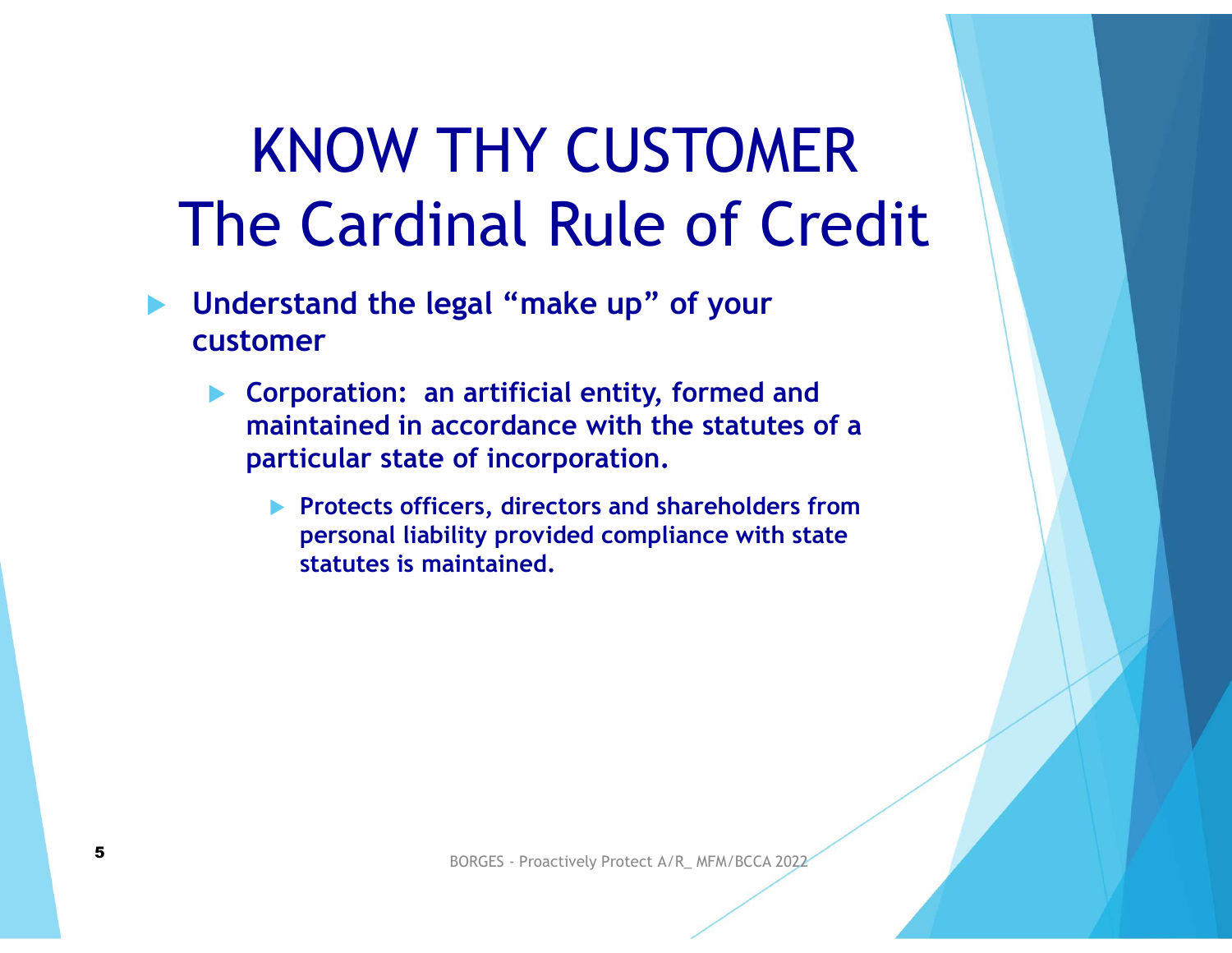# KNOW THY CUSTOMER (cont.) NOW THY CUSTOMER (CONT.)<br>
imited Liability Company (<u>not c</u>orporation)<br>
nother type of artificial entity<br>
LLC's provide a protection similar to the "corporate<br>
shell" for members and managers of the LLC.<br>
Tax consequences

- Limited Liability Company (not corporation)
- Another type of artificial entity
	- shell" for members and managers of the LLC.
	- and managers of the LLC.<br>
	enerally the same as with<br>
	BORGES Proactively Protect A/R\_ MFM/BCCA 2022 Tax consequences generally the same as with partnerships.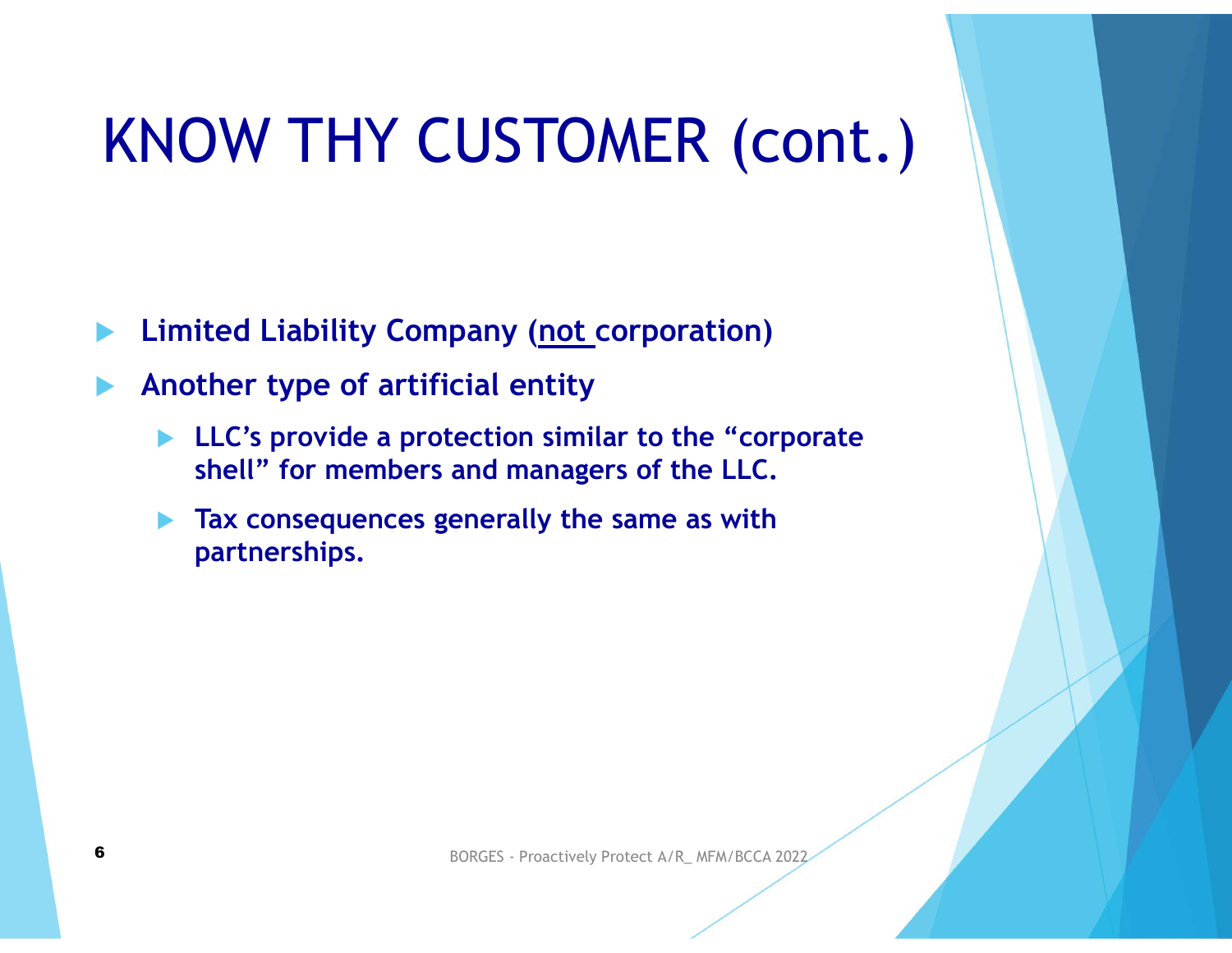#### KNOW THY CUSTOMER (cont.)

#### Partnership

 An entity created by two or more "persons" (can be corporations or LLC's)

 $\blacktriangleright$  For the purpose of operating a business

Se of operating a business<br>pletely responsible for all debt<br>ership<br>BORGES - Proactively Protect A/R\_ MFM/BCCA 2022 **Each partner completely responsible for all debt** incurred by partnership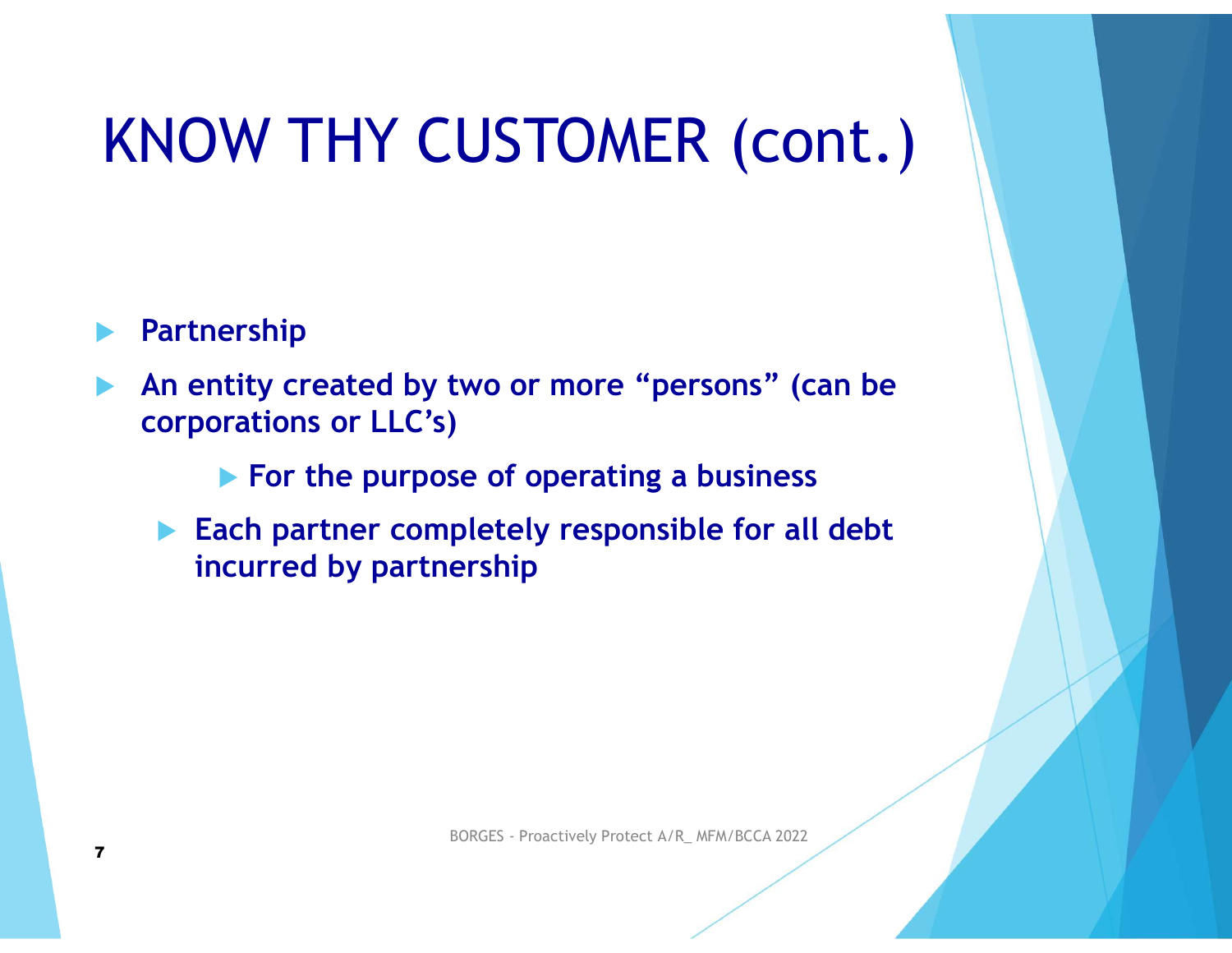# KNOW THY CUSTOMER (cont.) KNOW THY CUSTOMER (cont.)<br>
Similar to a Partnership<br>
Similar to a Partnership or Joint Venture<br>
Only the General Partner is responsible for<br>
partnership debt

- Limited Partnership
- - ▶ Only the General Partner is responsible for partnership debt
		- BORGES Proactively Protect A/R\_ MFM/BCCA 2022 **Imperative to know who general partner is**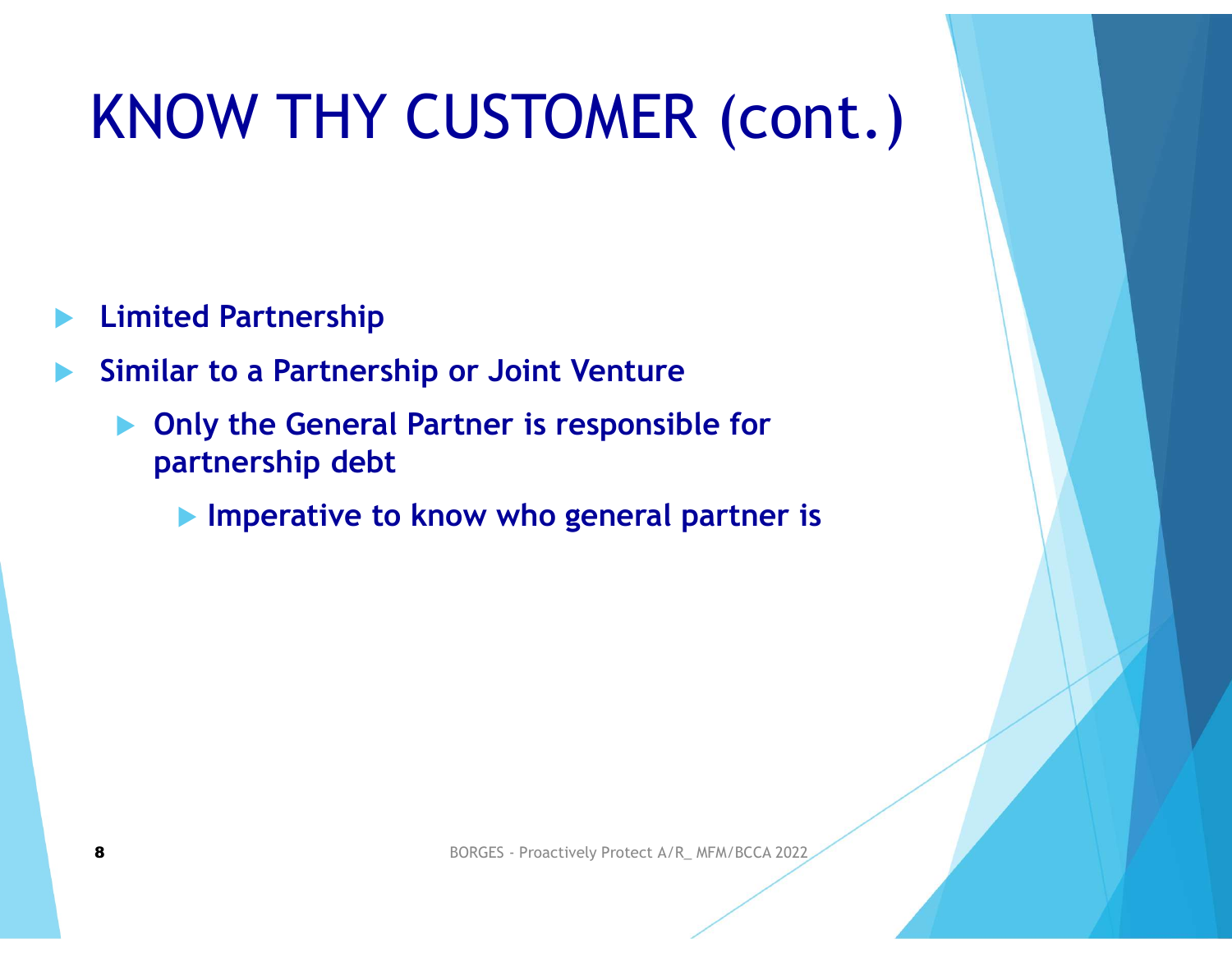## KNOW THY CUSTOMER (cont.)  $\begin{array}{lll} \textsf{KNOW THY CUSTOMER} \\ \textsf{(cont.)} \\\\ \textsf{E} & \textsf{Limited Liability Partership} \\ \textsf{Similar to a Limited Liability Company} \\ \textsf{Can only be formed by professionals} \\ \textsf{S} & \textsf{dactors, leaves, engineers, dentists, other licensed.} \end{array}$

- $\triangleright$  Limited Liability Partnership
- 
- $\triangleright$  Can only be formed by professionals
	- BORGES Proactively Protect A/R\_ MFM/BCCA 2022 doctors, lawyers, engineers, dentists, other licensed professionals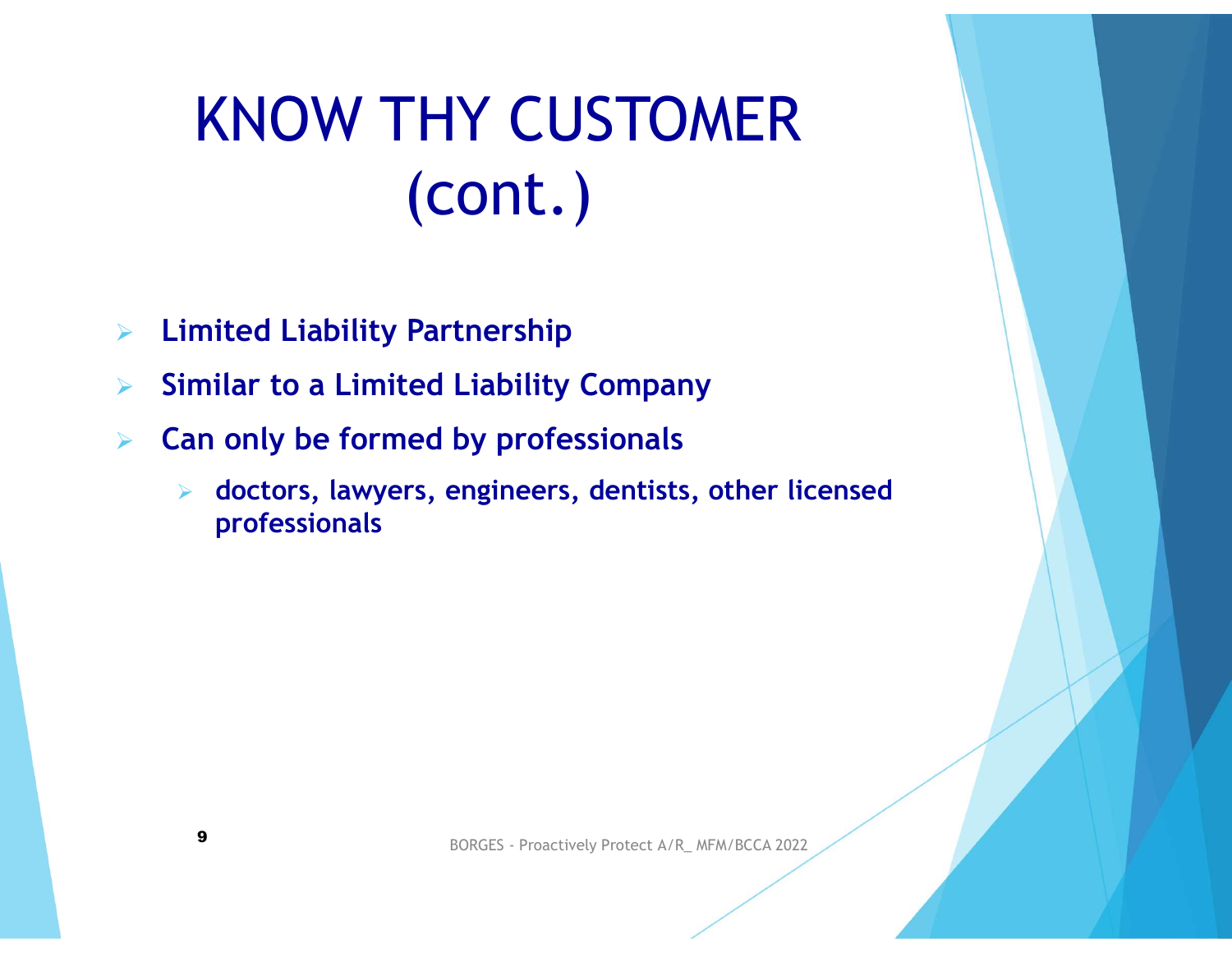#### KNOW THY CUSTOMER (cont.)

#### **Sole Proprietor**

- $\triangleright$  An individual operating with no corporate or other protection
- $\triangleright$  Individual remains totally responsible for all debts incurred in the business name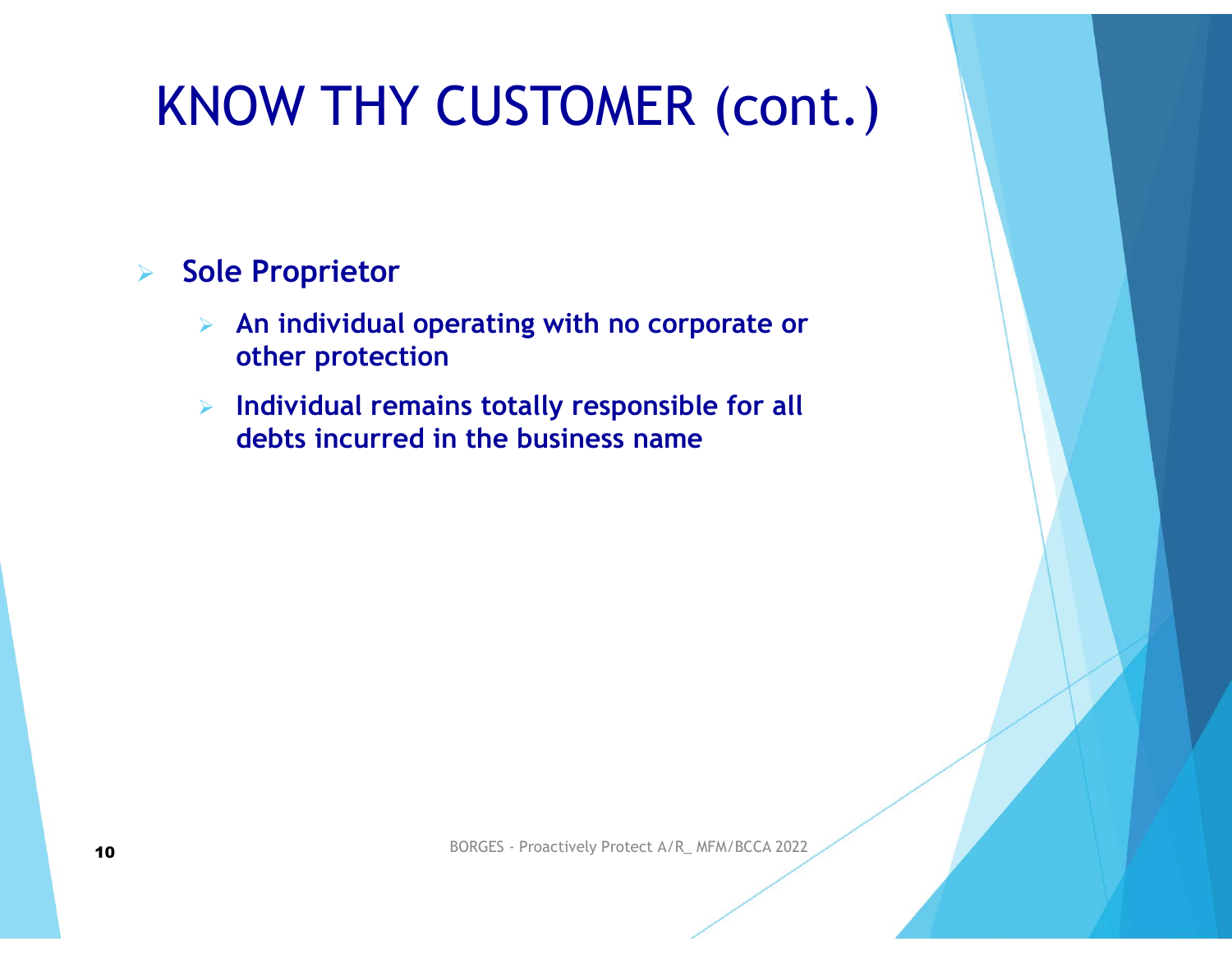#### ADVERTISER & AGENCY DETAILS

- **Date of Incorporation (or creation of other artificial** entity) if applicable
- Date of start of business
- State of incorporation (or registration of other artificial entity) if applicable
- Federal tax identification number
- BORGES Proactively Protect A/R\_ MFM/BCCA 2022  $\blacktriangleright$  Now most important when trying to garnish bank accounts.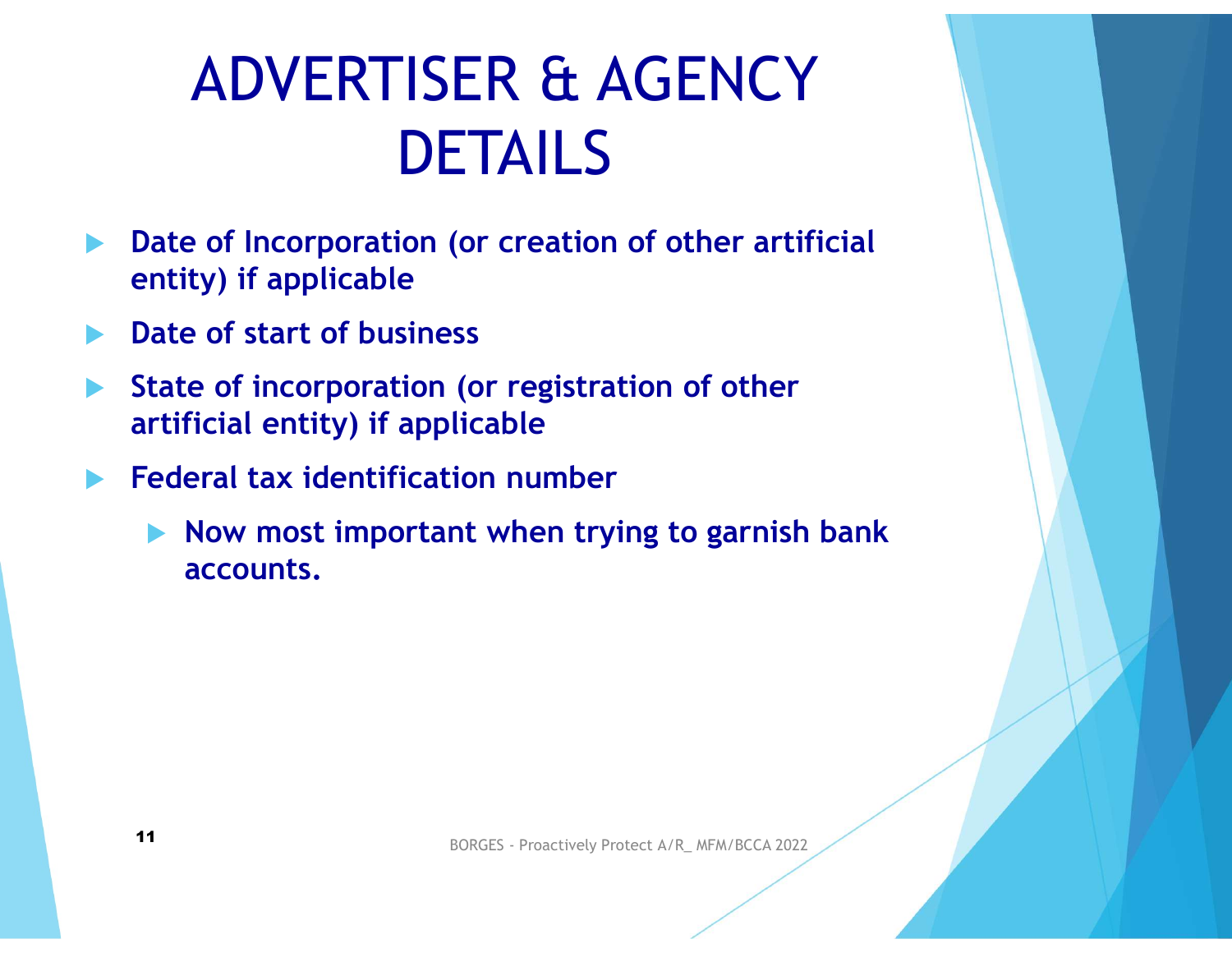#### CREDIT APPLICATION: WHY USE IT AT ALL

**Formation of a contractual relationship** 

- **Invoices are not contracts**
- **The credit application is often the only** written agreement
- $\blacktriangleright$  The credit application can provide information and specific legal remedies The credit application is often the only<br>
written agreement<br>
The credit application can provide<br>
information and specific legal remedies<br>
12<br>
12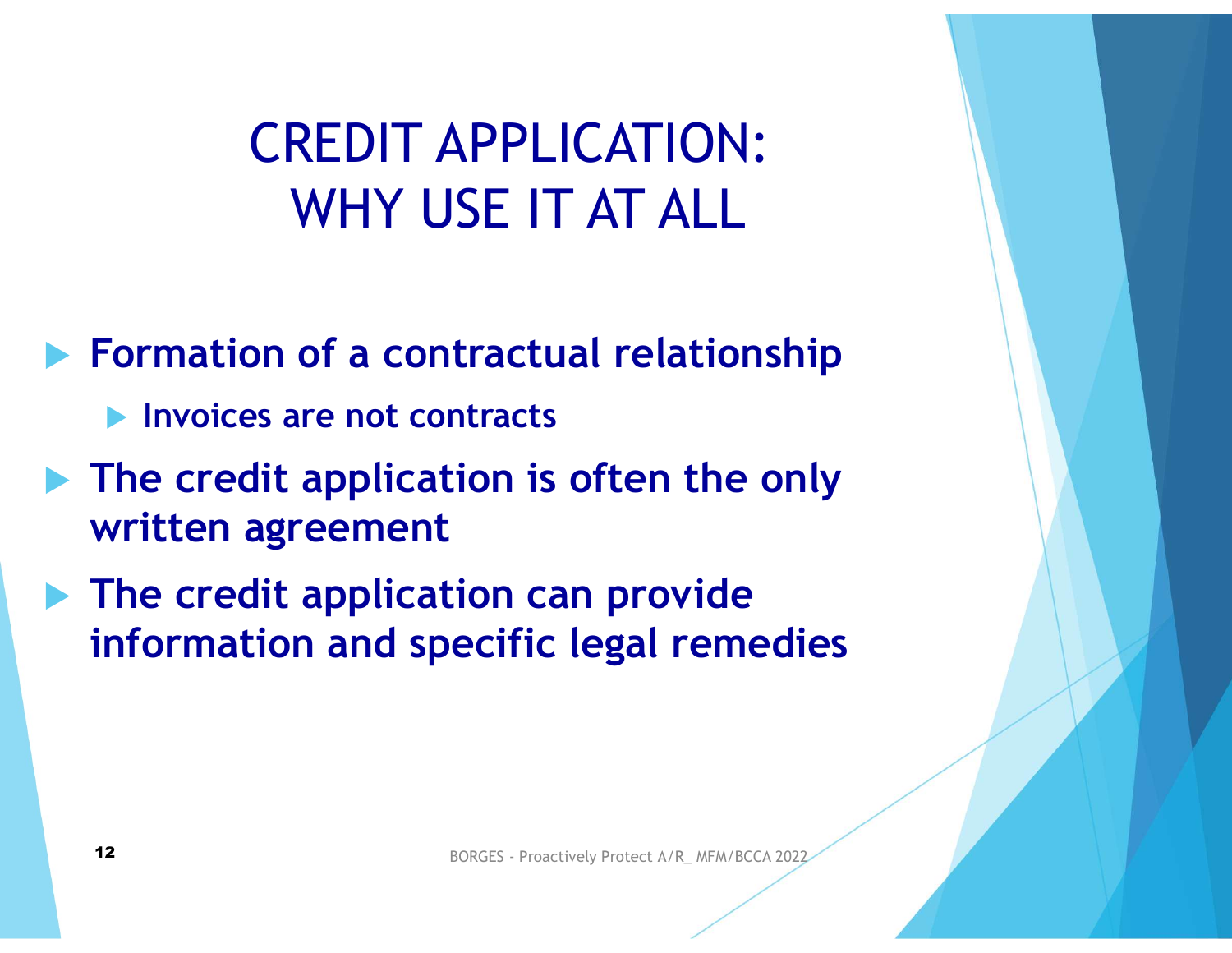### CREDIT APPLICATION: ESSENTIAL TERMS CREDIT APPLICATION:<br>ESSENTIAL TERMS<br>FRAMS AND CONDITIONS OF SALE<br>Payment Due Date (e.g. "Net 30 days" or<br>"CIA" or "COD")<br>Discount for prompt pay (e.g. "2% net 30 CREDIT APPLICATION:<br>
ESSENTIAL TERMS<br>
ERMS AND CONDITIONS OF SALE<br>
Payment Due Date (e.g. "Net 30 days" or<br>
"CIA" or "COD")<br>
Discount for prompt pay (e.g. "2% net 30<br>
days")<br>
Interest/Service charge

#### TERMS AND CONDITIONS OF SALE

- "CIA" or "COD")
- days")
- **Interest/Service charge**
- Attorneys' fees
- ▶ "reasonable" doesn't cut it BORGES - Proactively Protect A/R\_ MFM/BCCA 2022<br> **BORGES - Proactively Protect A/R\_ MFM/BCCA 2022**<br> **BORGES - Proactively Protect A/R\_ MFM/BCCA 2022** 
	- ▶ Costs of collection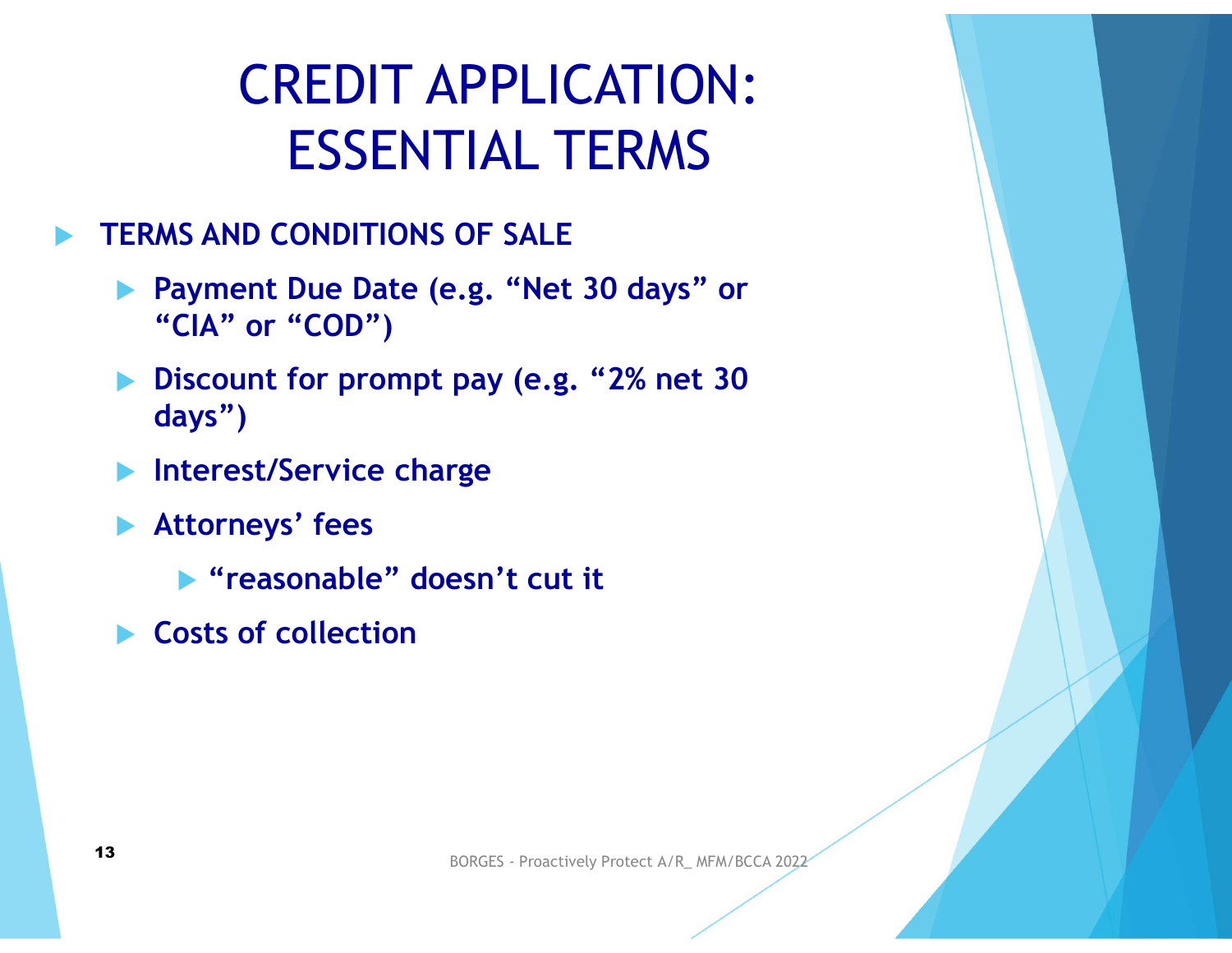## CREDIT APPLICATION: ESSENTIAL TERMS **CREDIT APPLICATION:**<br>ESSENTIAL TERMS<br>
Correct Name - CRITICAL<br>
Type of Business Organization [SEE ABOVE]

- 
- Type of Business Organization [SEE ABOVE]
- Principal Place of Business
- Requirement for Notification of Change of Name or Ownership of customer Requirement for Notification of Change of Name<br>or Ownership of customer<br>14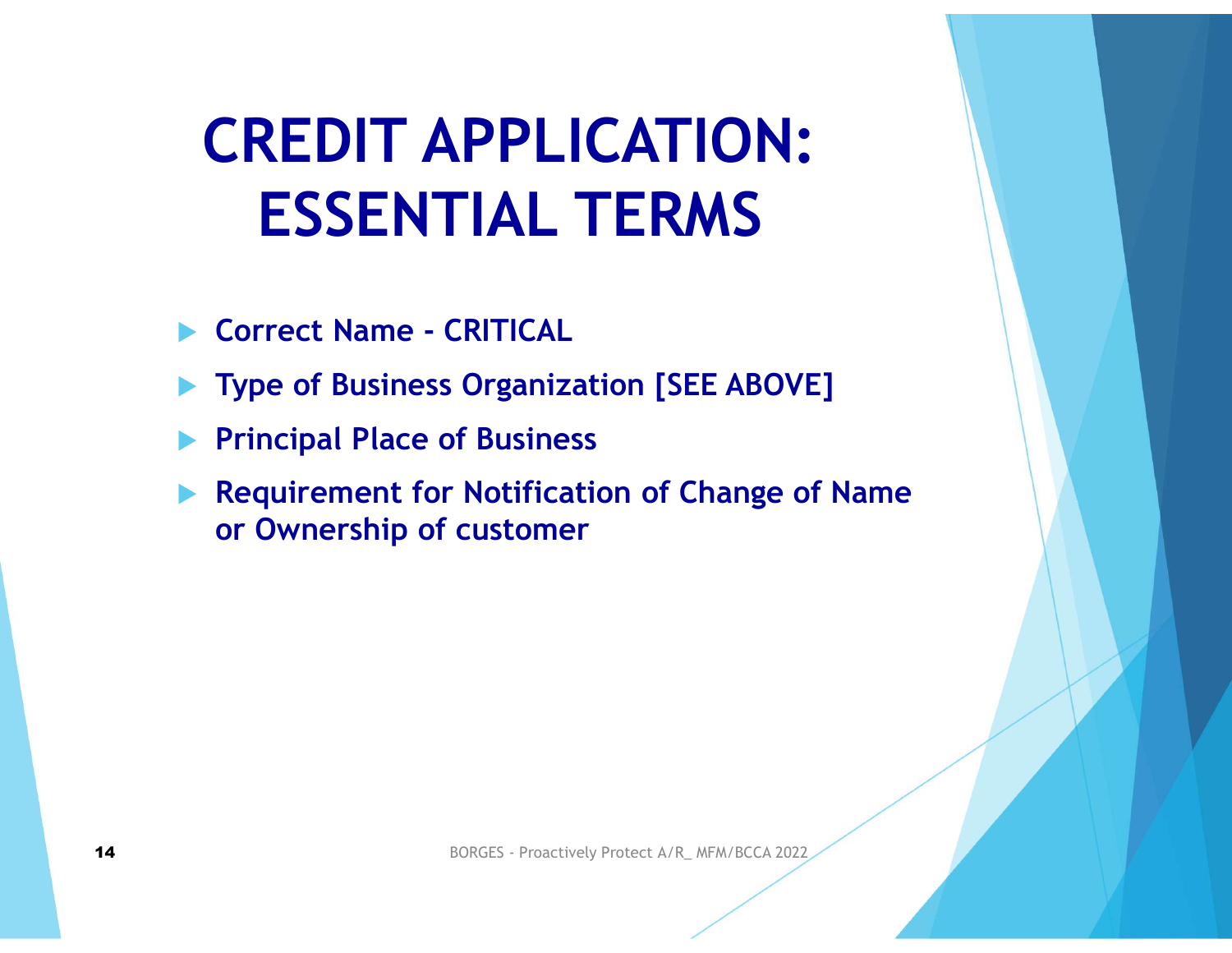#### CREDIT APPLICATION: ESSENTIAL TERMS

#### Venue & Jurisdiction

- **Language that permits, but does not** mandate, a particular state and/or court where a lawsuit may be commenced should be included on credit application
- ▶ This contract shall be construed under and governed by the laws of the State of \_\_\_\_\_\_\_\_\_\_. Any litigation concerning this contract may be commenced, at the sole discretion of credit grantor, in any local, state or federal court within the state of WHELE **a lawsuit lingy be Commerced**<br>
Should be included on credit application<br>  $\triangleright$  This contract shall be construed under and governed by the<br>
laws of the State of  $\frac{1}{1}$ . Any litigation concerning this<br>
grantor, i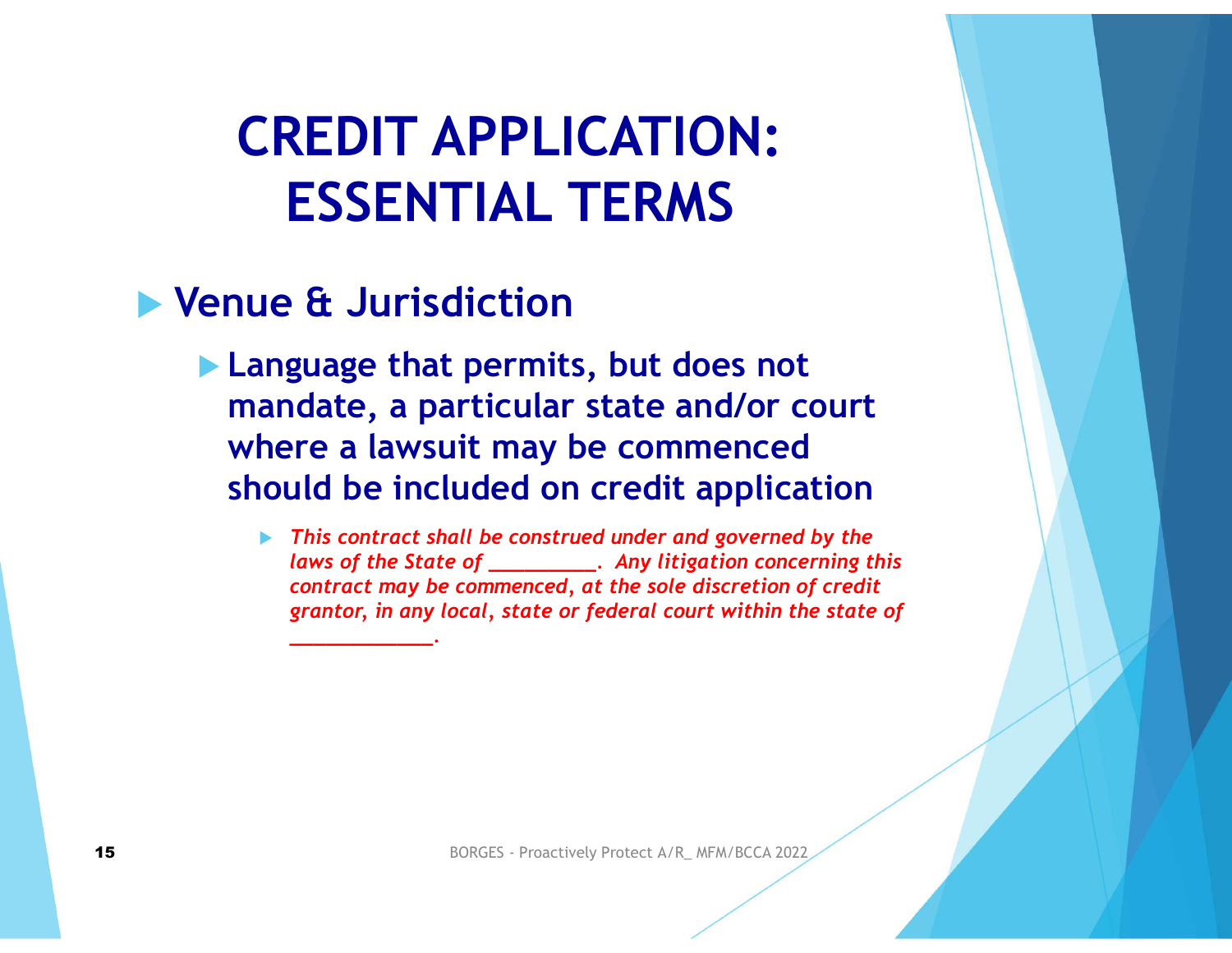# PROPER INSERTION ORDERS

BORGES - Proactively Protect A/R\_ MFM/BCCA 2022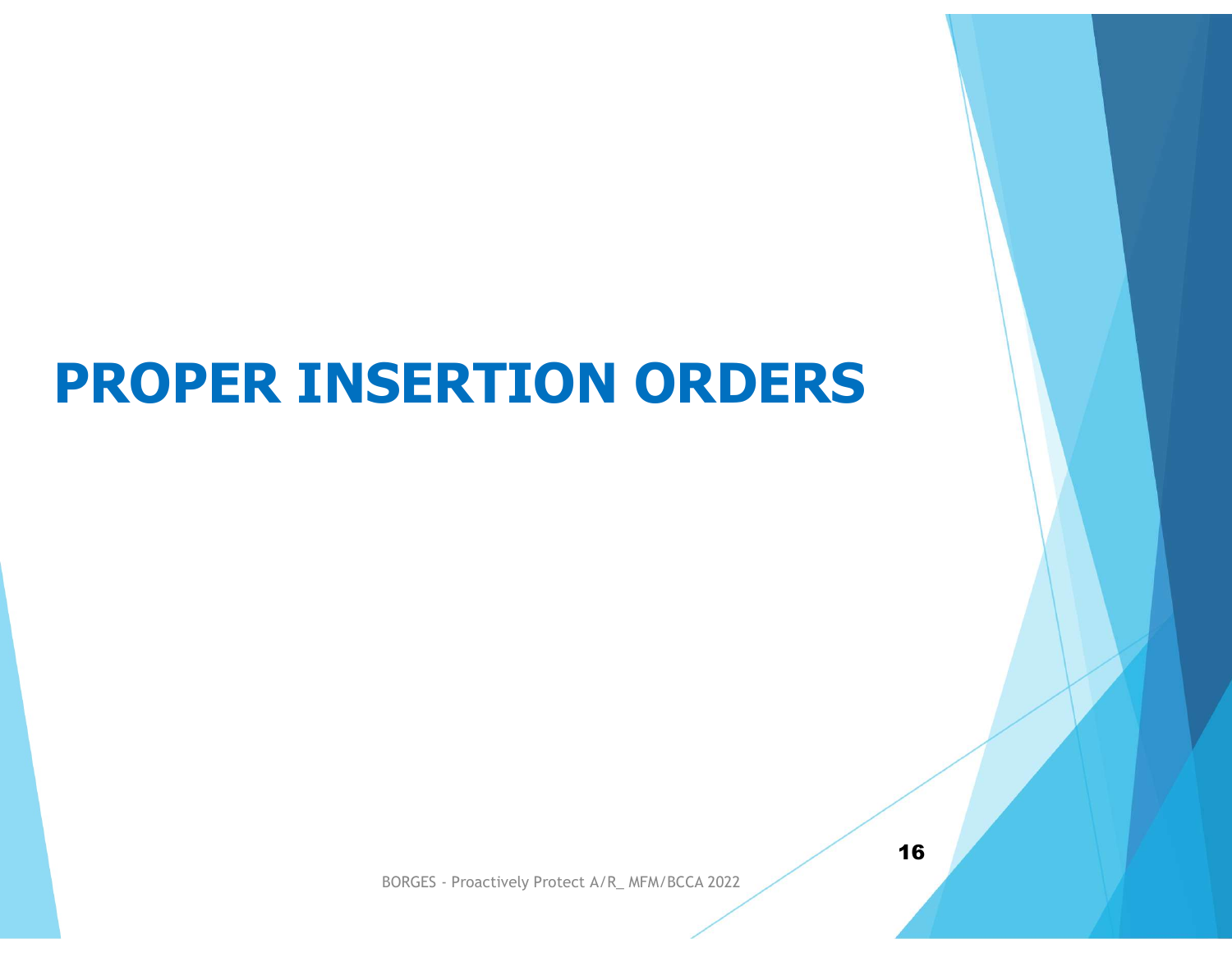## PURPOSE & BENEFIT OF A PROPER E & BENEFIT OF A PROPER<br>INSERTION ORDER<br>knows what it is getting out of the deal PURPOSE & BENEFIT OF A PROPER<br>
INSERTION ORDER<br>
★ Advertiser knows what it is getting out of the deal<br>
★ Media knows what it is going to deliver and how<br>
much it is going to get paid<br>
★ Information Contained on Insertion PURPOSE & BENEFIT OF A PROPER<br>
INSERTION ORDER<br>
Advertiser knows what it is getting out of the deal<br>
Media knows what it is going to deliver and how<br>
much it is going to get paid<br>
Information Contained on Insertion Order

- Advertiser knows what it is getting out of the deal
- Media knows what it is going to deliver and how much it is going to get paid
- - **Legal Name of Advertiser**
	- **Address**
	- **Agency Name and address** 17 BORGES - Proactively Protect A/R\_ MFM/BCCA 2022<br>
	17 BORGES - Proactively Protect A/R\_ MFM/BCCA 2022
	- Email
	- **Telephone Numbers**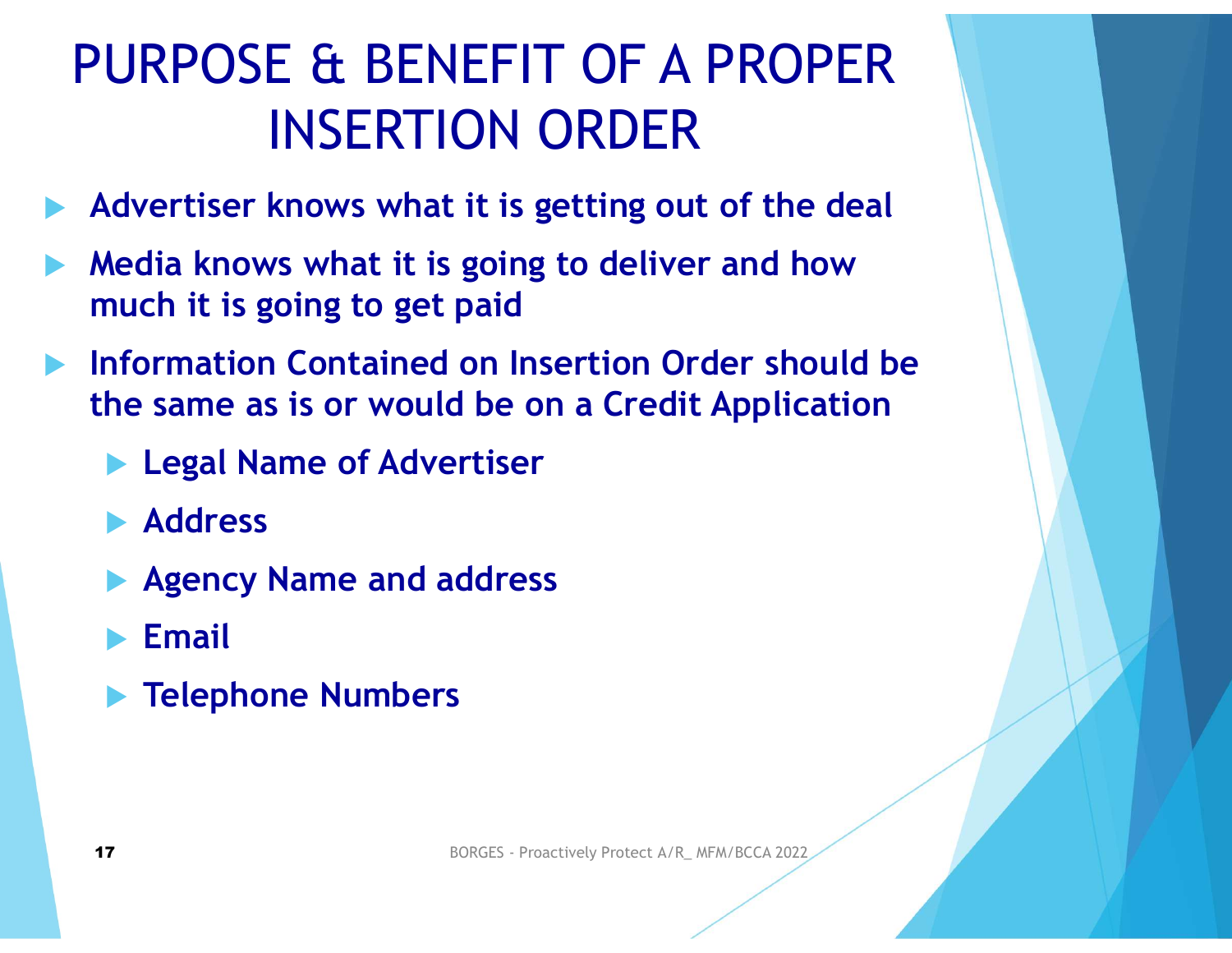#### CONTENTS OF AN INSERTION ORDER

- CONTENTS OF AN INSERTION<br>
AVOID DISCREPANCIES<br>
ATHESE ITEMS MUST BE CONSISTENT BET CONTENTS OF AN INSERTION ORDER<br>
► AVOID DISCREPANCIES<br>
► THESE ITEMS MUST BE CONSISTENT BETWEEN THE<br>
INSERTION ORDER AND YOUR INTERNAL RECORDS<br>
► Advertising Content INSERTION ORDER AND YOUR INTERNAL RECORDS
	- **Advertising Content**
	- Terms of Sale
	- **Purchase Price**
	- Billing Information
	- **No is responsible for payment** 18 **Durchase Price**<br>
	18 **Durchase Price**<br>
	18 **Advertiser?**<br>
	18 **BORGES - Proactively Protect A/R\_MFM/BCCA 2022** 
		- **Agency?**
		- **Advertiser?**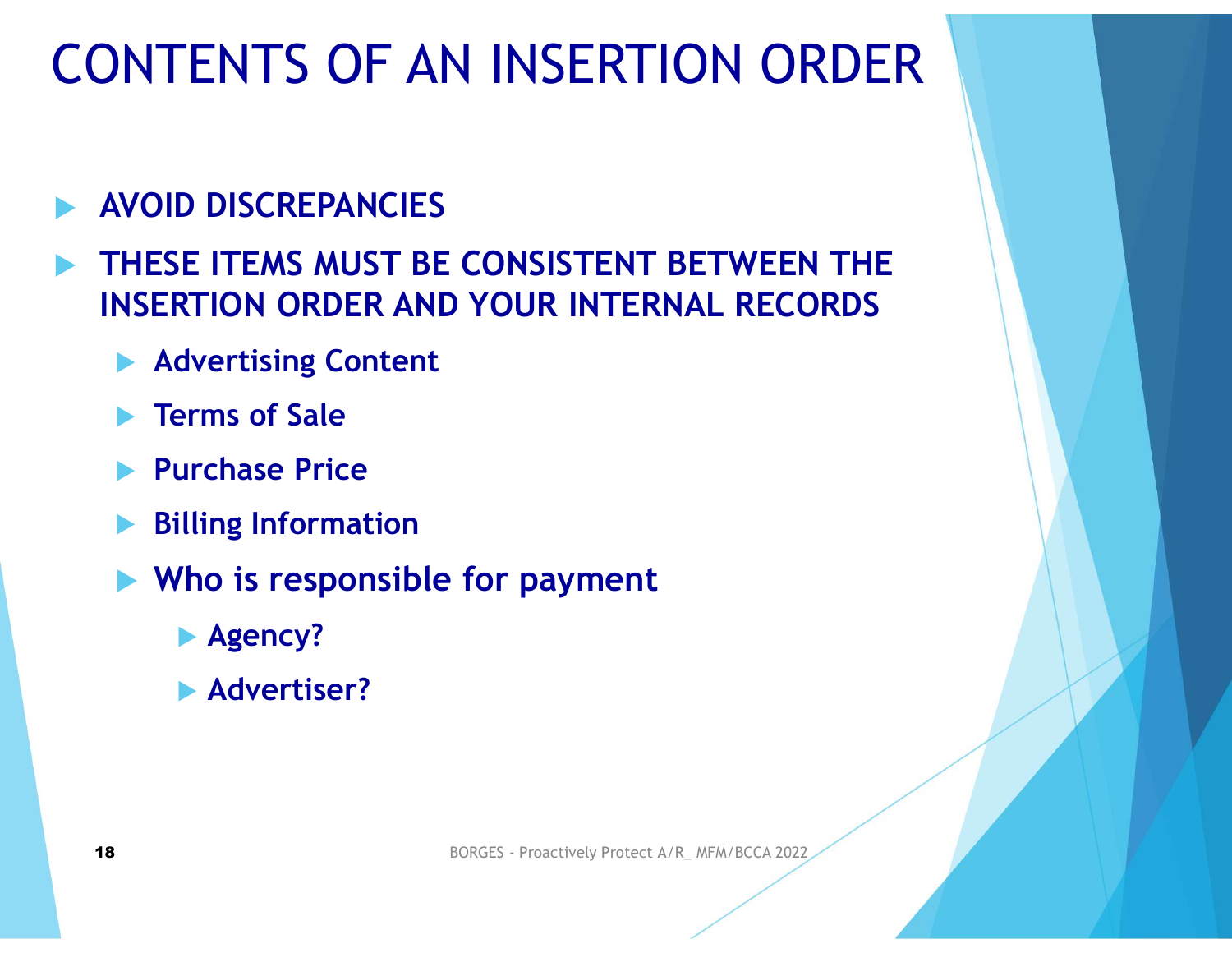ESSENTIAL DOCUMENTS AND LIABILITY CLAUSES [and then there were two] ESSENTIAL DOCUMENTS AND<br>
LIABILITY CLAUSES<br>
[and then there were two]<br>
boint & Several<br>
equential Liability<br>
Agency of Record Document<br>
What role is being played by Advertiser and by Agen<br>
a What authority does the Agency LIABILITY CLAUSES<br>
[and then there were two]<br>
oint & Several<br>
equential Liability<br>
gency of Record Document<br>
What role is being played by Advertiser and by Agency?<br>
What authority does the Agency have to act on behalf<br>
of

- Joint & Several
- Sequential Liability
- -
- LIADILITT CLAUSES<br>
[and then there were two]<br>
oint & Several<br>
equential Liability<br>
gency of Record Document<br>
What role is being played by Advertiser and by Agency?<br>
What authority does the Agency have to act on behalf<br>
of [and then there were two]<br>Int & Several<br>Internal Liability<br>Incy of Record Document<br>What role is being played by Advertiser ar<br>What authority does the Agency have to a<br>Internal Advertiser? ■ What role is being played by Advertiser and by Agency?<br>■ What authority does the Agency have to act on behalf of the Advertiser?<br>
<br>
19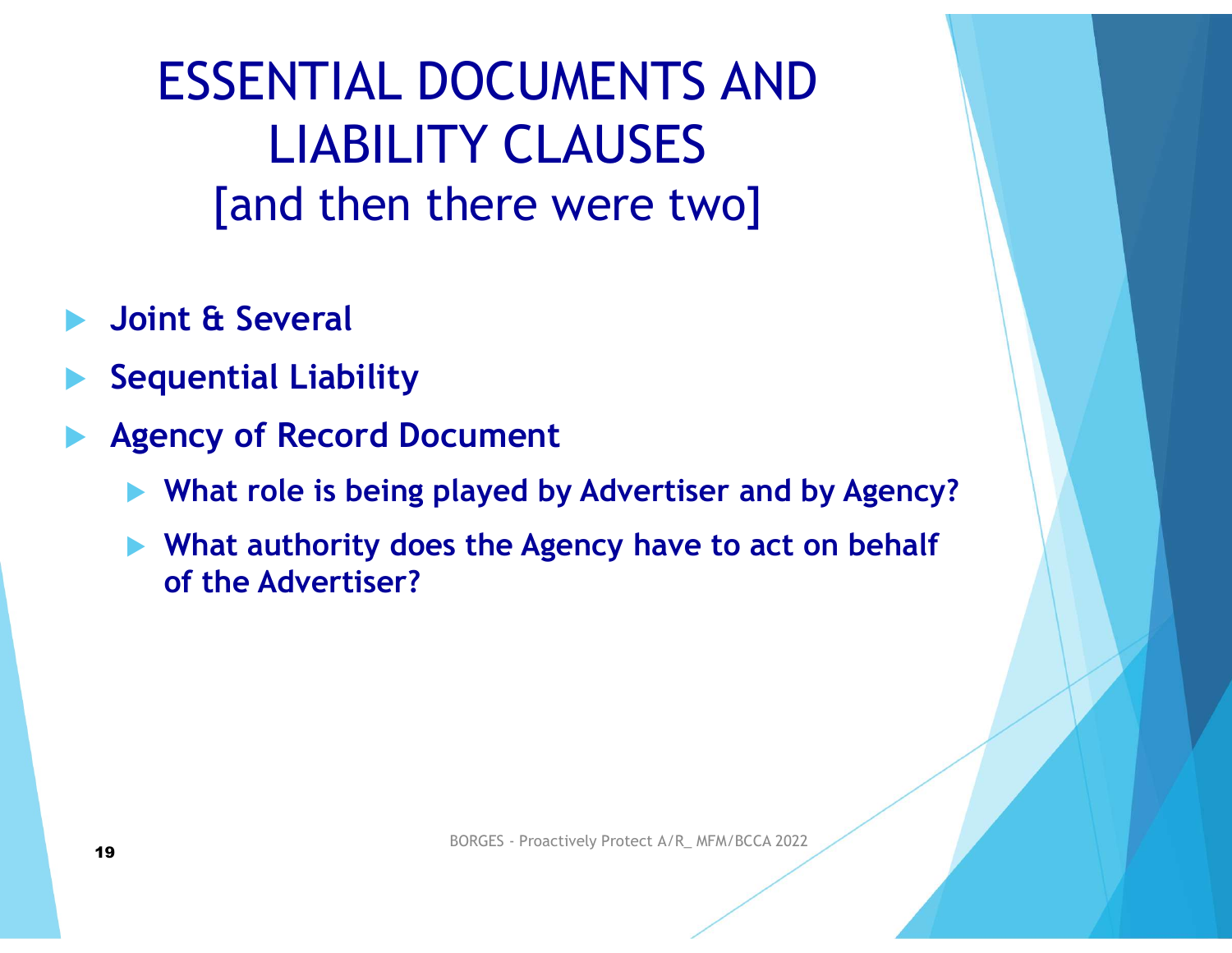#### SECURED TRANSACTIONS UNDER UCC ARTICLE 9

BORGES - Proactively Protect A/R\_ MFM/BCCA 2022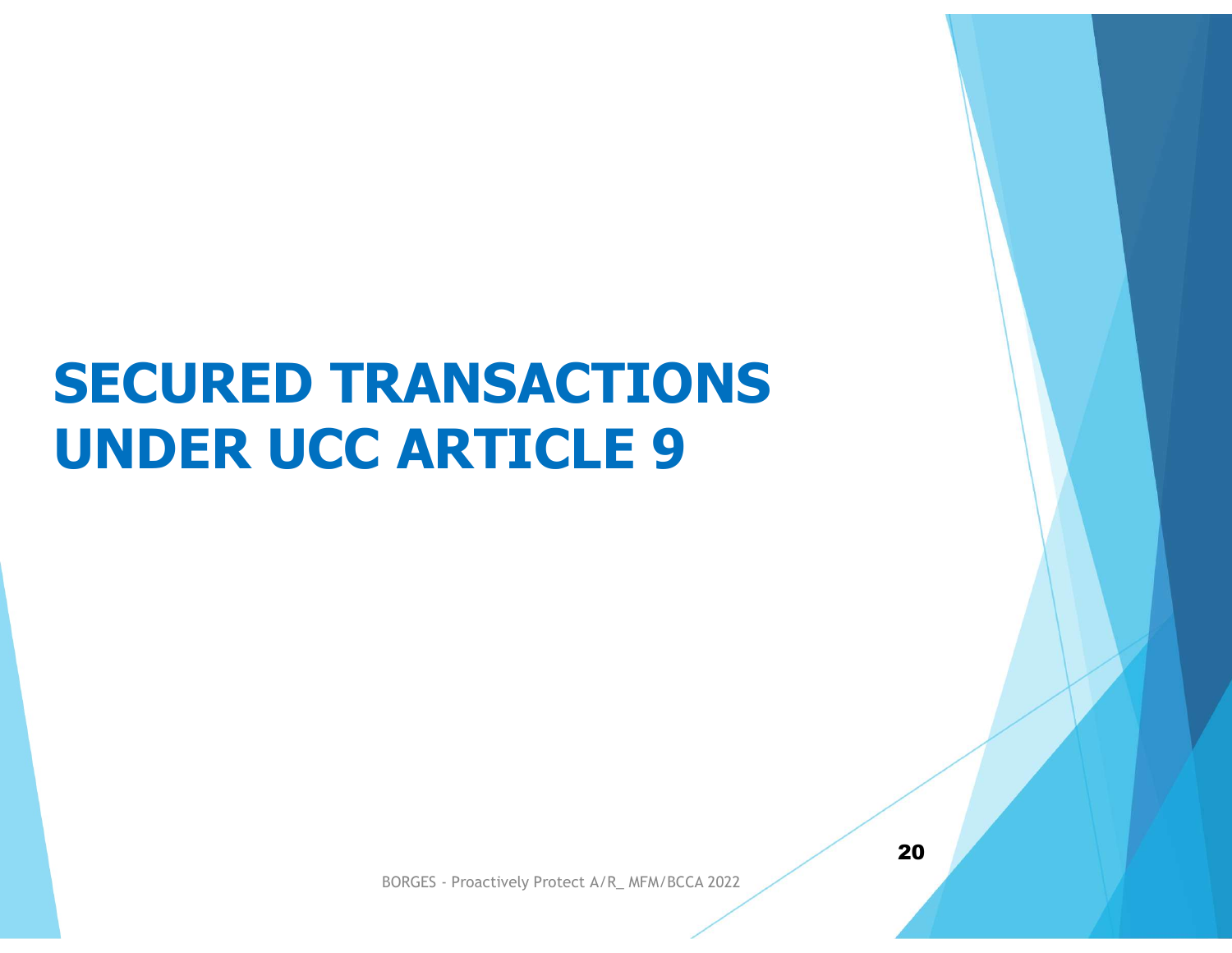#### SECURED TRANSACTION: RARELY USED IN THE MEDIA INDUSTRY BUT NOT IMPOSSIBLE

Can be a most useful tool for the credit executive

- Not appropriate in all instances
- Adherence to the law is critical BORGES - Proactively Protect A/R\_ MFM/BCCA 2022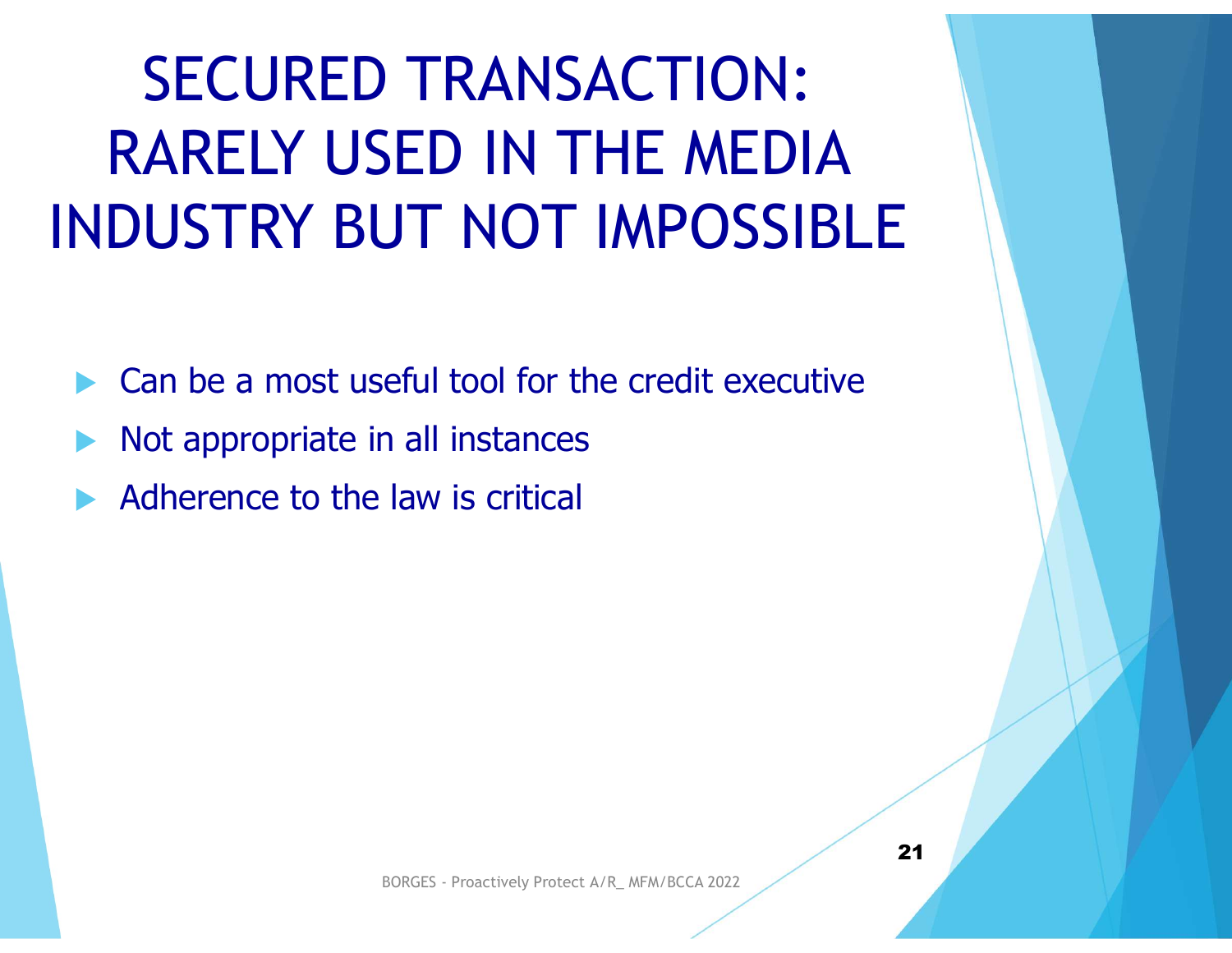#### WHY WOULD A CREDITOR WANT A SECURITY INTEREST?

#### NECESSITY FOR SECURITY

- DEBTOR/CUSTOMER FINANCIAL CONDITION
- **VOLUME OF SALES**
- NEW CUSTOMER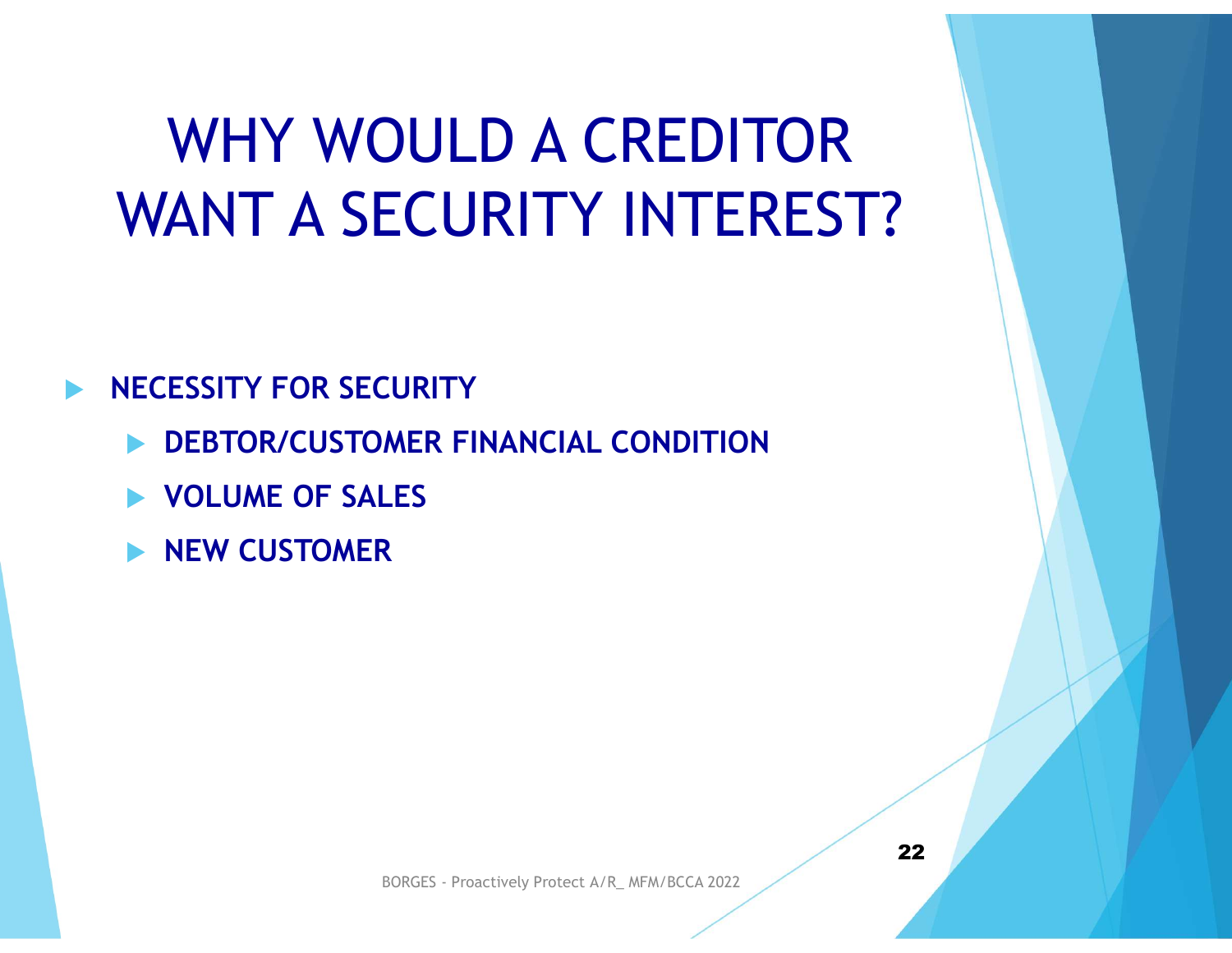#### HOW DOES ONE GET STARTED?

- PRECISE LEGAL STRUCTURE OF CUSTOMER
- RUN A UCC SEARCH
- REVIEW CUSTOMER FINANCIALS
- NEGOTIATE COLLATERAL TO BE TAKEN
- STARTED?<br>
RECISE LEGAL STRUCTURE OF CUSTOMER<br>
EVIEW CUSTOMER FINANCIALS<br>
REGOTIATE COLLATERAL TO BE TAKEN<br>
Media will not have sell any physical inventory to the<br>
customer but the customer may still have hard assets STARTED?<br>
CCISE LEGAL STRUCTURE OF CUSTOMER<br>
VIEW CUSTOMER FINANCIALS<br>
SOTIATE COLLATERAL TO BE TAKEN<br>
Media will not have sell any physical inventory to the<br>
customer but the customer may still have hard assets ERAL TO BE TAKEN<br>
re sell any physical inventory to the<br>
customer may still have hard assets<br>
BORGES - Proactively Protect A/R\_ MFM/BCCA 2022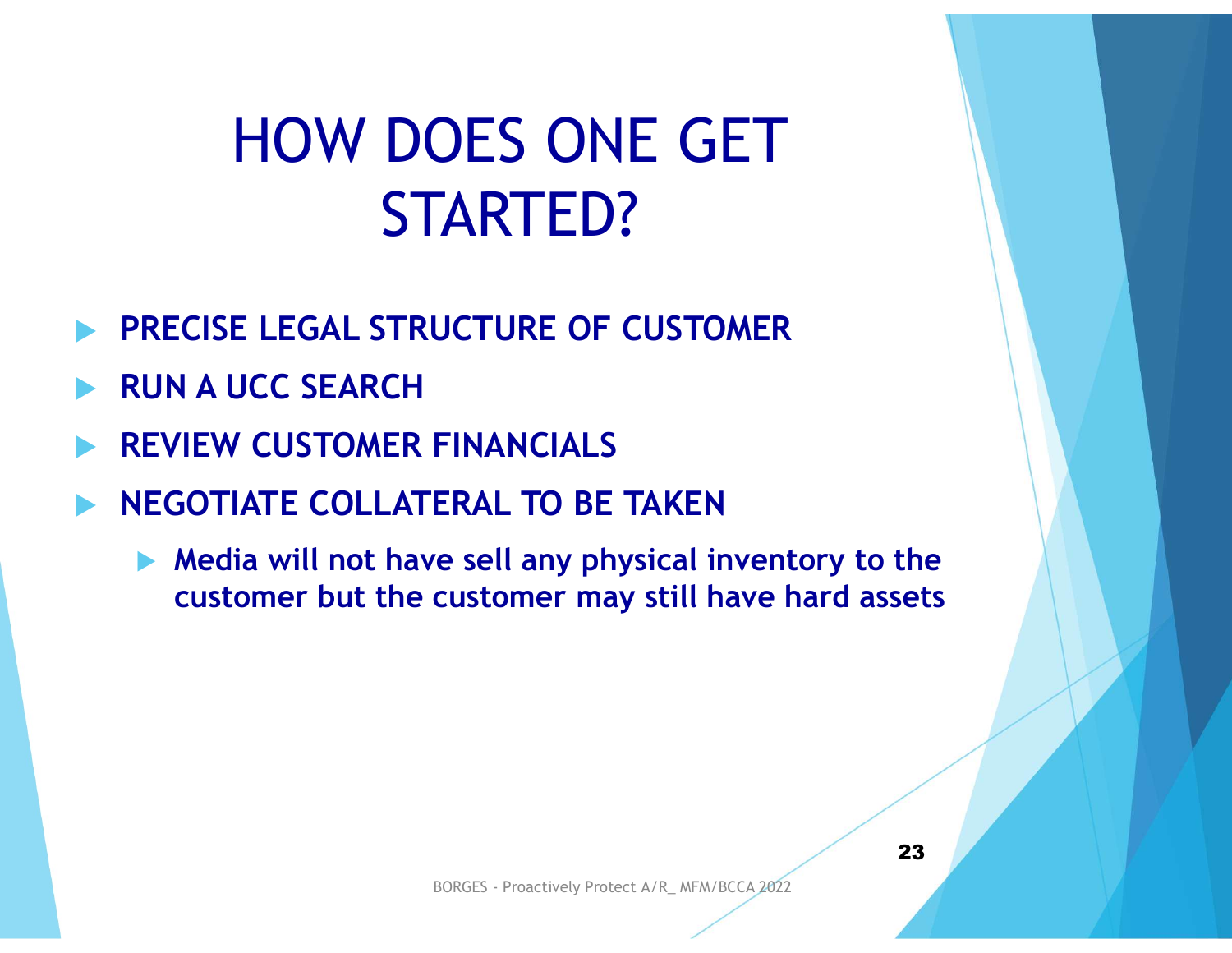#### UCC ARTICLE 9 IMPORTANT TERMS TO KNOW

#### Authenticate

#### To sign

▶ To execute or otherwise adopt a symbol, or encrypt or similarly process a record in whole or in part, with intent of authenticating person to identify the person and adopt or accept a record BORGES - Proactively Protect A/R\_ MFM/BCCA 2022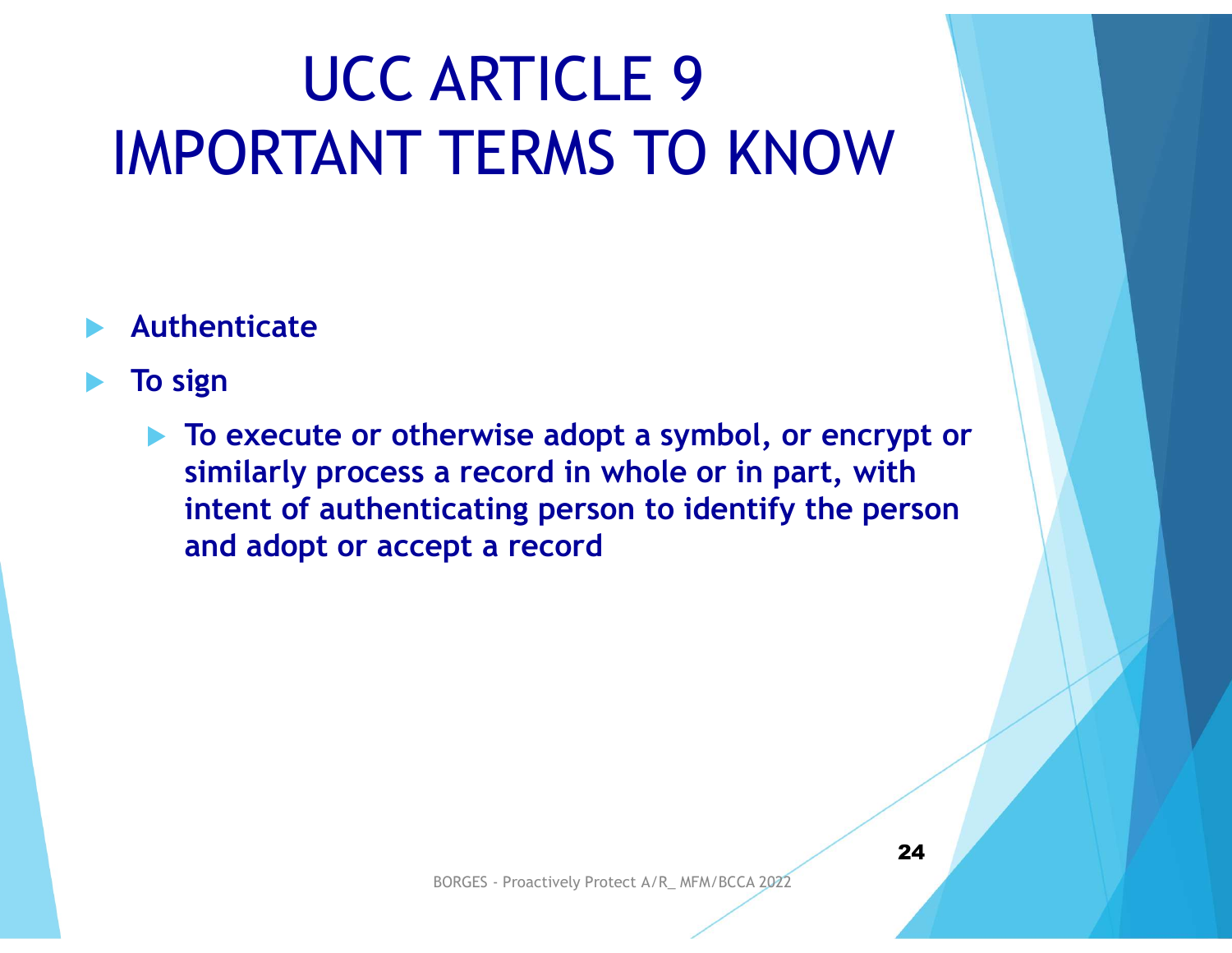#### UCC ARTICLE 9 IMPORTANT TERMS CONT'D

- Name of Debtor
- If the debtor is a registered organization (Corp, LLC, etc.) financing statement must provide name of the debtor as indicated on public record of debtor's jurisdiction or organization.
	- **Trade name not needed**
	- **Trade name alone insufficient** Ot needed<br>
	lone <u>insufficient</u><br>
	BORGES - Proactively Protect A/R\_ MFM/BCCA 2022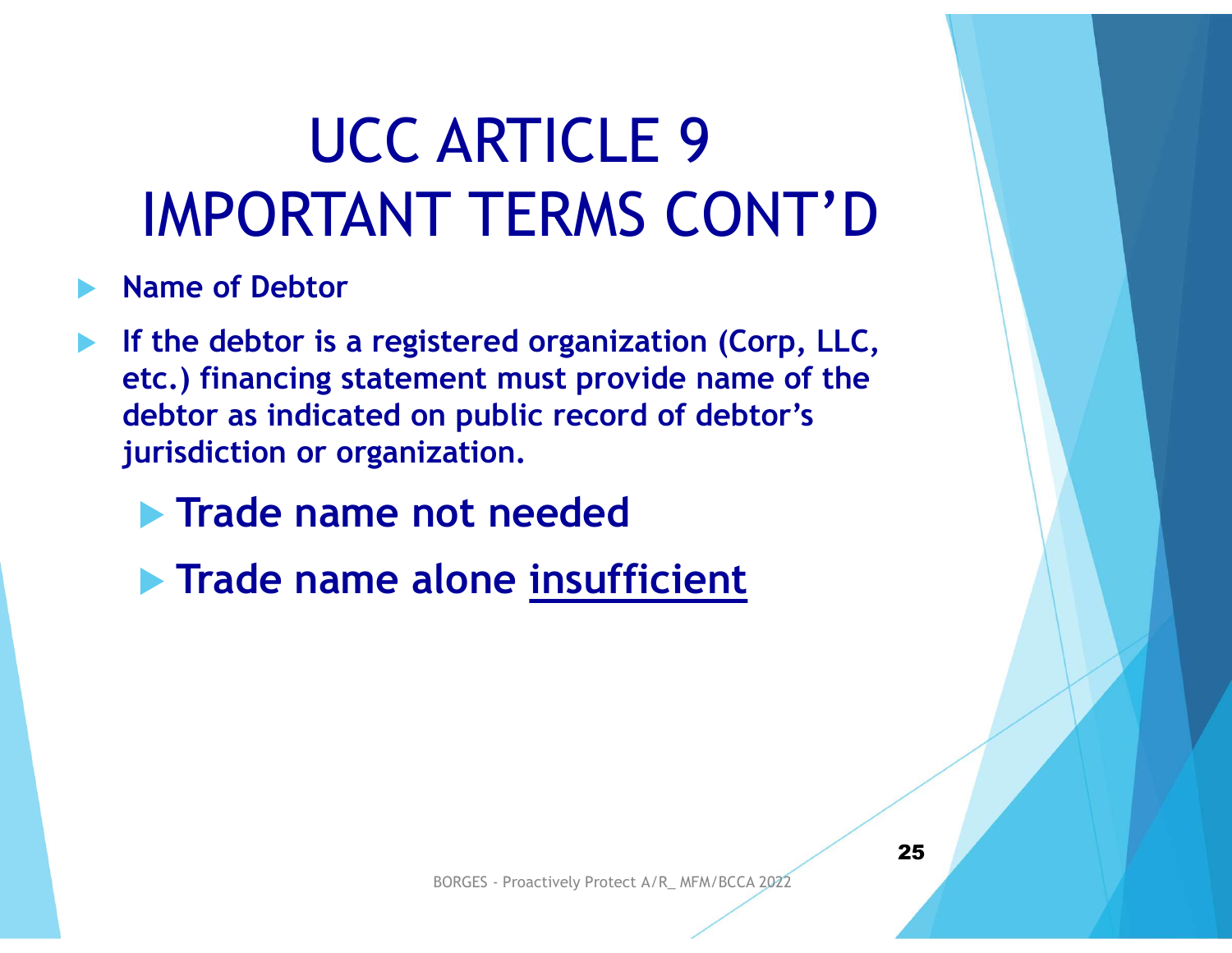#### UCC ARTICLE 9 IMPORTANT TERMS CONT'D

#### **Name of Debtor**

#### $\blacktriangleright$  If the debtor is an individual

- ▶ Sole proprietor
- **Personal guarantor who has granted you a lien on personal** property
- **Then FULL LEGAL NAME is required** 
	-
- MPORTANT TERMS CONT'D<br>
ie of Debtor<br>
the debtor is an individual<br>
Sole proprietor<br>
Personal guarantor who has granted you a lien on personal<br>
property<br>
hen FULL LEGAL NAME is required<br>
E.g. "Michael D. Larsen" NOT Mike D **If Debtor has a driver's license, name on** most recent driver's license should be used EXAME IS required<br>Larsen" NOT Mike D. Larsen<br>has a driver's license, name on<br>ent driver's license should be<br>tificate name may be used if<br>hat the Debtor currently uses<br>BORGES - Proactively Protect A/R\_MFM/BCCA 2022
	- ▶ Birth Certificate name may be used if that is what the Debtor currently uses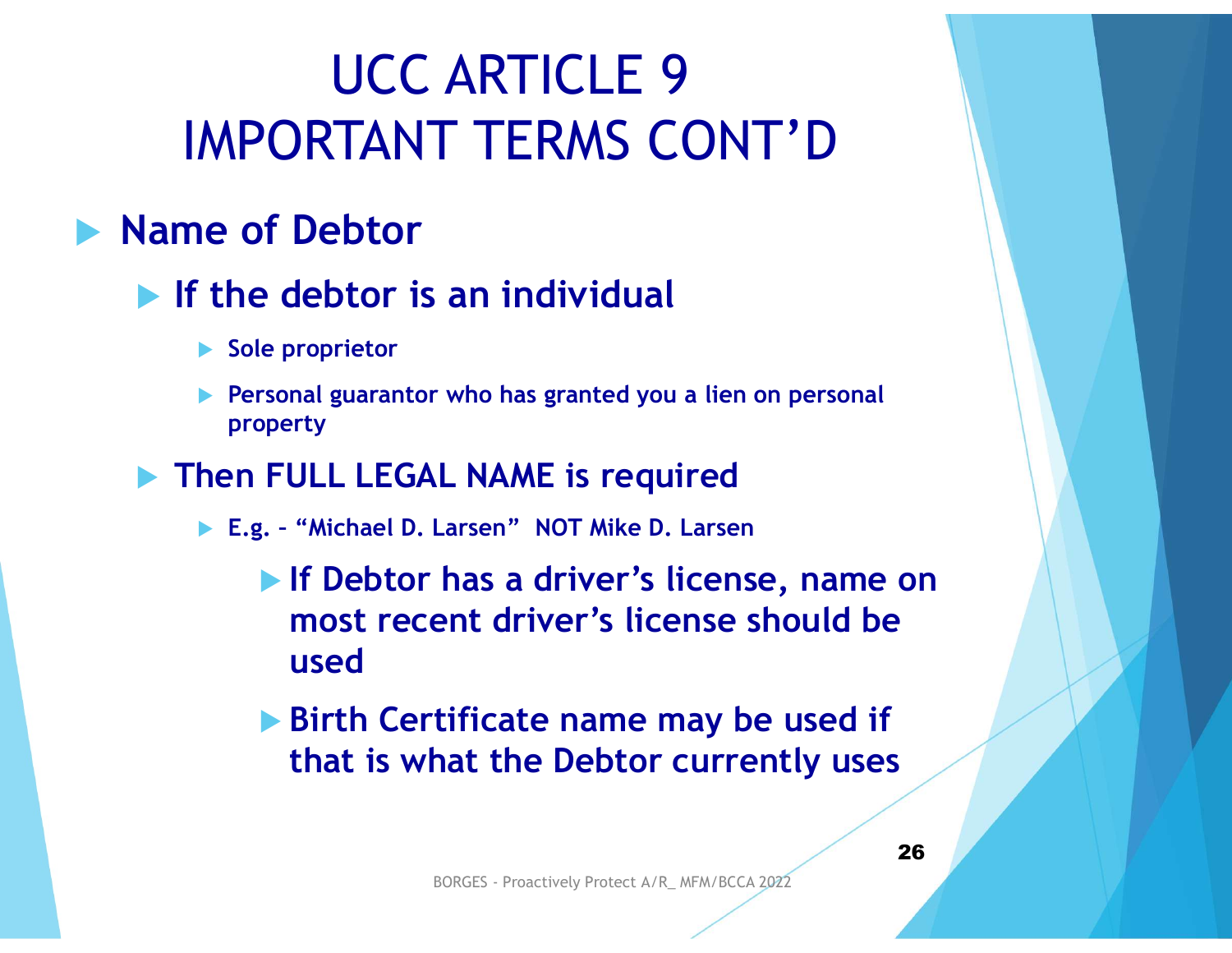#### ARTICLE 9 REVISIONS

- ARTICLE 9 REVISIONS<br>  $\blacktriangleright$  UCC §9-102(a)(68) assures that the<br>
debtor's name on the financing<br>
statement is the serrest name for debtor's name on the financing statement is the correct name for purposes of UCC 9
	- ▶ 9-951 provides for surname, first name & additional name or initial
	- lacktriangleright Mame must be correct as taken from the "Public Organic Record" BORGES - Proactively Protect A/R\_ MFM/BCCA 2022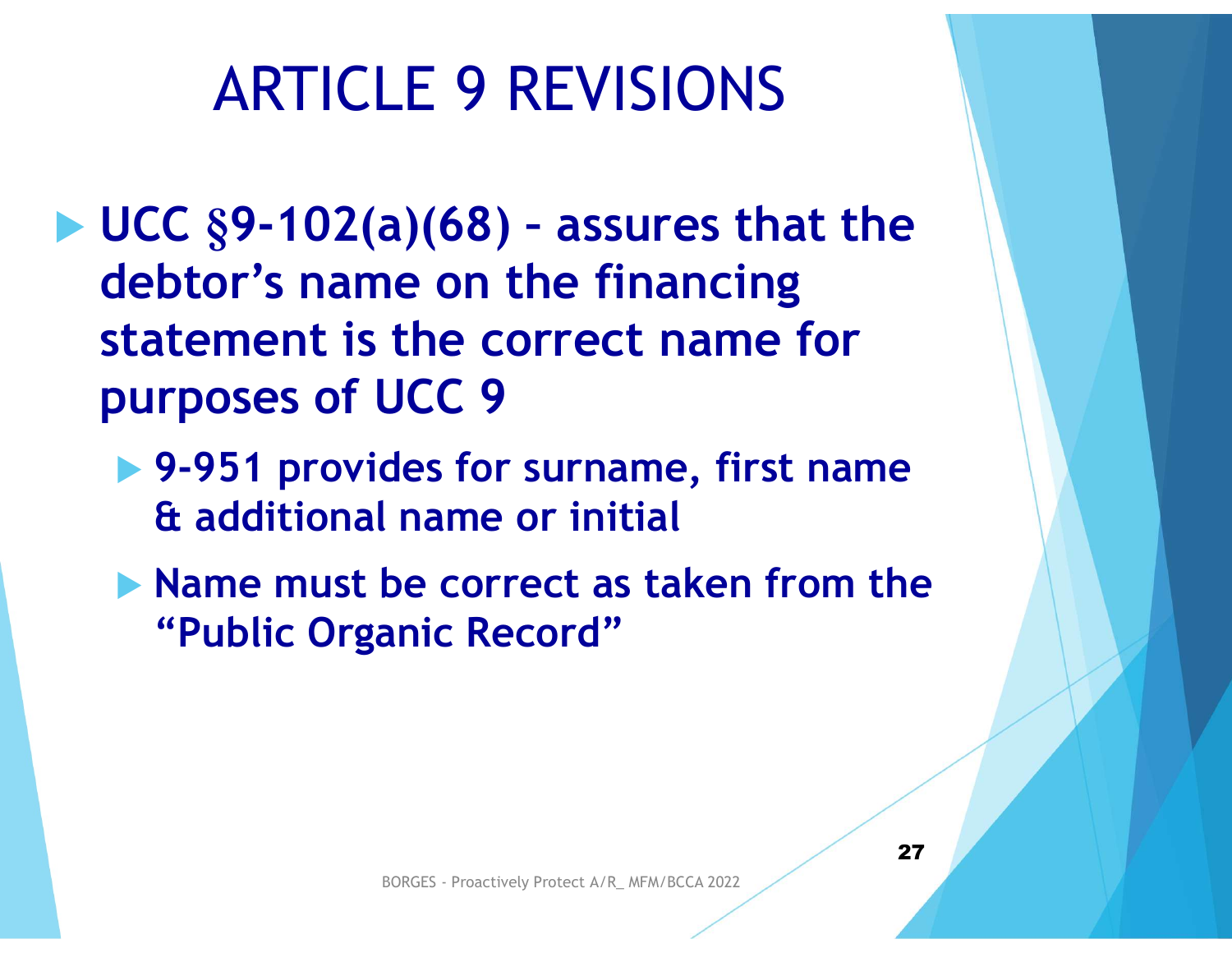#### UCC ARTICLE 9 REVISIONS

#### **Public Organic Record"**

- $\blacktriangleright$  (A) a record consisting of the record initially filed with or issued by a State or the United States to form or organize an organization and any record filed with or issued by the State or the United States which amends or restates the initial record;
- $\blacktriangleright$  (B) an organic record of a business trust consisting of the record initially filed with a State and any record filed with the State which amends or restates the initial record, if a statute of the State governing business trusts requires that the record be filed with the State; or

 $\blacktriangleright$  (C) a record consisting of legislation enacted by the legislature of a State or the Congress of the United States which forms or organizes an organization, any record amending the legislation, and any record filed with or issued by the State or United States which amends or restates the name of the organization. BORGES - Proactively Protect A/R\_ MFM/BCCA 2022<br>BORGES - Proactively Protect A/R\_ MFM/BCCA 2022<br>BORGES - Proactively Protect A/R\_ MFM/BCCA 2022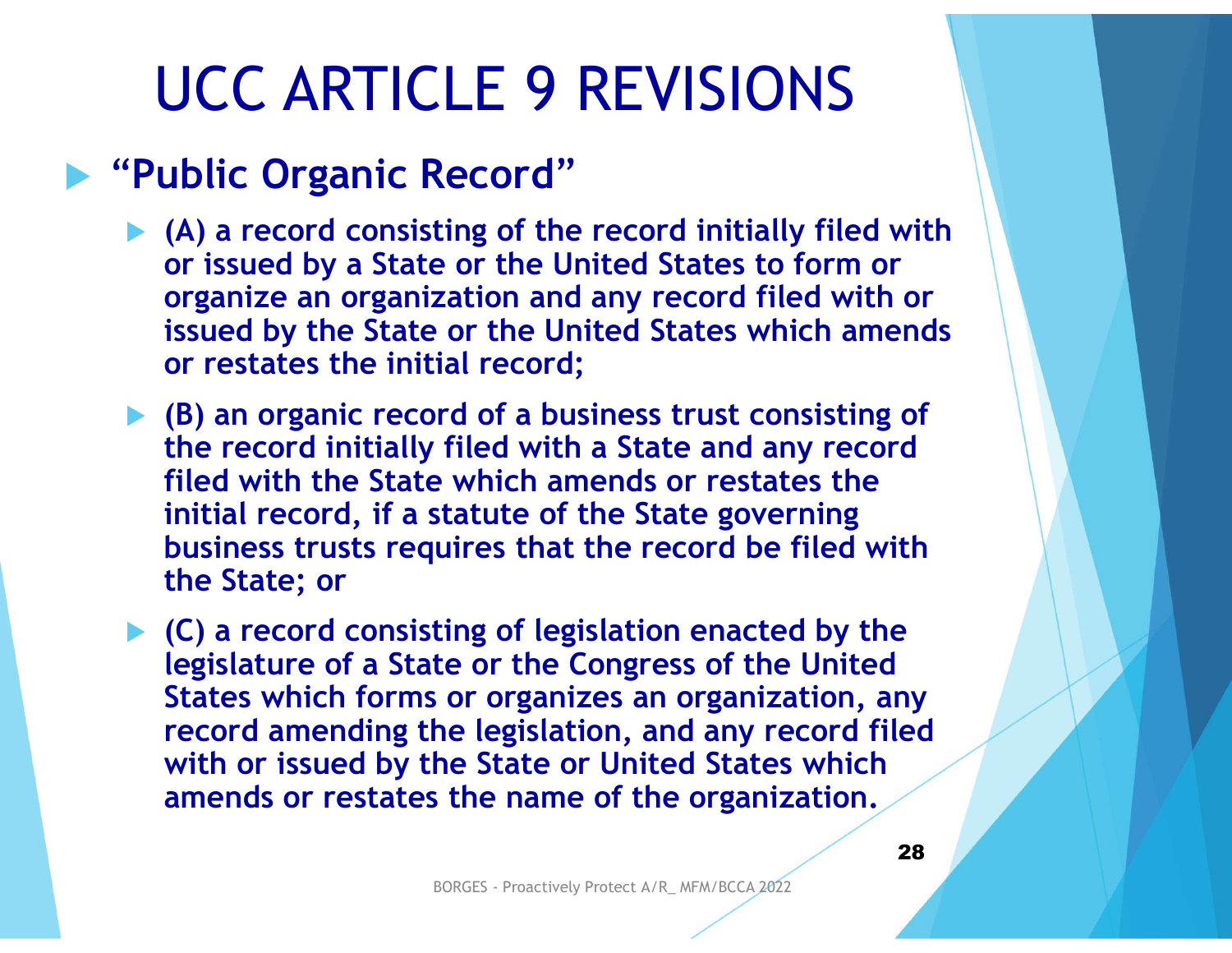#### UCC ARTICLE 9 IMPORTANT TERMS CONT'D

- Location –Where Financing Statement must be filed
	- Individual Debtor located at principal residence
	- **Organization with one place of business** located at its place of business
- **Organization with multiple places of business** located at its chief executive office Collection of the matrix of the filed<br>
Registered organization with one place of business<br>
Registered at its place of business<br>
Registered organization (i.e. Corp/LLC/LLP)<br>
Color in the matrix of registration<br>
Registered The one place of business<br>
lace of business<br>
ith multiple places of business<br>
hief executive office<br>
anization (i.e. Corp/LLC/LLP)<br>
e of registration<br>
BORGES - Proactively Protect A/R\_MFM/BCCA 2022
	- located in state of registration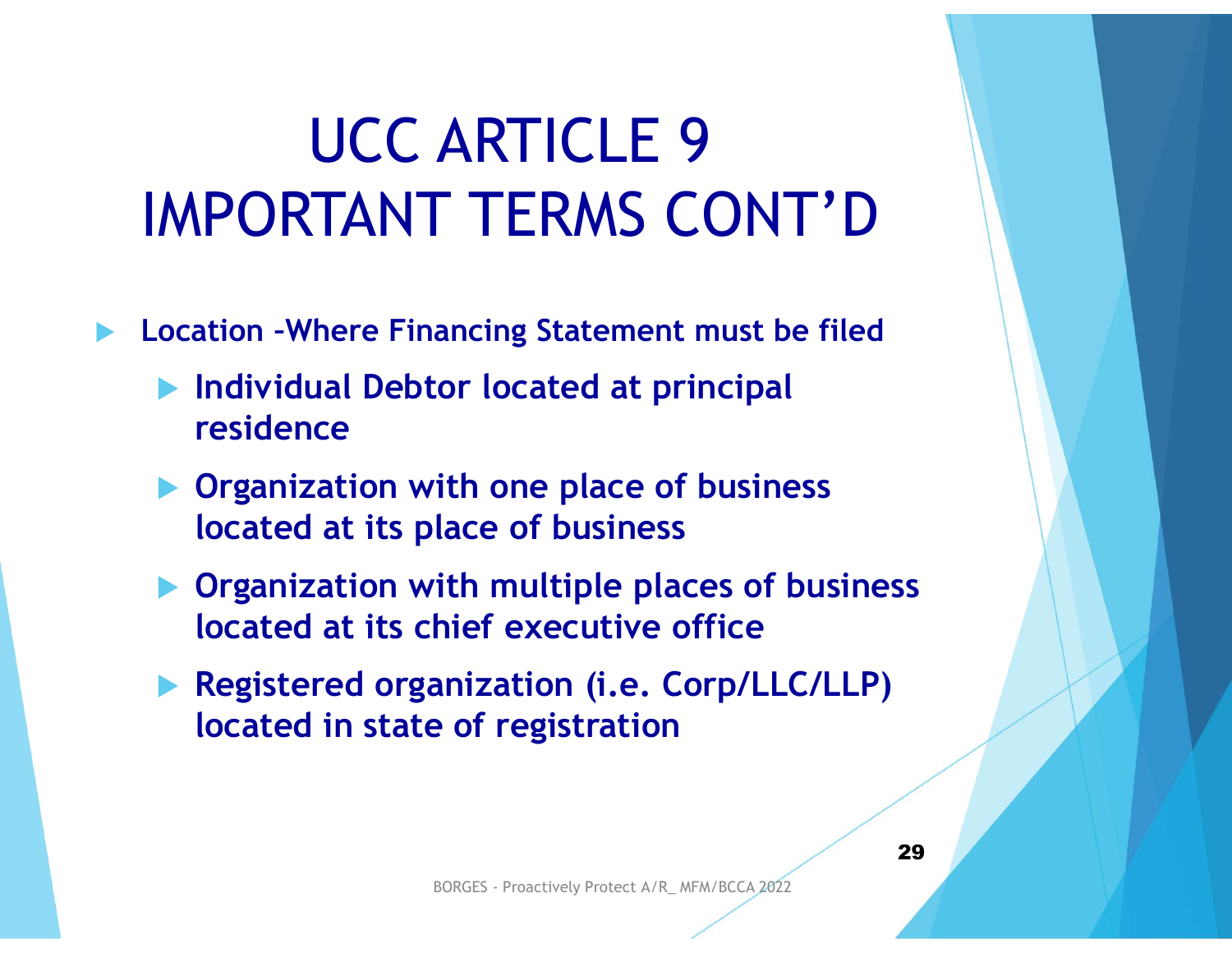#### UCC ARTICLE 9 IMPORTANT TERMS CONT'D

 "Registered organization" means an organization organized solely under the law of a single State or the United States by the filing of a public organic record with, the issuance of a public organic record by, or the enactment of legislation by the State or the United States. The term includes a business trust that is formed or organized under the law of a single State if a statute of the State governing business trusts requires that the business trust's organic record be filed with the State. **Solic organic record by, or<br>
f legislation by the State or<br>
s. The term includes a<br>
at is formed or organized<br>
a single State if a statute<br>
erning business trust's organic<br>
with the State.<br>
BORGES - Proactively Protect A/**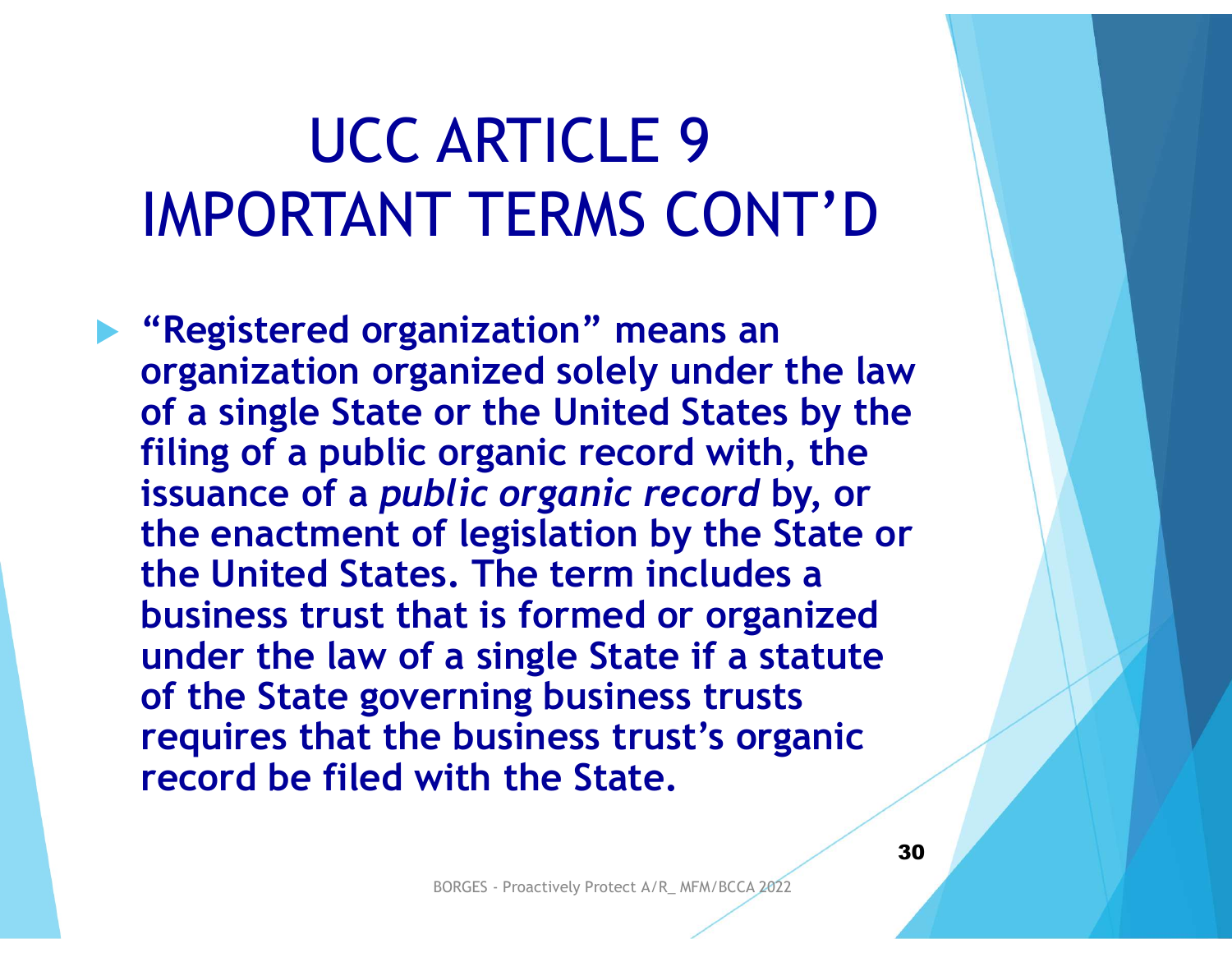## UCC ARTICLE 9 IMPORTANT TERMS CONT'D UCC ARTICLE 9<br>
IMPORTANT TERMS CONT'D<br>
Electronic Filing - Intention of Article 9 revisions is<br>
that all financing statements are to be electronically<br>
filed **UCC ARTICLE 9<br>PORTANT TERMS CONT'D<br>ronic Filing - Intention of Article 9 revisions is<br>all financing statements are to be electronical<br>(Officer<br>A Generally Secretary of State<br>A May be a designated office for filings<br>N.B. L**

- that all financing statements are to be electronically filed
- Filing Officer
	-
	- $\blacktriangleright$  May be a designated office for filings
	- $\blacktriangleright$  N.B. Louisiana still requires filings in parishes ary of State<br>
	ted office for filings<br>
	ill requires filings in parishes<br>
	BORGES - Proactively Protect A/R\_ MFM/BCCA 2022<br>
	31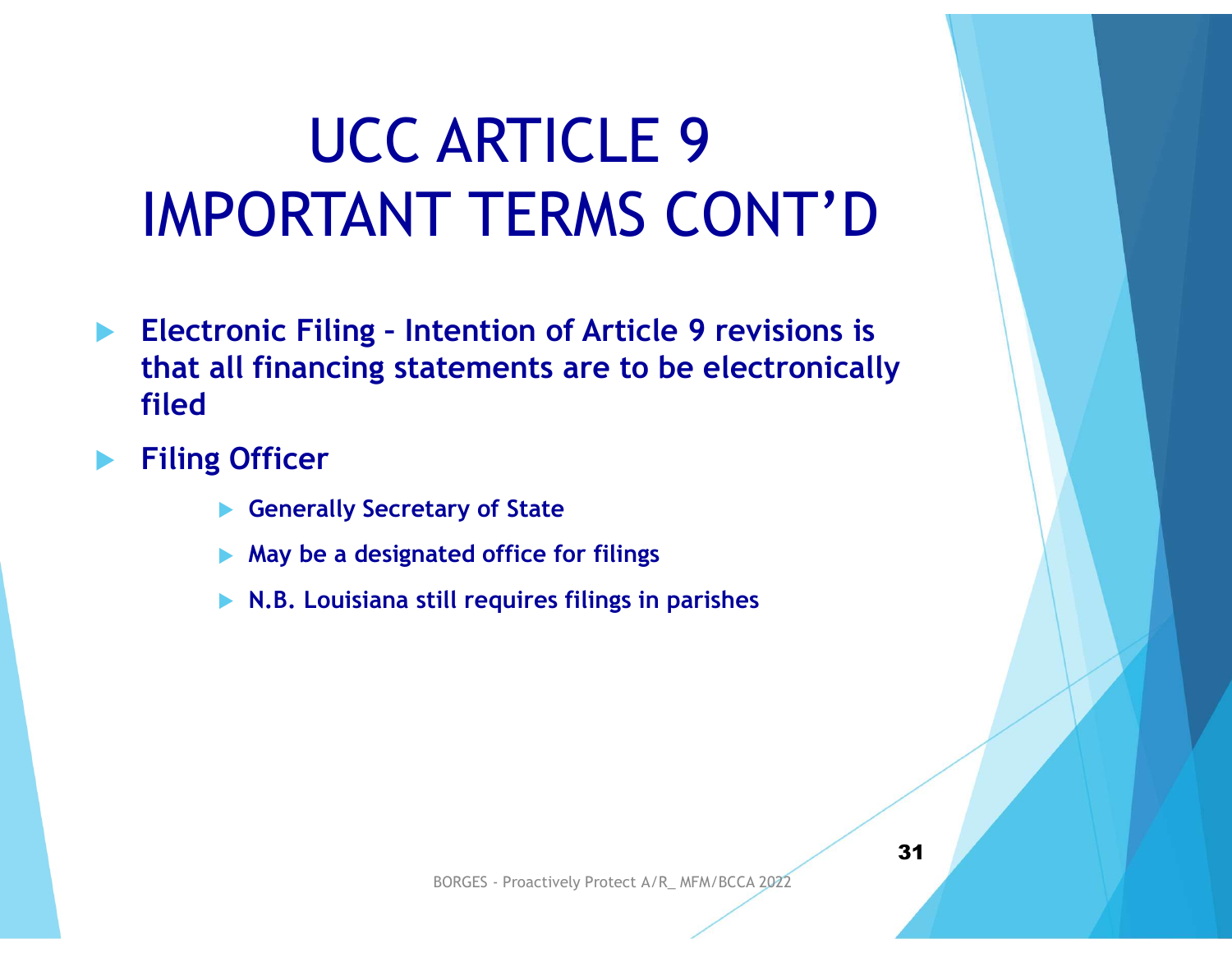#### SECURITY AGREEMENT ESSENTIAL COMPONENTS

- Indebtedness must be referenced
	- **EX Current and future indebtedness**
- Collateral must be defined
- "Blanket" coverage
- Now owned or hereafter acquired Blanket" coverage<br>
■ Now owned or hereafter acquired<br>
BORGES - Proactively Protect A/R\_MFM/BCCA 2022<br>
32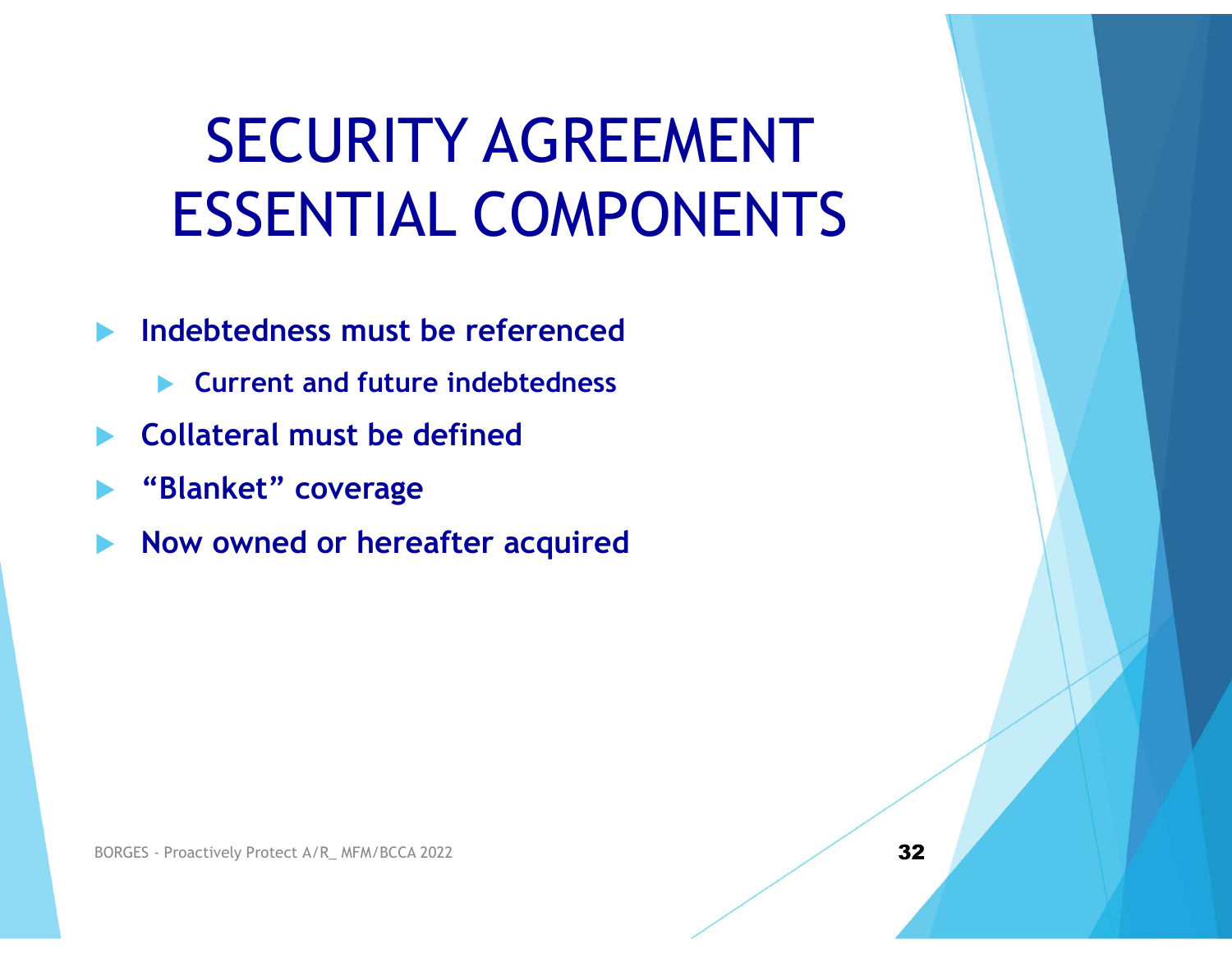#### UCC ARTICLE 9 DOCUMENT CHECKLIST

- General/blanket Security Agreement to be prepared
- Debtor/customer's name must be accurate
- Collateral Schedule must be complete
- Document must be signed or authenticated Document must be signed or authenticated<br>
■ UCC Financing Statement must be filed<br>
■ UCC Financing Statement must be filed<br>
<br>
BORGES - Proactively Protect A/R\_MFM/BCCA 2022
- UCC Financing Statement must be filed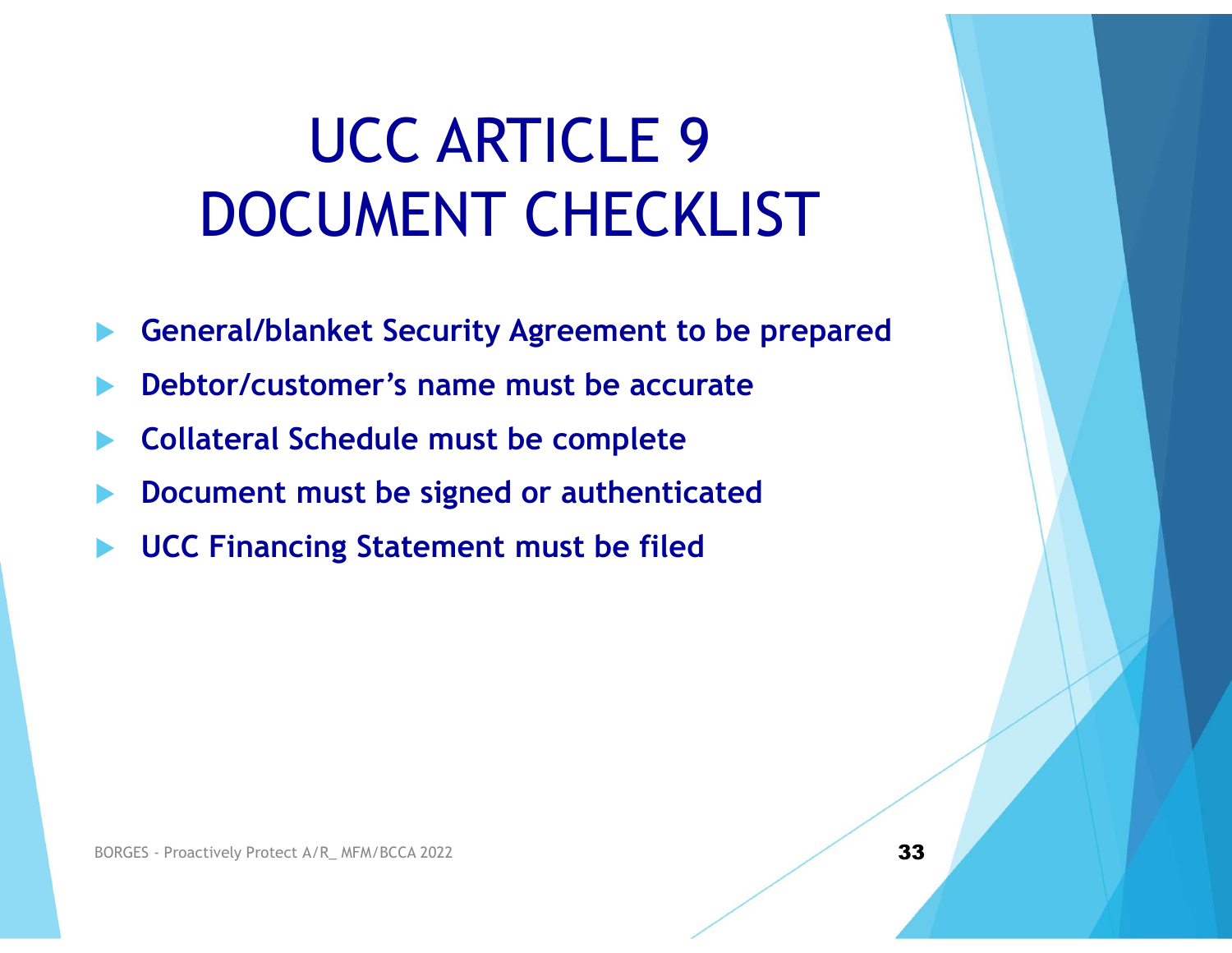#### GUARANTIES [A Very Specific Contract]

BORGES - Proactively Protect A/R\_ MFM/BCCA 2022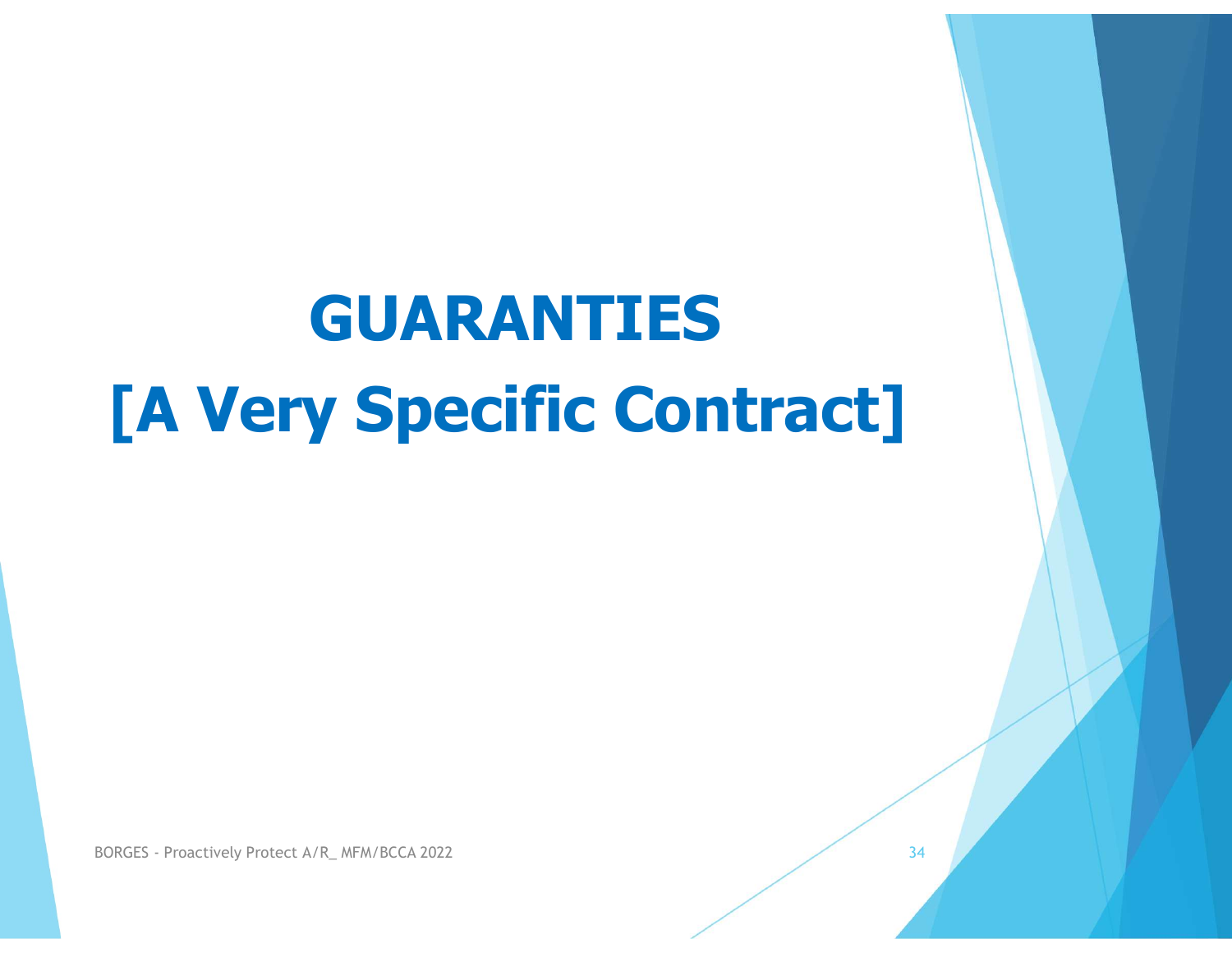#### GUARANTY CONTRACT

#### $\triangleright$  Essential Elements of a Guaranty

- $\triangleright$  Party information
- $\triangleright$  Full name, address & social security number of guarantor
- $\triangleright$  Consideration for guaranty
- $\triangleright$  Make sure guaranty states "for good and valuable consideration  $\triangleright$  Consideration for guaranty<br>  $\triangleright$  Make sure guaranty states "for good consideration<br>  $\text{BORGES - Product}$ <br>  $\text{Proactively Product A/R\_MFM/BCCA 2022}$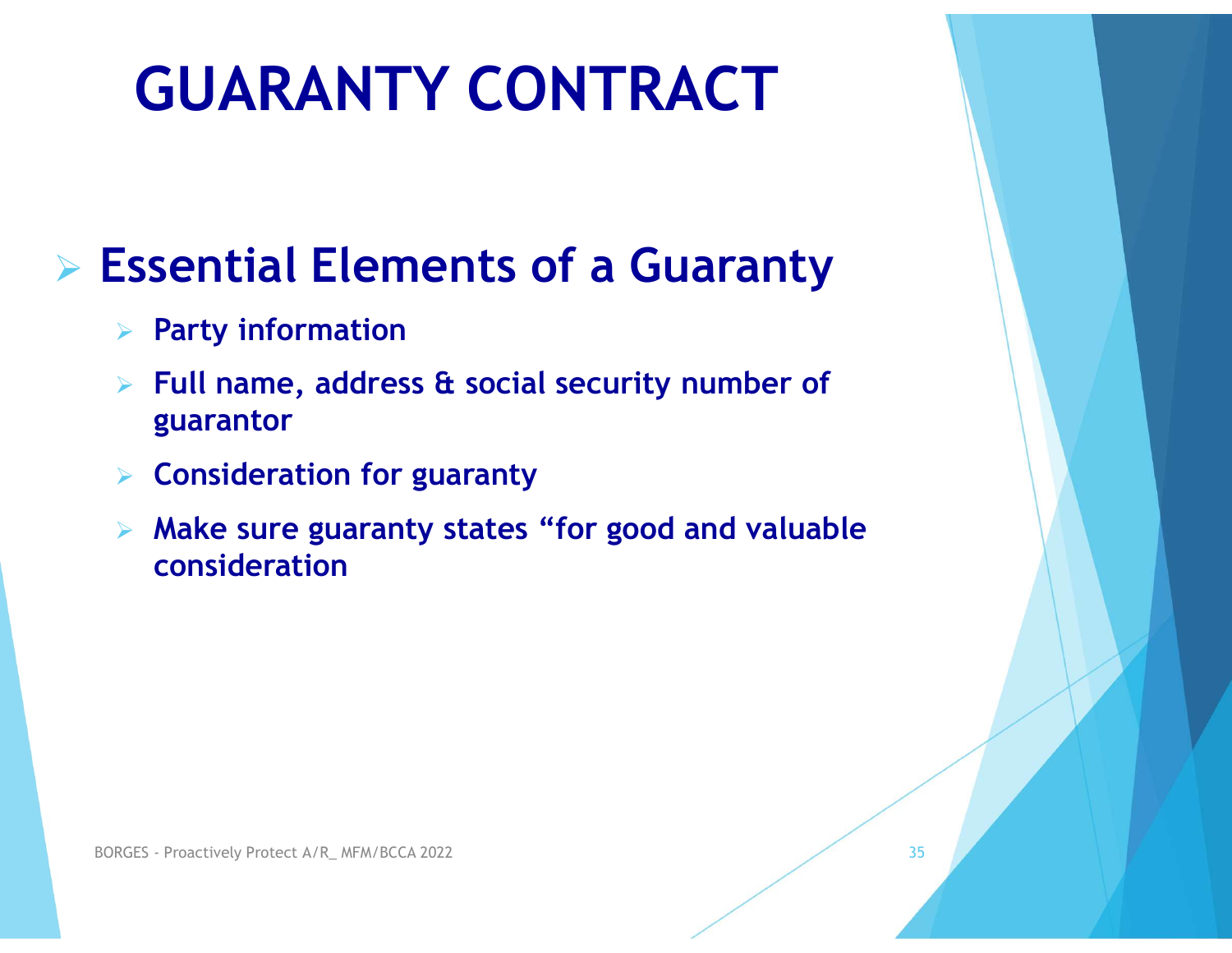#### GUARANTY CONTRACT

#### $\triangleright$  Essential Elements of a Guaranty cont'd

- $\triangleright$  Signature as individual (not titled)
- $\triangleright$  The addition of a title to the name may or may not void the guaranty, depending on the state & the judge  $\triangleright$  The addition of a title to the name<br>void the guaranty, depending on the<br>judge<br> $\triangleright$  Date<br> $\triangleright$  Witness/Notarization<br> $\triangleright$  Witness/Notarization
	- Date
	- Witness/Notarization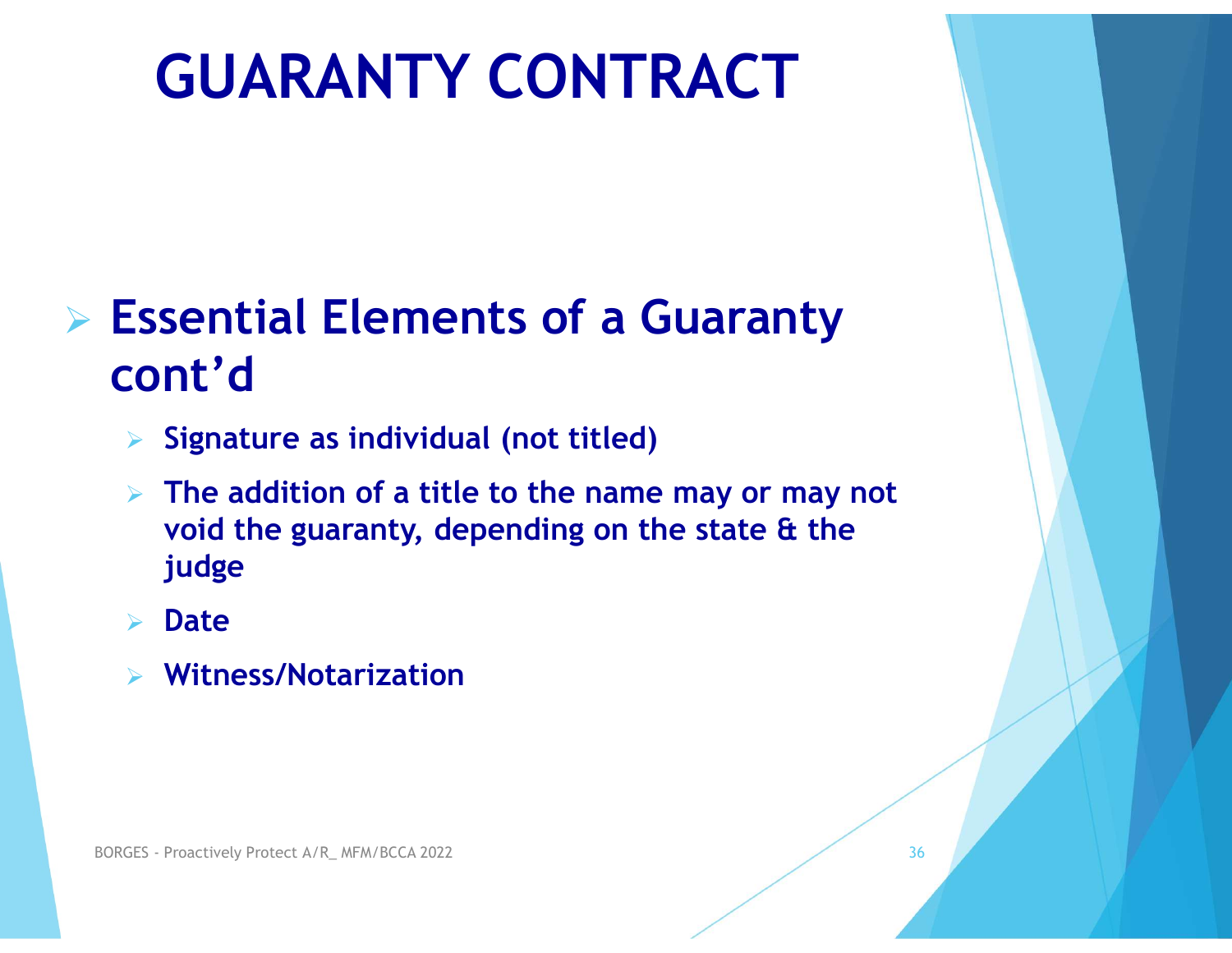- Background Information Necessary
- $\triangleright$  Creditworthiness/Assets
- $\triangleright$  Consider the value in taking a guaranty **GUARANTY CONTRACT**<br>
ckground Information Necessary<br>
editworthiness/Assets<br>
Consider the value in taking a guaranty<br>
with no knowledge of whether or not the<br>
guarantor has any assets to enable recovery<br>
procrabin Interest guarantor has any assets to enable recovery
- Ownership Interest
- Active participation in business **BORGES - Proactively Protect A/R\_ MFM/BCCA 2022**<br>BORGES - Proactively Protect A/R\_ MFM/BCCA 2022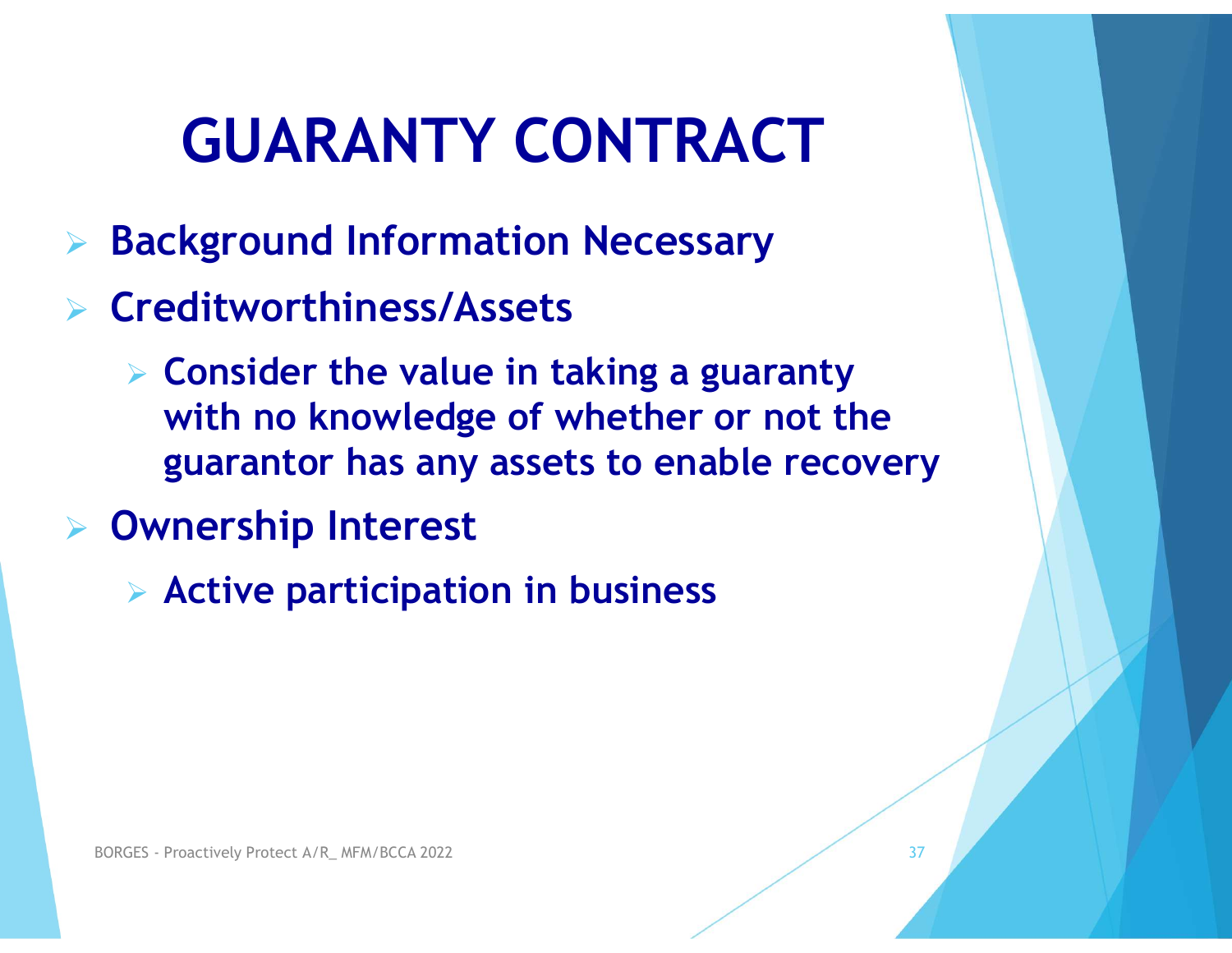#### CAVEAT

- $\triangleright$  Some states require an expiration date on the guaranty. **CAVEAT**<br>
e states require an expiration date on<br>
guaranty.<br>
> E.g. Kentucky - a guaranty is void unless it<br>
has a specific expiration/termination date<br>
Nost states today require a guaranty to
	- has a specific expiration/termination date
	- Most states today require a guaranty to contain a provision permitting it to be revoked by the guarantor
		- $\triangleright$  Make sure revocation must be in writing and sent to creditor at a specific mail or email address
	- Make it clear that revocation is Not RETROACTIVE but only covers future debt to be incurred by customer. EXPRESE PROACTIVE DURINGES - PROACTIVE DURINGES - PROACTIVE DURINGECA 2022<br>BORGES - PROACTIVE DURINGECA 2022<br>BORGES - Proactively Protect A/R\_ MFM/BCCA 2022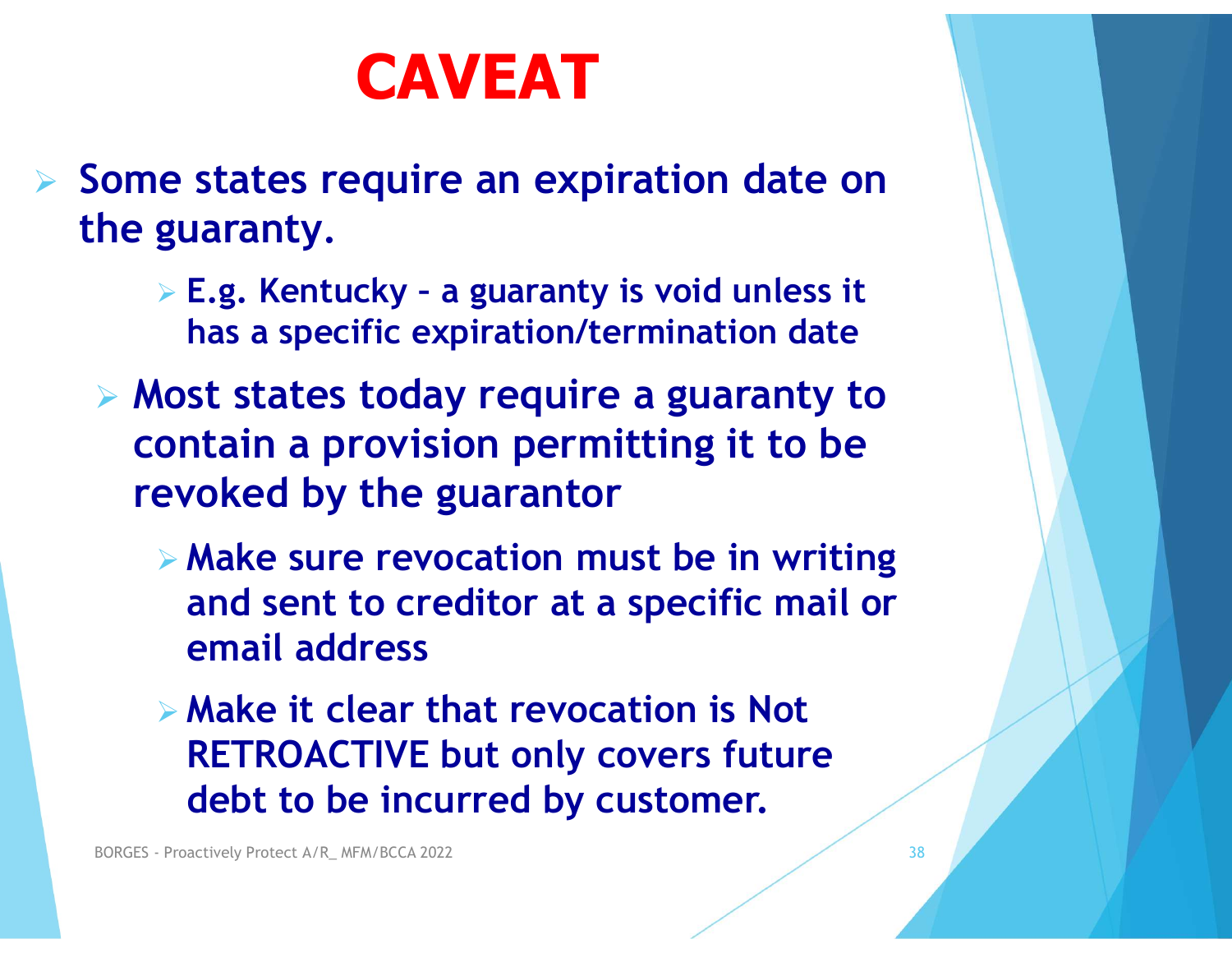39

- GUARANTY CONTRACT<br>
> These parties may give and creditor may<br>
obtain a Guaranty from: obtain a Guaranty from:
	- Owner
	- $\triangleright$  Subsidiary
	- $\triangleright$  Active participant in business
	- $\triangleright$  Parent corporation
	- Other interested party  $>$  Active participant in business<br>  $>$  Parent corporation<br>  $>$  Other interested party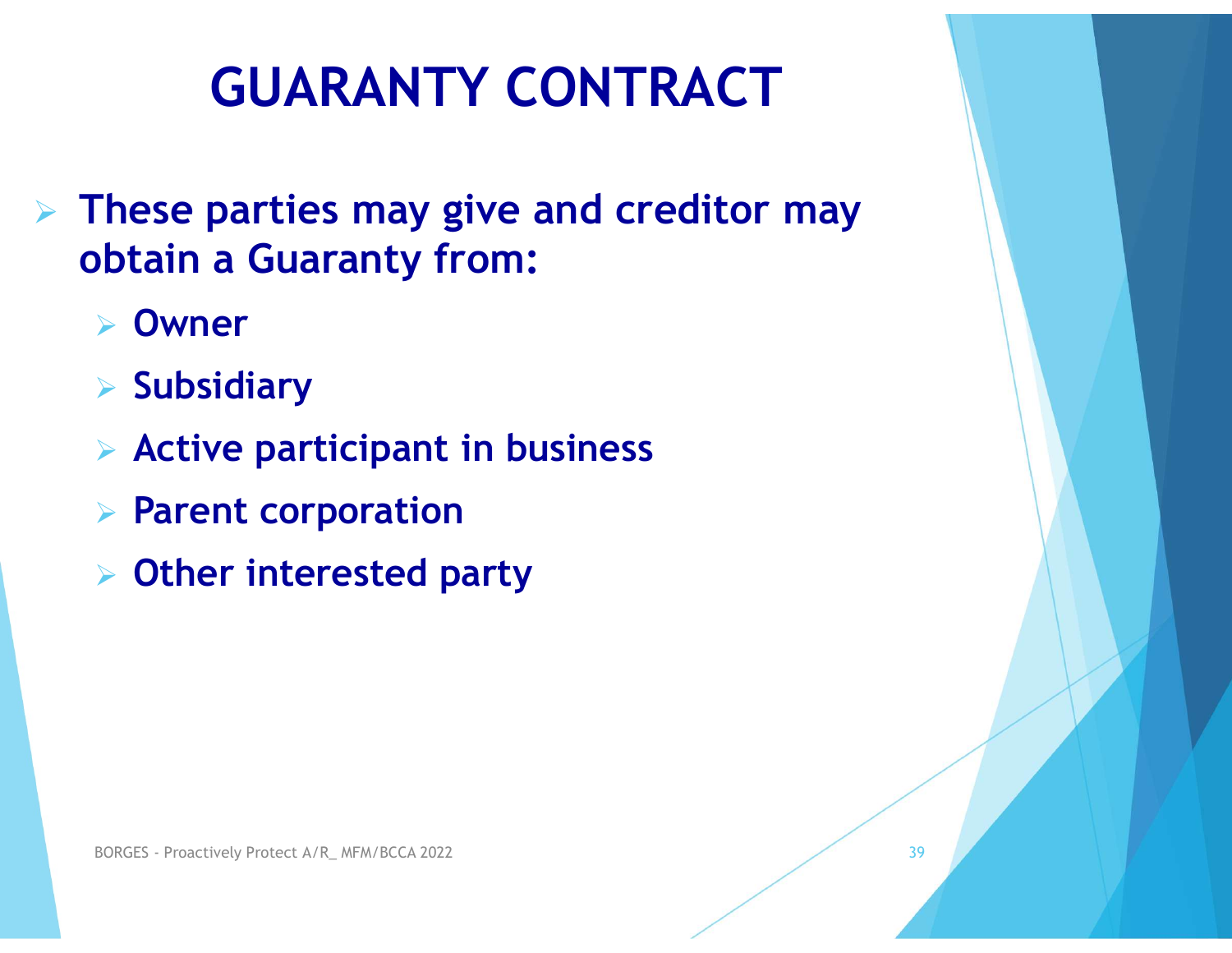#### $\triangleright$  Differentiation between Guaranties

- Guaranty of Payment GOOD
- GUARANTY CONTRACT<br>
Differentiation between Guaranties<br>
Entrantly of Payment GOOD<br>
A requirement to pay <u>immediately</u> upon a default in payment<br>
by the primary debtor by the primary debtor

40

BORGES - Proactively Protect A/R\_ MFM/BCCA 2022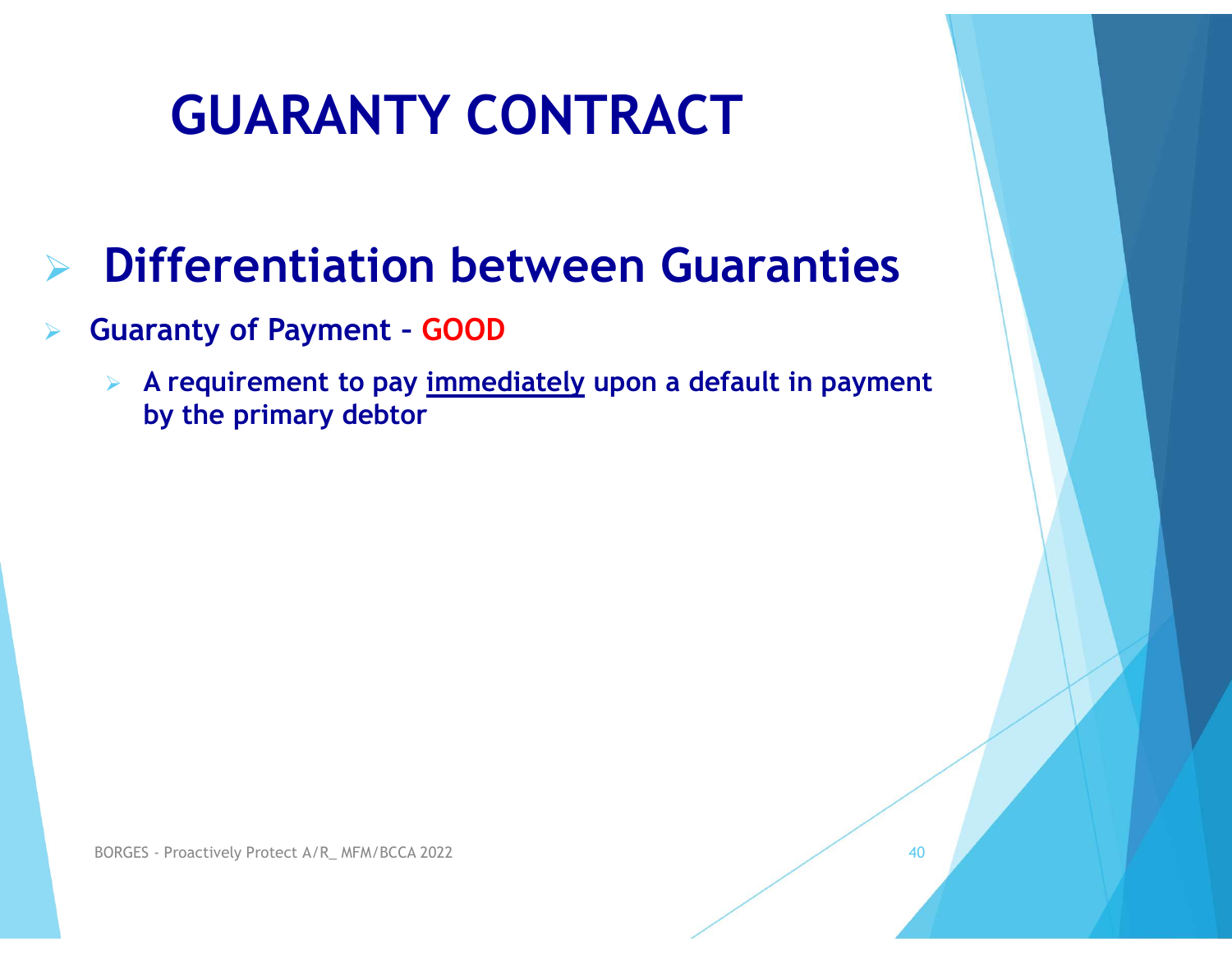#### Guaranty of Payment Recommended Language

The Guarantor acknowledges that this Guarantee is a Guarantee of Payment, and the Guarantor's obligations under this Guarantee are and shall at all times continue to be absolute and unconditional in all respects, and shall at all times be valid and enforceable irrespective of any other agreements or circumstances of any nature whatsoever which might otherwise constitute a defense to this Guarantee and the obligations of the Guarantor under this Guarantee or the obligations of any other person or party (including, without limitation, the Customer) relating to this Guarantee or the obligations of the Guarantor hereunder. **Example 21 Constrained Stream State Constructs that Solver Which might otherwise co.**<br>This Guarantee and the obligations of<br>Inder this Guarantee or the obligation<br>Person or party (including, without lime<br>Customer) relatin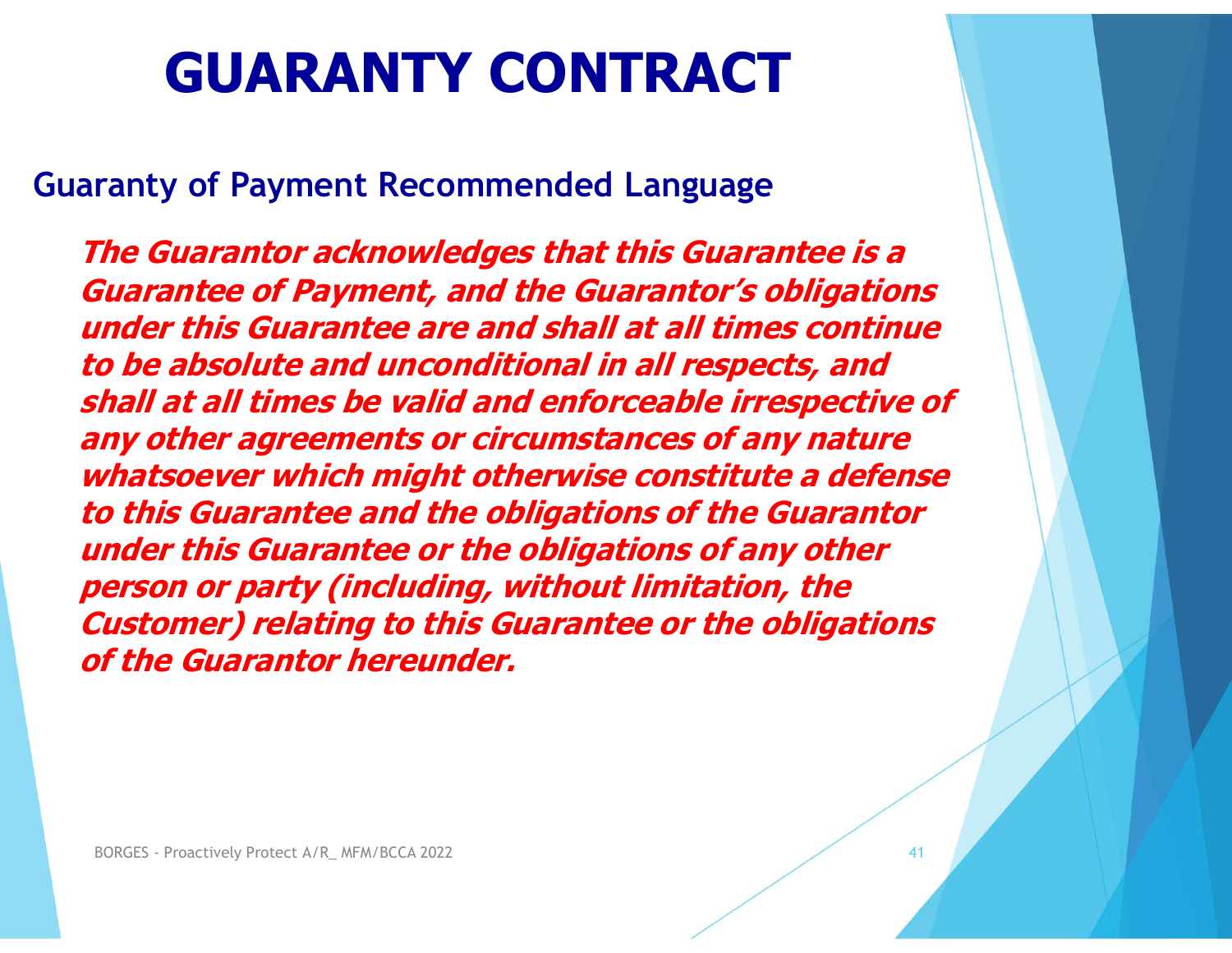- $\triangleright$  Differentiation between Guaranties
- Guaranty of Collection BAD
	- $\triangleright$  Creditor must exhaust all collection efforts first before seeking recovery from the guarantor **guarantor**<br>BORGES - Proactively Protect A/R\_ MFM/BCCA 2022

42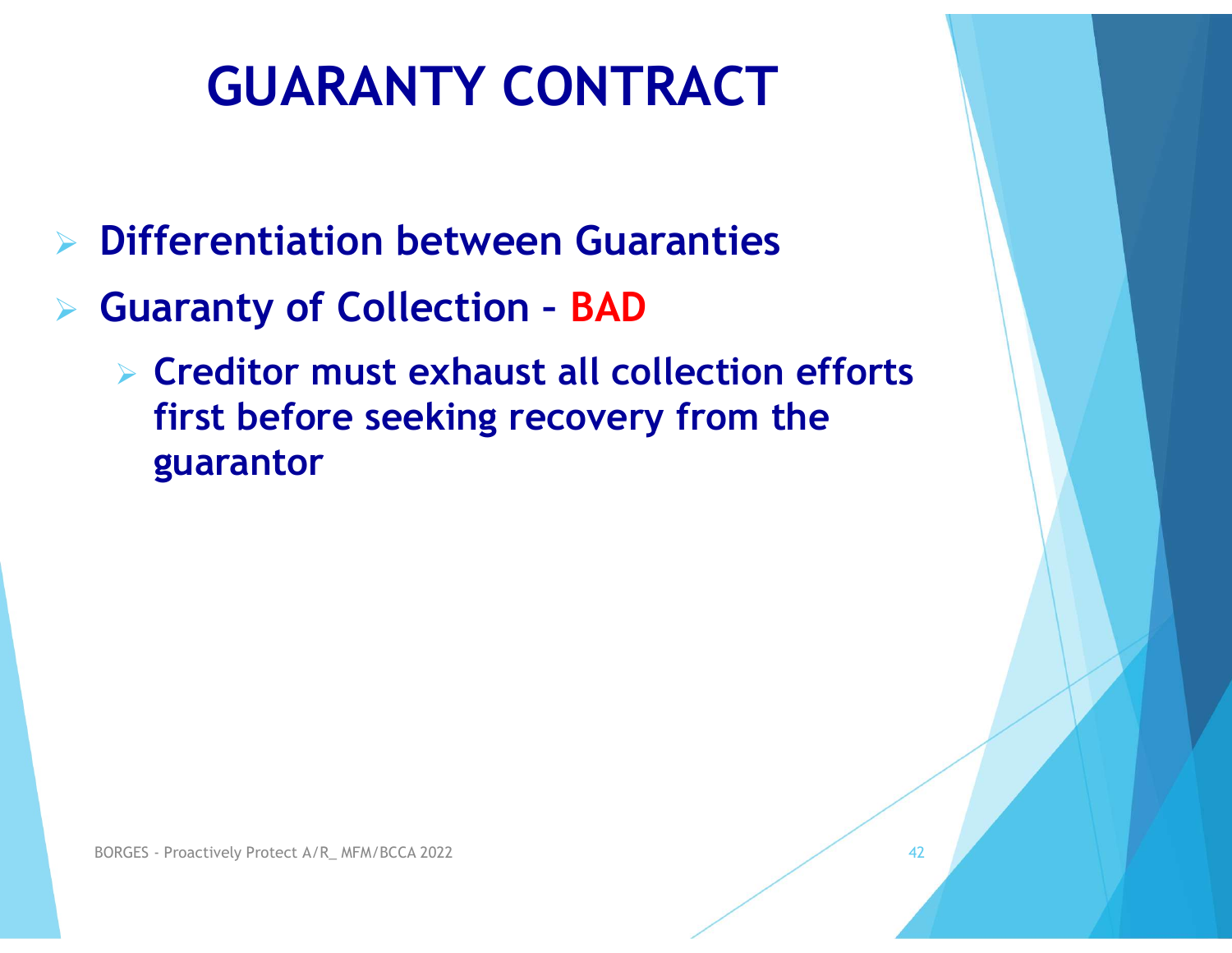- Maintain Original Document
- $\triangleright$  The original minimizes the possibility that the guarantor will claim fraud or forgery
	- $\triangleright$  Without original, the guarantor will have a better case to claim forgery
- Using a copy will not always be fatal
- **Best Evidence Rule permits a copy** PROVIDED there is no dispute over authenticity of original  $\triangleright$  Without original, the guarantom better case to claim forgery<br>Jsing a copy will not always be<br> $\triangleright$  Best Evidence Rule permits a correlation properties to dispute<br>authenticity of original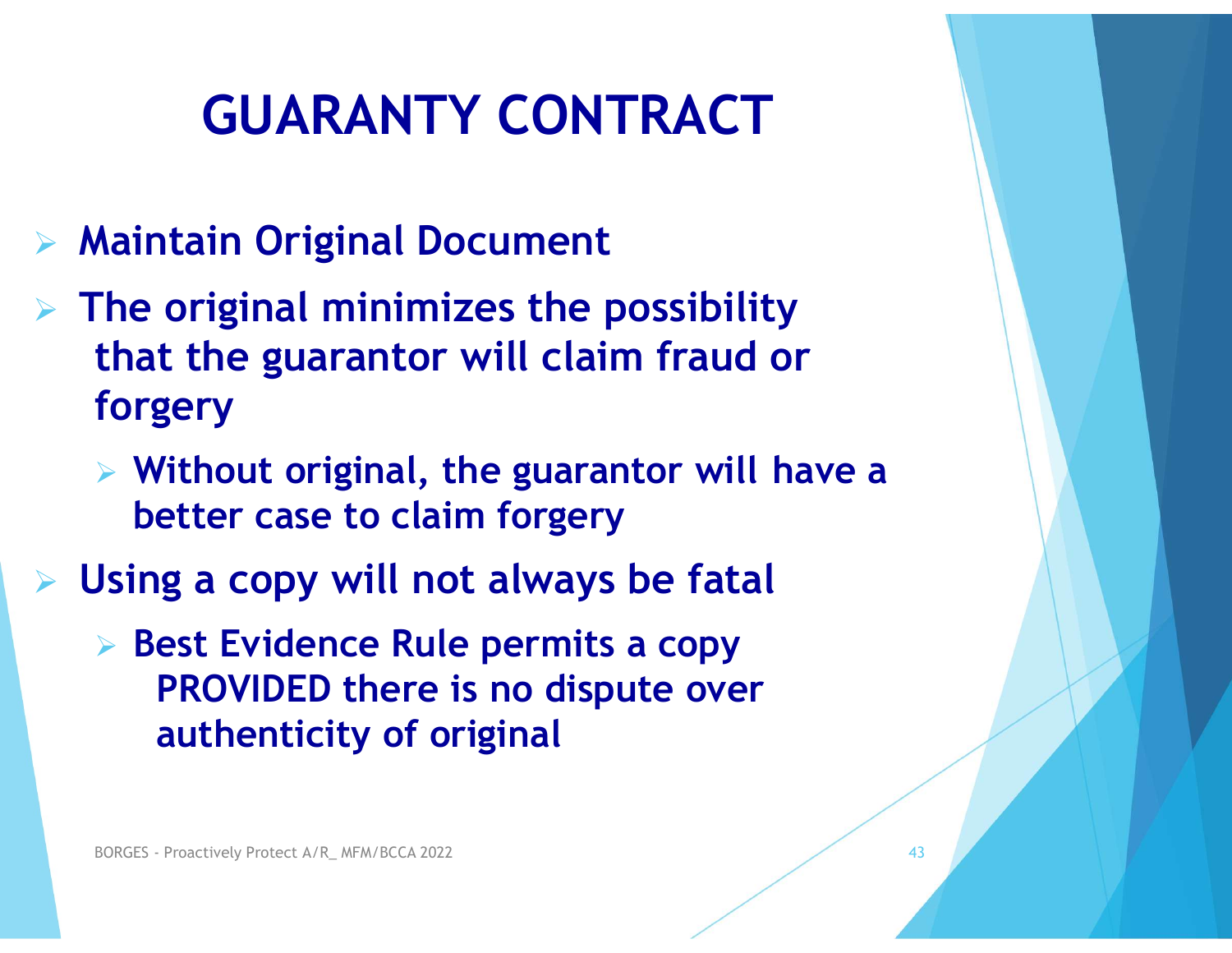## CROSS-CORPORATE/LIMITED LIABILITY COMPANY GUARANTY CONTRACT BORGES - Proactively Protect A/R\_MFM/BCCA 2022

44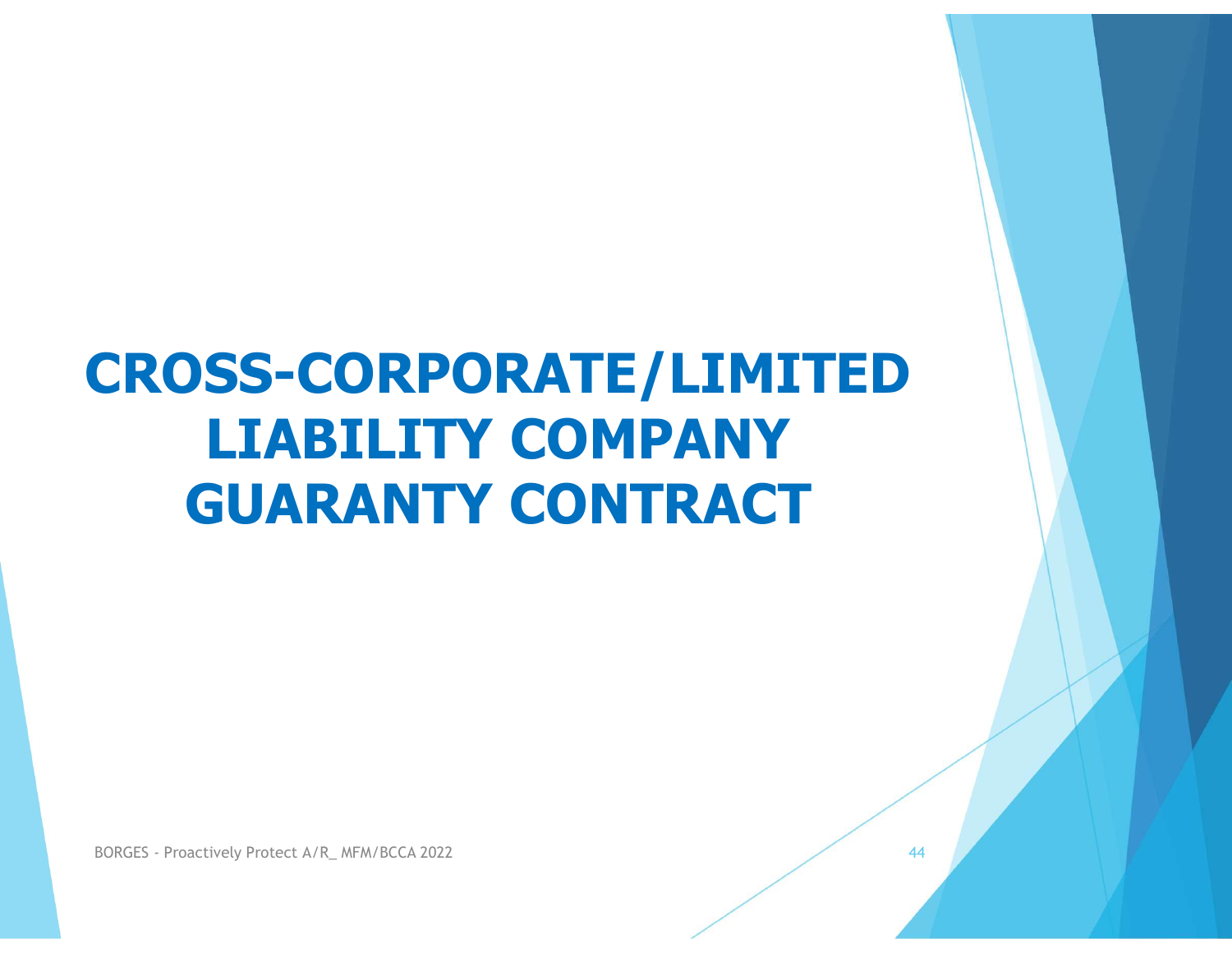#### CROSS-CORPORATE GUARANTY

- $\triangleright$  When is this advisable?
	- $\triangleright$  Multiple corporate entities
	- $\triangleright$  New customer owned by another corporation → **Holding company situations**<br>
	→ **Holding company situations**<br>
	BORGES - Proactively Protect A/R\_ MFM/BCCA 2022

45 **1990 - 1990 - 1990 - 1990 - 1990 - 1990 - 1990 - 1990 - 1990 - 1990 - 1990 - 1990 - 1990 - 1990** 

 $\triangleright$  Holding company situations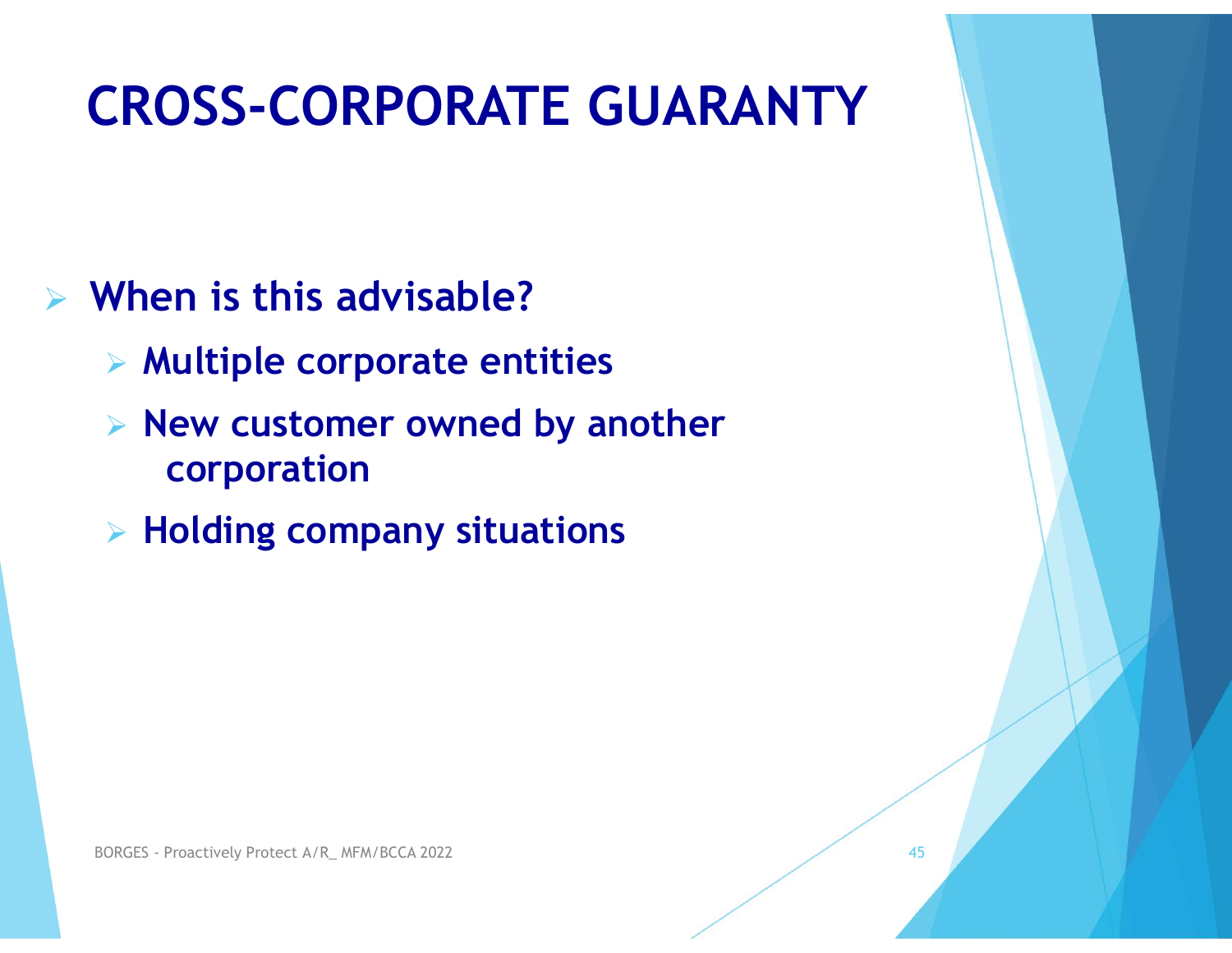#### CONSIDERATION FOR CROSS-CORPORATE GUARANTIES

For and in consideration of the extension of credit by \_\_\_\_\_\_\_\_\_\_\_\_\_\_\_\_\_\_\_. (hereinafter called "Creditor") to \_\_\_\_\_\_\_\_\_\_corporation, whose address is \_\_\_\_\_\_, (hereinafter called "Debtor") and for other good and valuable consideration, the undersigned, \_\_\_\_\_\_\_\_\_(hereinafter called "Guarantor") hereby unconditionally guarantees the payment of all indebtedness, liabilities and obligations of every kind and nature of Debtor to Creditor…. **ndersigned, \_\_\_\_\_\_\_\_\_\_\_\_(hereinaft**<br>**Guarantor") hereby unconditional<br>ayment of all indebtedness, liabili**<br>bligations of every kind and natur<br>reditor....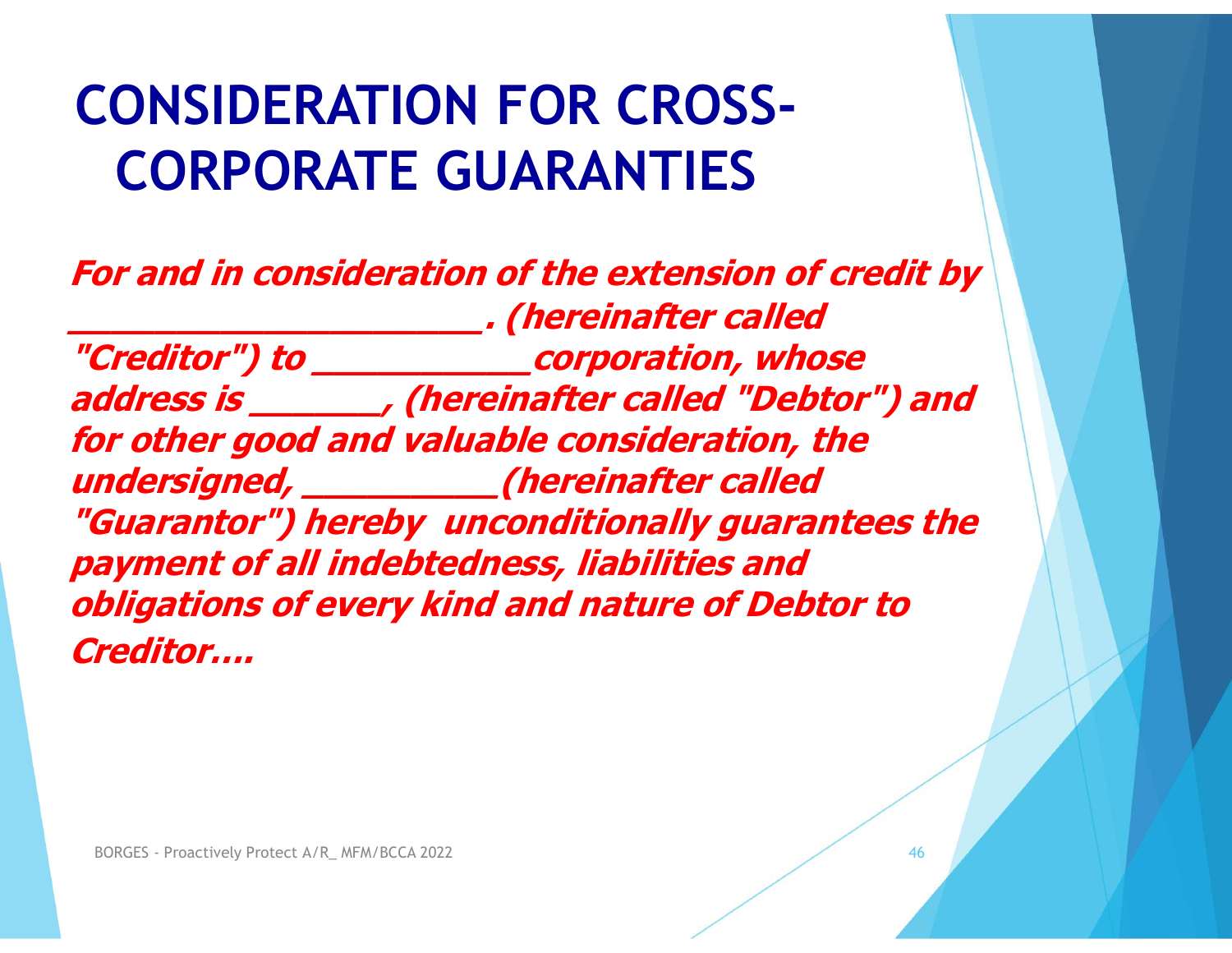#### ESSENTIAL ELEMENTS OF CROSS-CORPORATE GUARANTIES [Includes Limited Liability Companies]

- Guaranty is a continuing and collateral guaranty
- $\triangleright$  Guaranty is independent of and in addition to any other security, collateral, endorsement or guaranty held by Creditor
- $\triangleright$  Liability not impaired, altered or otherwise affected by the Creditor taking other or additional security for, or guaranty of the indebtedness or any part thereof Liability not impaired, altered or o<br>by the Creditor taking other or add<br>for, or guaranty of the indebtednes<br>thereof<br>Liability not impaired by failure of<br>pursue any other security or guara
- Liability not impaired by failure of Creditor to pursue any other security or guaranty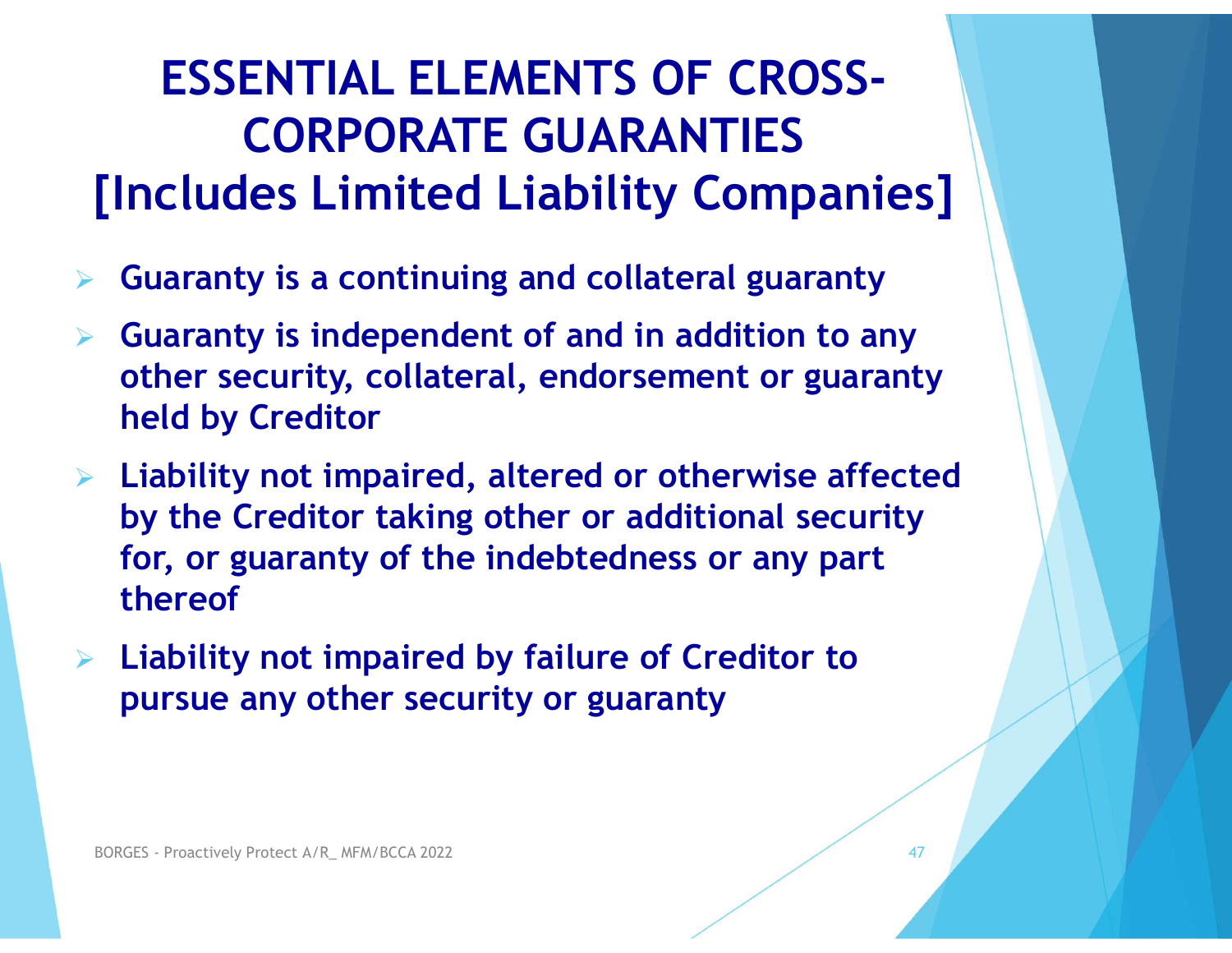#### ESSENTIAL ELEMENTS OF CROSS-CORPORATE GUARANTIES

- $\triangleright$  Liability not impaired by any renewal, extension, modification, compounding, compromise or discharge of the indebtedness or any part thereof
- $\triangleright$  Payment in full of current liability shall NOT discharge or affect liability for any future indebtedness
- $\triangleright$  Liability is direct, immediate and absolute and shall not be conditional or contingent upon pursuit, exercise or prosecution by Creditor of any other remedy **ayment in full of current liability for and scharge or affect liability for and shall not be conditional or divided and shall not be conditional or divided and shall not be conditional or divided and shall not be conditio**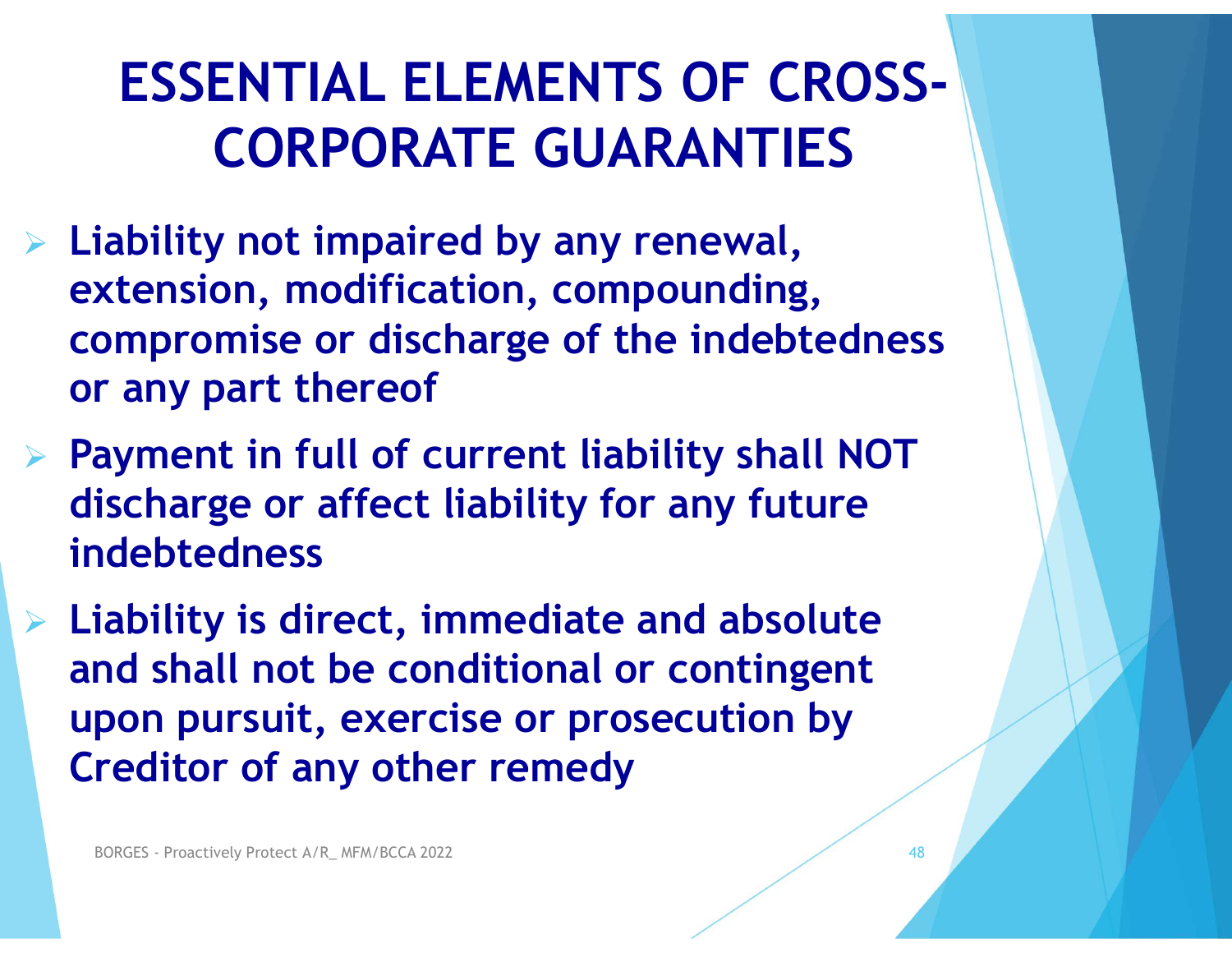## ESSENTIAL ELEMENTS OF CROSS-CORPORATE GUARANTIES ESSENTIAL ELEMENTS OF CROSS-<br>
CORPORATE GUARANTIES<br>
→ Assertion of authorization to make and enter into the<br>
Guaranty<br>
→ Name and Title of Person signing Guaranty ESSENTIAL ELEMENTS OF CROSS-<br>
CORPORATE GUARANTIES<br>
<br>
Assertion of authorization to make and enter into the<br>
Guaranty<br>

> Name and Title of Person signing Guaranty<br>
> Corporate Acknowledgment (similar to notarization)<br>
> S

- Guaranty
- Name and Title of Person signing Guaranty
- 
- Statement by person signing Guaranty
	- 1. that (s)he is the (Title) of the corporation
	- 2. that (s)he executed the instrument
	- 3. knows and has affixed the seal of the corporation
- 4. execution and affixing of seal was authorized by the board of directors of corporation **Example 12 and Solvey Profection Signing Guaranty**<br> **1.** that (s)he is the <u>(Title)</u> of the corp<br> **2.** that (s)he executed the instrumen<br> **3.** knows and has affixed the seal of 1<br> **4.** execution and affixing of seal was<br>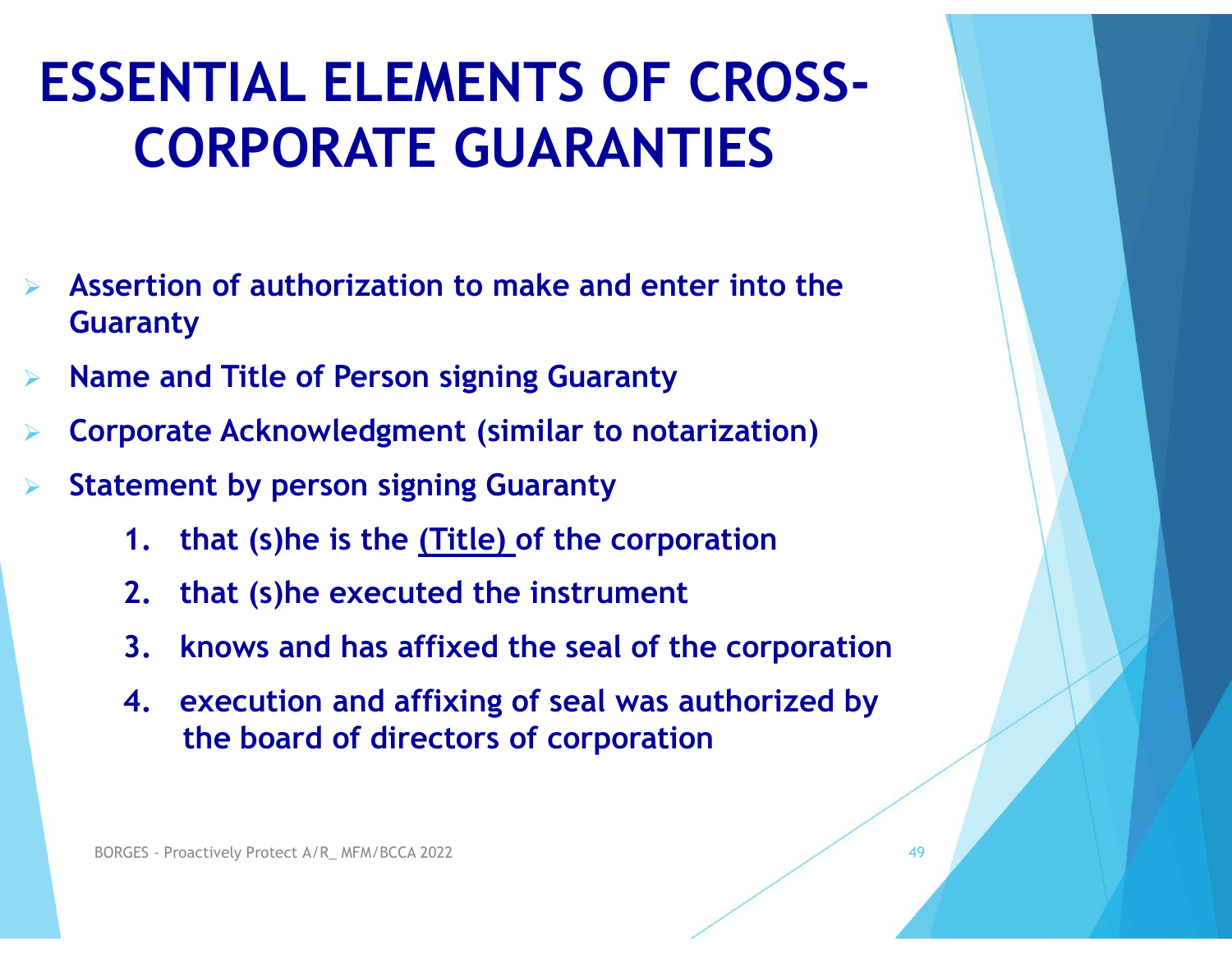#### PROOF OF AUTHORIZATION TO EXECUTE CROSS-CORPORATE GUARANTY

- Corporate Resolution
- Certificate of Secretary states that
	- 1. a board of directors meeting was duly called and held
	- 2. date of meeting
- 3. corporate resolution was passed authorizing the **ROSS-CORPORATE GUARANTY**<br>porate Resolution<br>tificate of Secretary states that<br>1. a board of directors meeting was duly called and<br>held<br>2. date of meeting<br>3. corporate resolution was passed authorizing the<br>Guaranty to be ex any officer **DROES**<br>**BORGES - Proactively Protect A/R\_ MFM/BCCA 2022**<br>**BORGES** - Proactively Protect A/R\_ MFM/BCCA 2022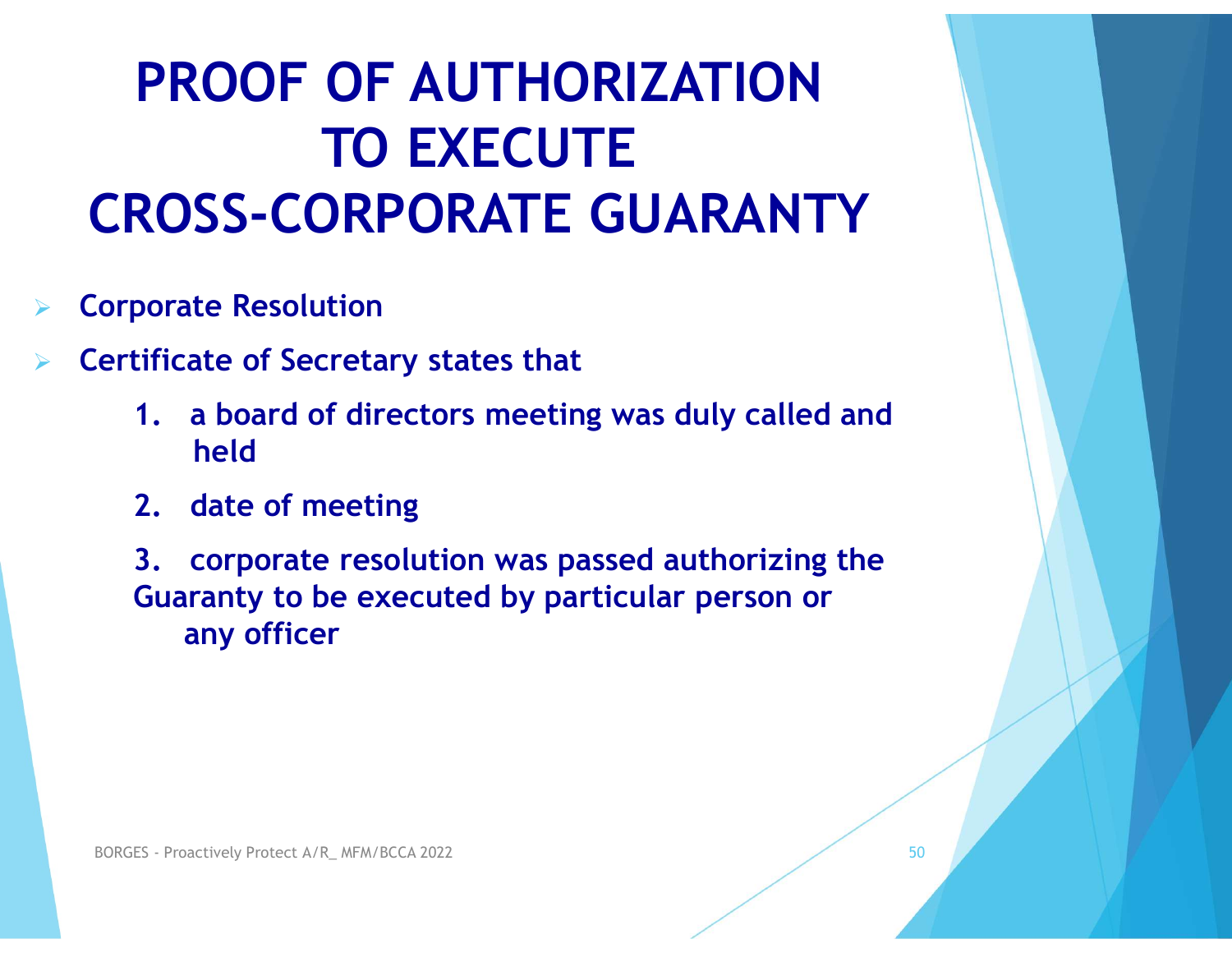#### ESSENTIAL ELEMENTS OF ANY AND ALL GUARANTIES

- Jurisdiction and Venue provisions
- Governance
- $\triangleright$  Court costs
- Attorneys' fees
- $\triangleright$  Service provisions
- Addresses for notices and requirement to notify of change of address Service provisions<br>Addresses for notices and requentify of change of address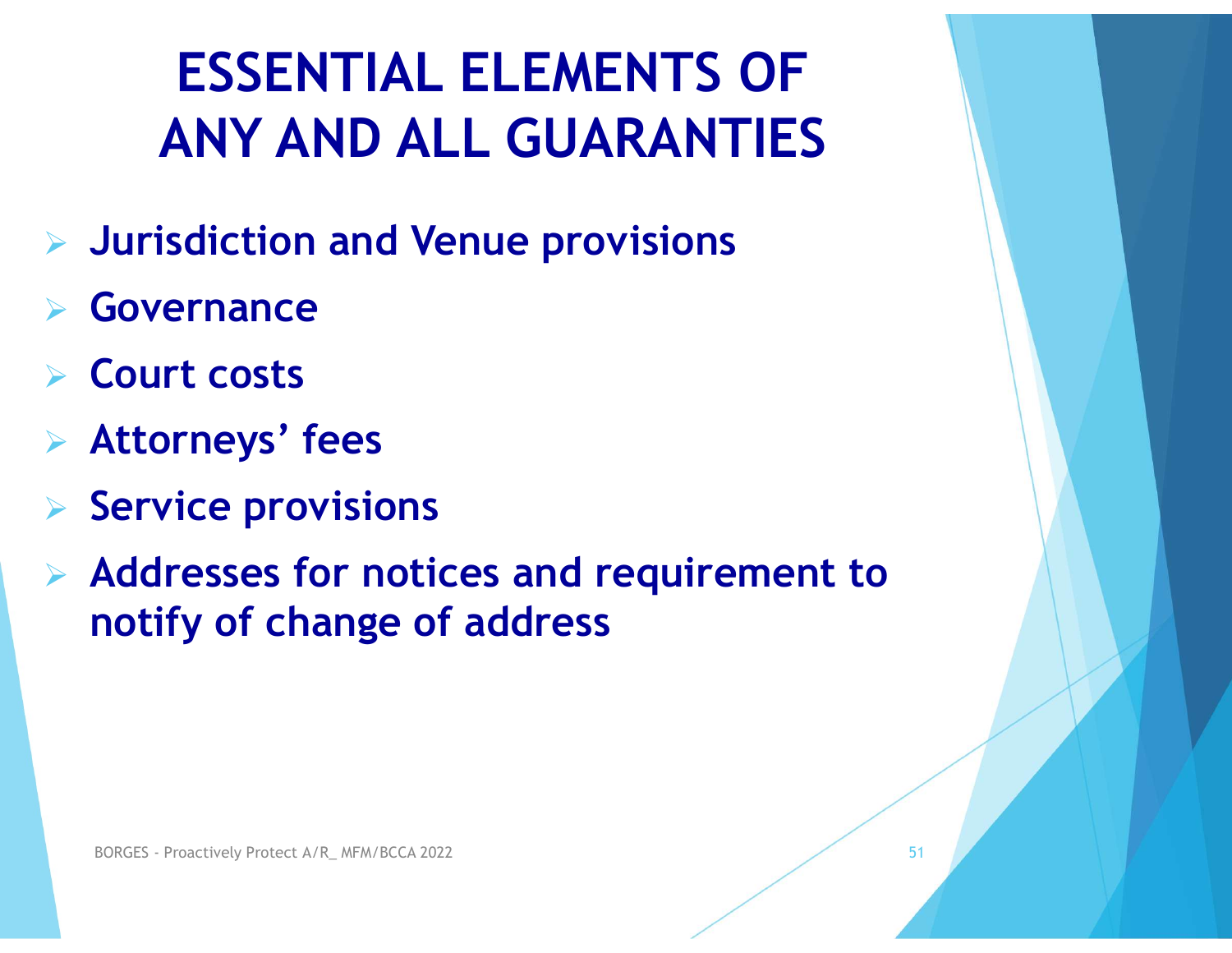## LETTERS OF CREDIT UNDER UCC ARTICLE 5 BORGES - Proactively Protect A/R\_MFM/BCCA 2022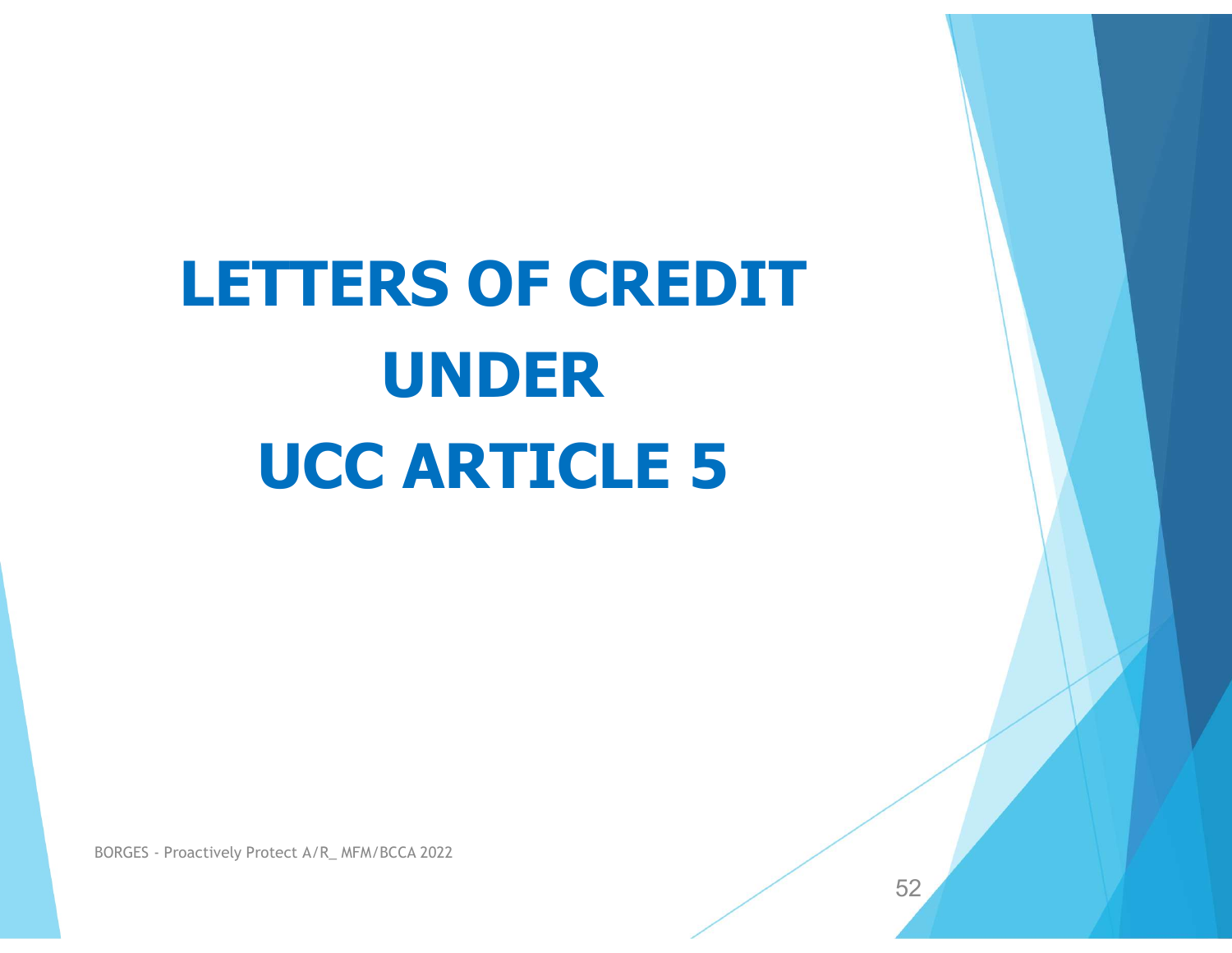LETTERS OF CREDIT [UCC ARTICLE 5]

- ▶ Commitment by bank on behalf of customer/debtor that payment will be made to creditor PROVIDED
	- **Terms and conditions in Letter of Credit are met**
	- **Presentation of specified documents**
- **Exercitor relies on Customer/debtor's credit** with its bank who will issue Letter of Credit BORGES - Proactively Protect A/R\_ MFM/BCCA 2022<br>BORGES - Proactively Protect A/R\_ MFM/BCCA 2022
	- Customer/debtor pays a fee for its bank to issue Letter of Credit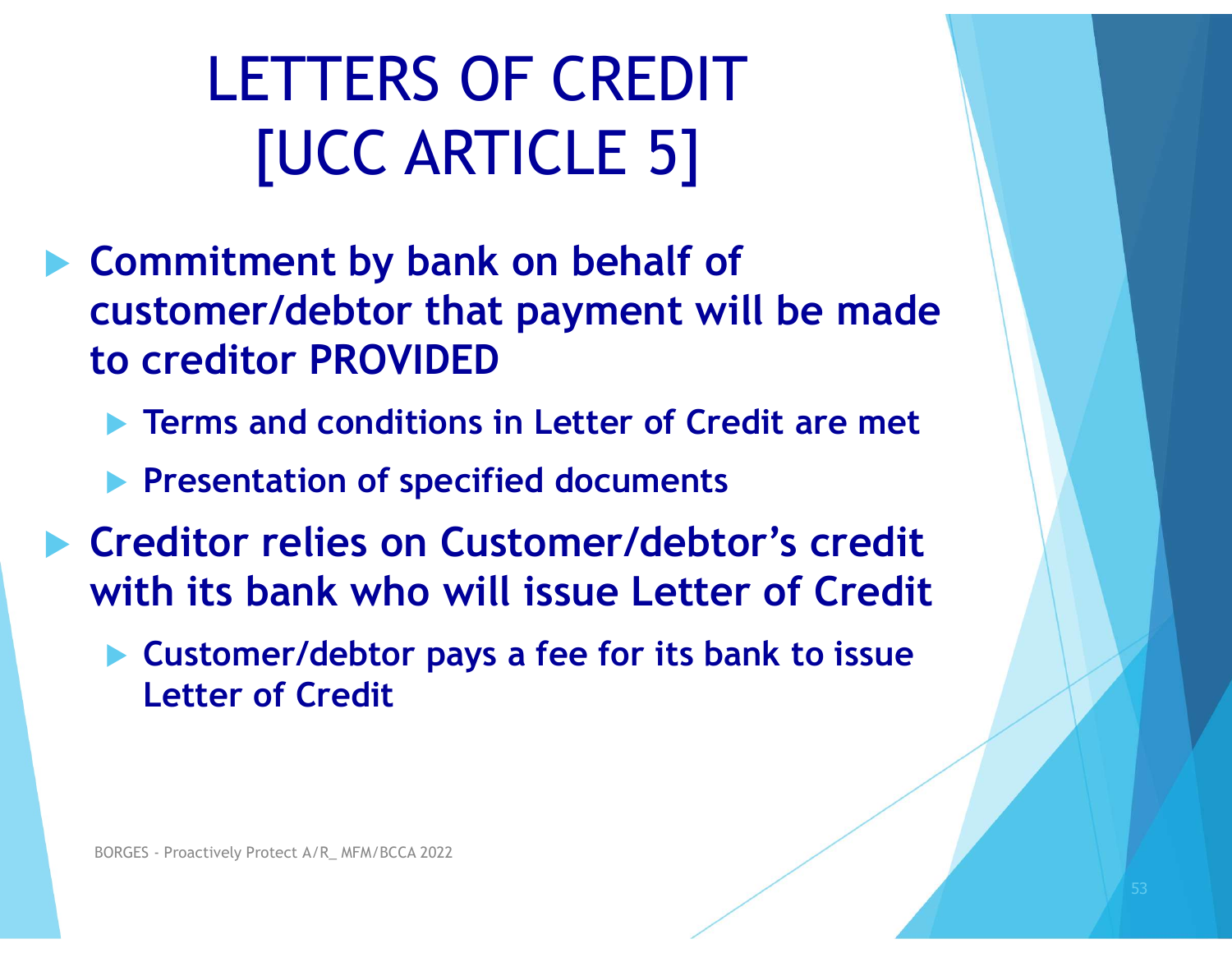#### KEY POINTS OF LETTERS OF CREDIT

- A Letter of Credit is a contract by which bank promises to pay upon fulfillment of certain conditions
- Documents required by bank are critical BUT
	- ▶ Bank doesn't care about sales contract or quality of goods or services
- Letters of Credit can be for one-time transaction or series of transactions **Expection States of Credit is irrevocable UNLESS the**<br>Borges of Martines of the Supervise and Supervise CA 2022<br>BORGES - Proactively Protect A/R\_ MFM/BCCA 2022
- Letter of Credit is irrevocable UNLESS the L/C specifically states otherwise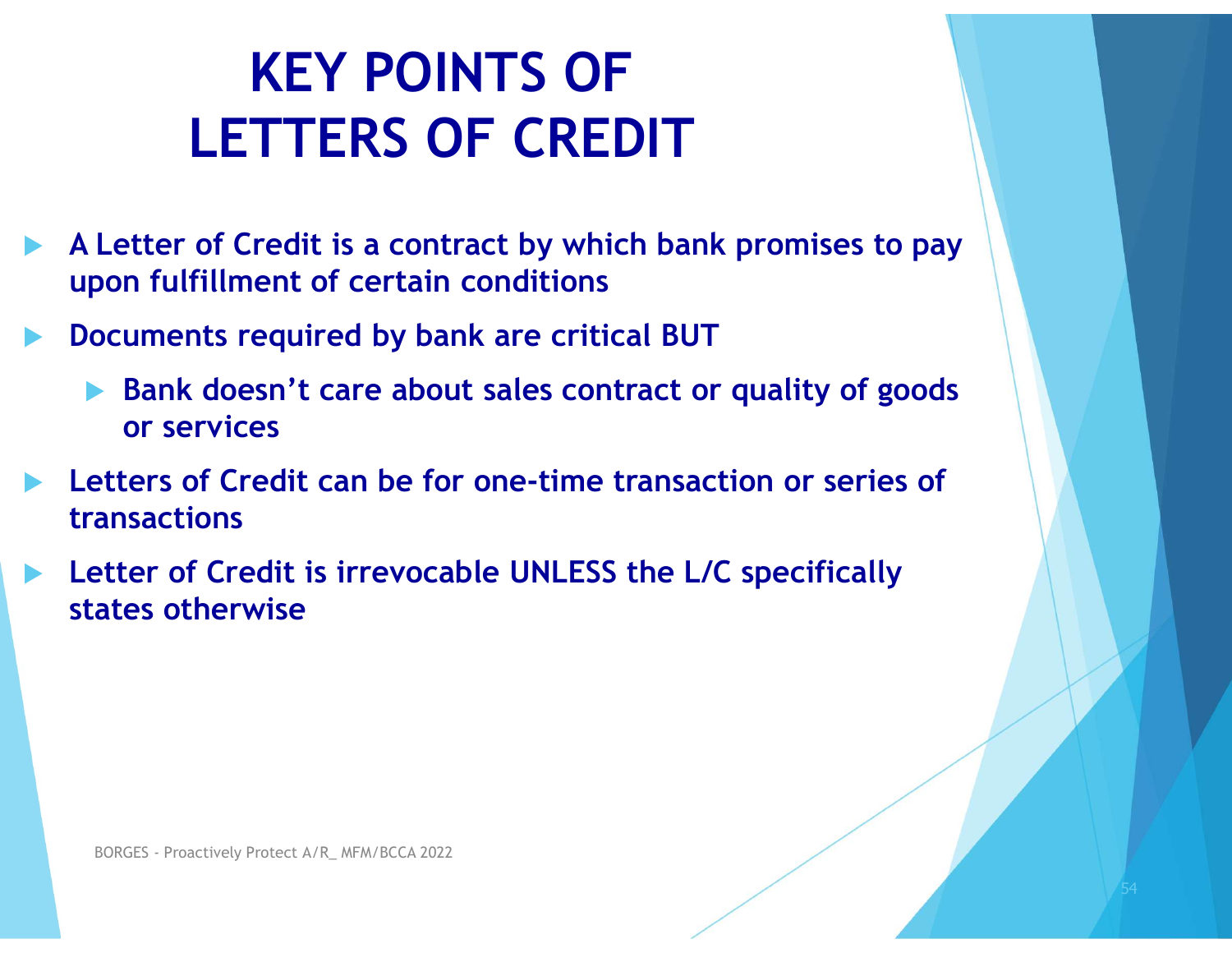#### LETTERS OF CREDIT ADVANTAGES

**Payment is made by bank after shipment of** goods or provision of services as long as required documents are in order

 $\blacktriangleright$  Provides risk mitigation to the Creditor Provides risk mitigation to the<br>Viable Payment Option<br>BORGES - Proactively Protect A/R\_MFM/BCCA 2022

Viable Payment Option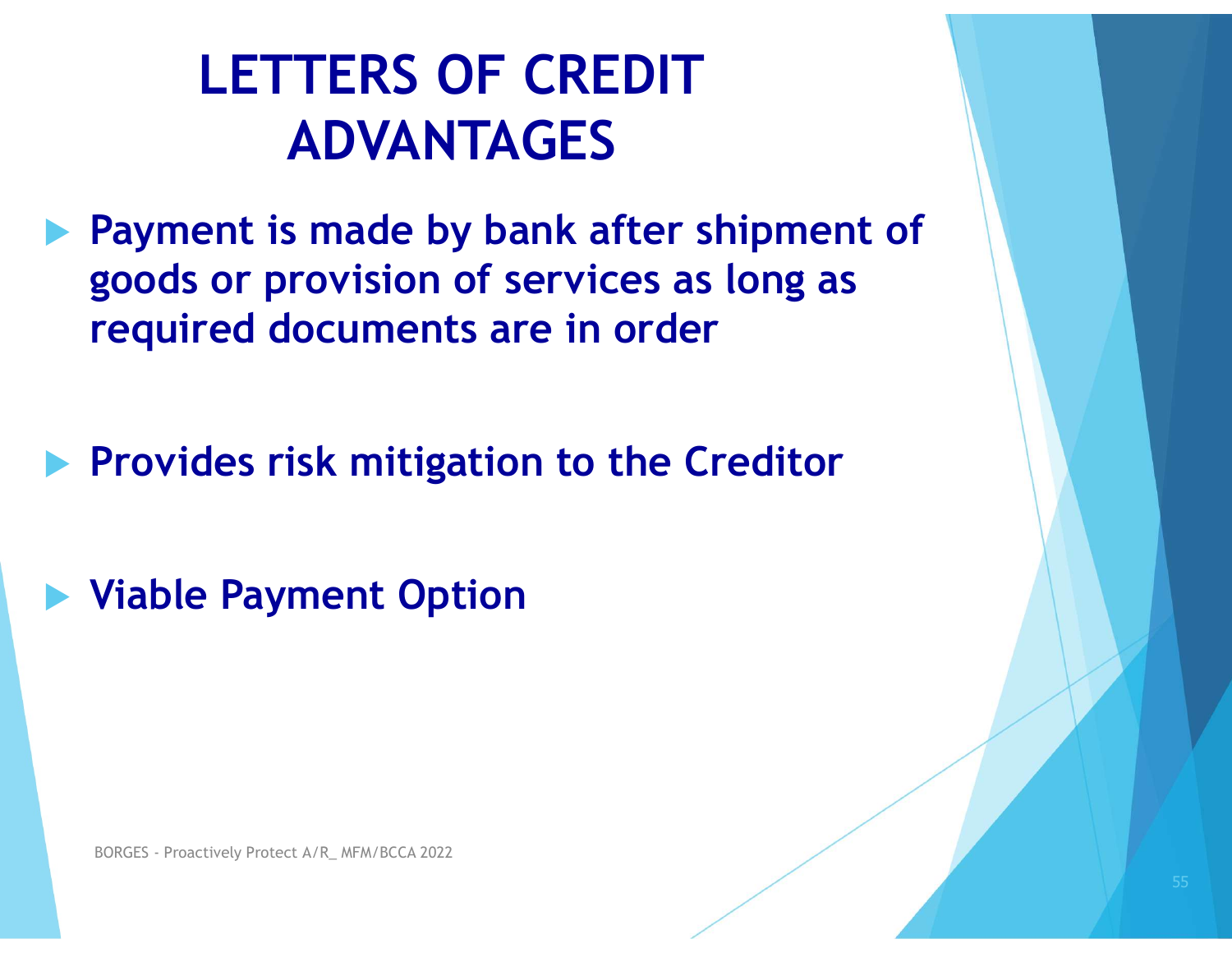#### IRREVOCABLE/DOCUMENTARY LETTER OF CREDIT

Irrevocable Letter of Credit/ Documentary Letter of Credit

- Firm commitment by an issuing bank to pay an accepting bank a specified sum in a specified currency
- Beneficiary looks immediately to Bank for payment
- Specific Documentation Required
	- L/C will set for terms and conditions
	- Demand for Payment
	- Documents evidencing sale/service
	- Other documents

 L/C cannot be canceled (or its terms amended) with the seller's (beneficiary's) prior written approval. ► Specific Documentation Required<br>
► L/C will set for terms and conditions<br>
► Demand for Payment<br>
► Documents evidencing sale/service<br>
► Other documents<br>
L/C cannot be canceled (or its terms am<br>
seller's (beneficiary's)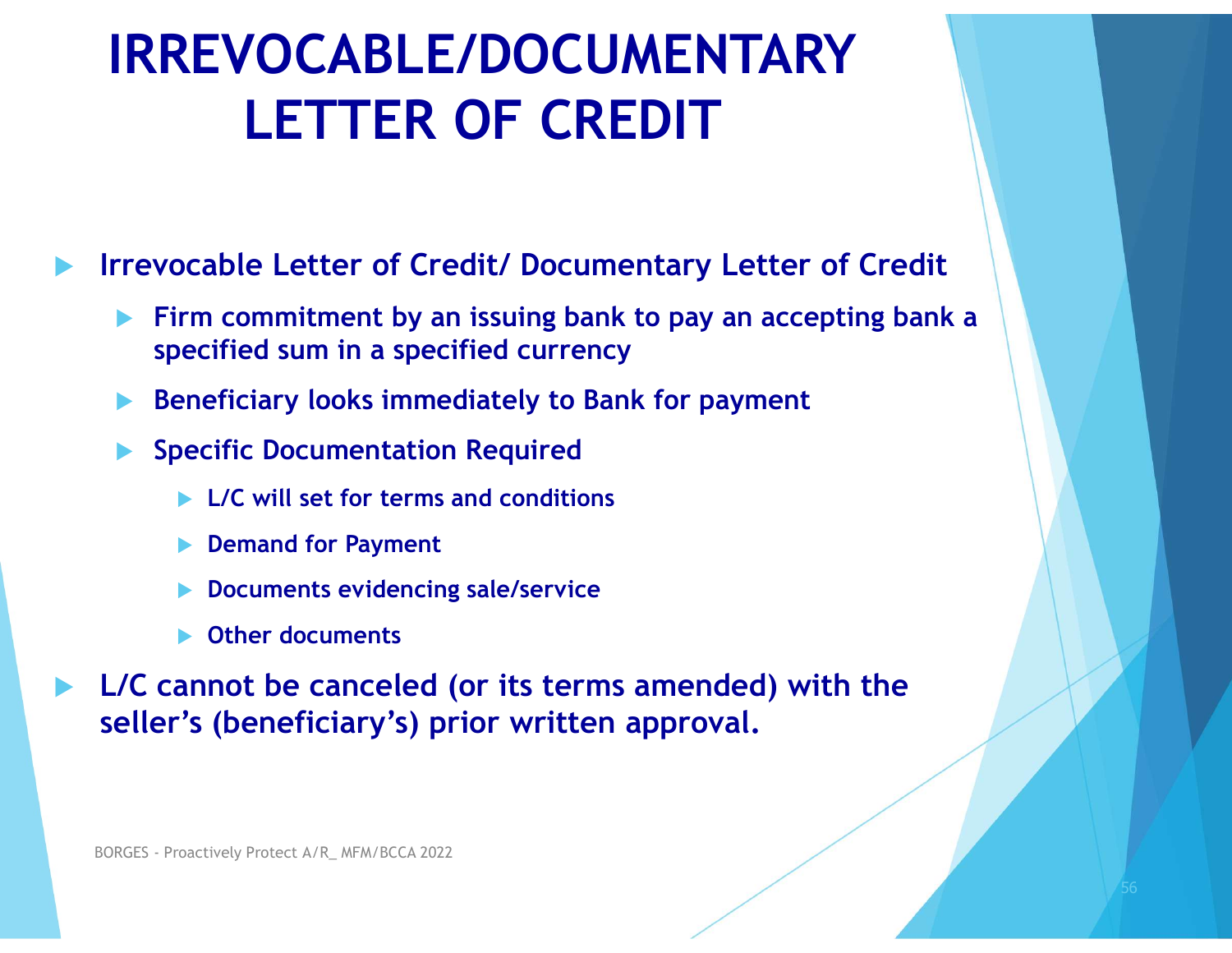#### STANDBY LETTER OF CREDIT

- Standby Letter of Credit
- Beneficiary looks FIRST to customer for payment
- A Safety Net
- A commitment by the issuing bank that it will pay ONLY if something fails to happen  $\begin{array}{|l|l|} \hline \text{GNDBY LEI I EN OF CREDII} \ \hline \text{tandy Letter of Credit} \\\hline \text{taneficiency looks FIRST to customer for payment} \ \text{Safety Net} \\\hline \text{d} & \text{d} & \text{d} & \text{d} \\\text{d} & \text{d} & \text{d} & \text{d} \\\text{d} & \text{d} & \text{d} & \text{d} \\\hline \text{d} & \text{d} & \text{d} & \text{d} \\\hline \text{d} & \text{d} & \text{d} & \text{d} \\\hline \text{d} & \text{d} & \text{d} & \$ 
	-
- Documentation Required
	- Demand for payment (invoice)
- Document showing customer's failure to timely pay, or other draw events BORGES - Proactively Protect A/R\_ MFM/BCCA 2022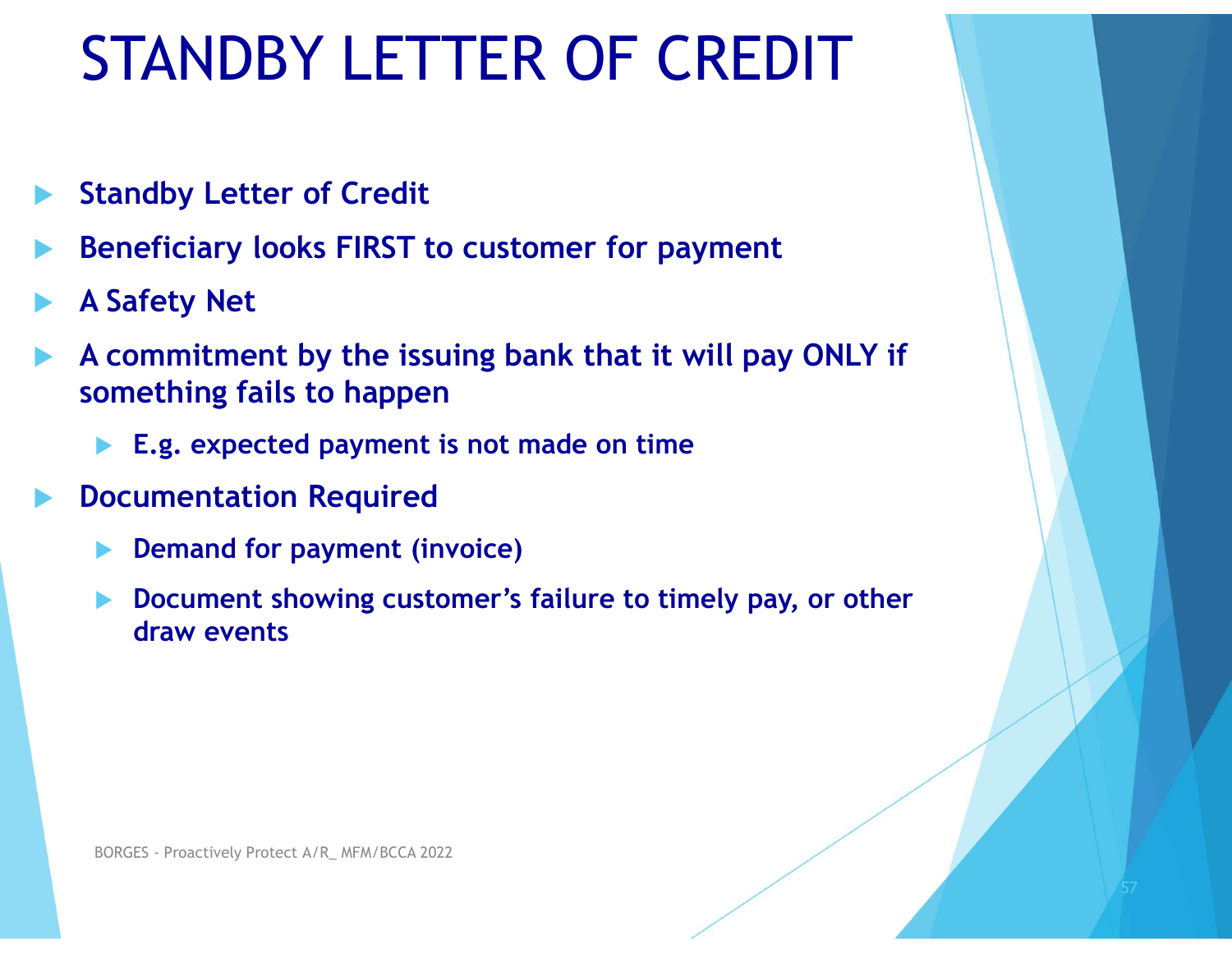#### PERTINENT LETTER OF CREDIT PROVISIONS

#### Amount

- Correct name of Beneficiary
- Correct name of Customer
- Conditions upon which L/C can be drawn Expiration Date<br>Expiration Date<br>S8<br>BORGES - Proactively Protect A/R\_ MFM/BCCA 2022
- Expiration Date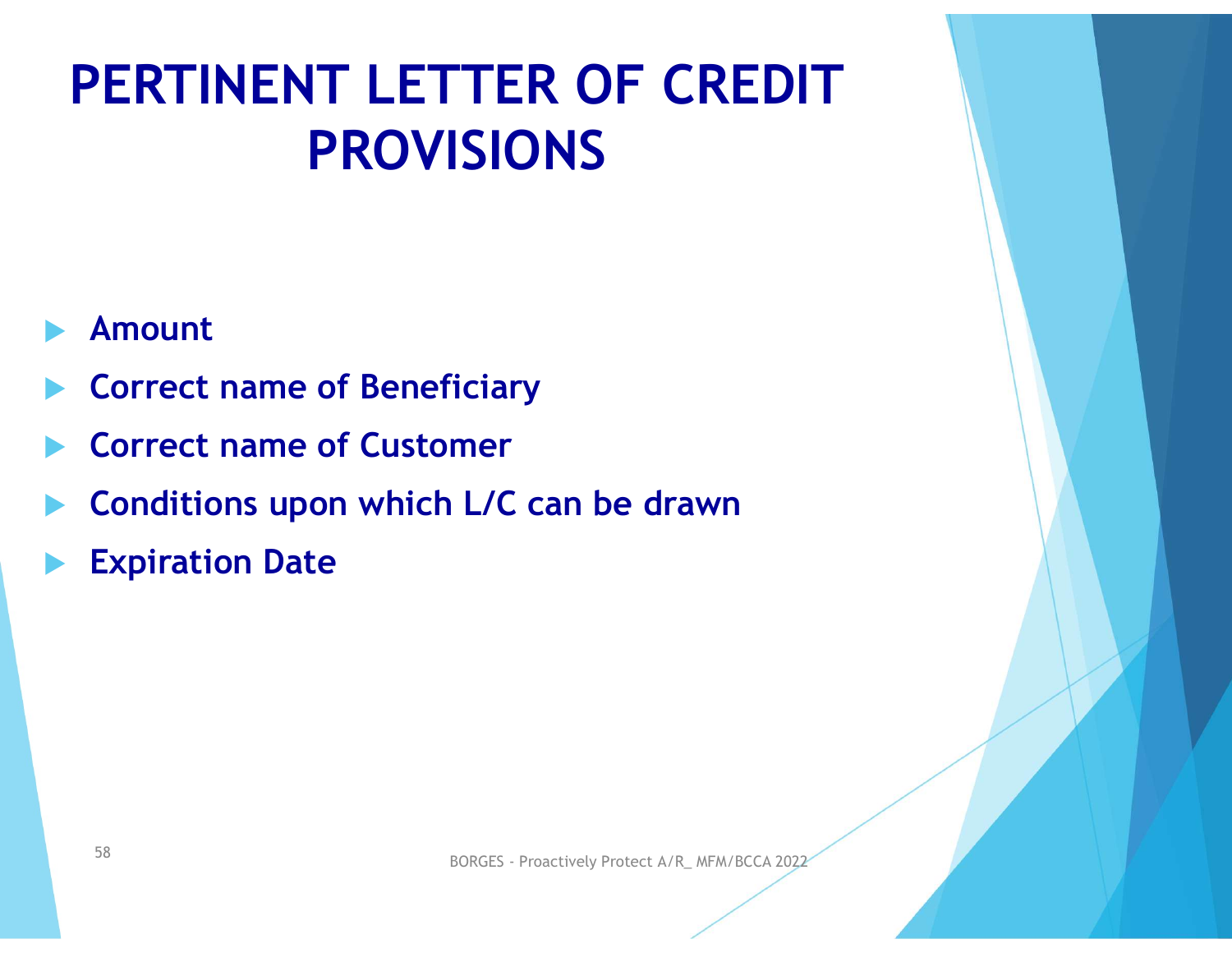#### PARTIES TO LETTERS OF CREDIT

**THREE PARTIES TO AN L/C** 

- ▶ Creditor/Letter of Credit Beneficiary
- ▶ Debtor/Letter of Credit Applicant
- **Financer/Bank/Letter of Credit** Issuer Financer/Bank/Letter of Credit<br>Issuer<br>BORGES - Proactively Protect A/R\_MFM/BCCA 2022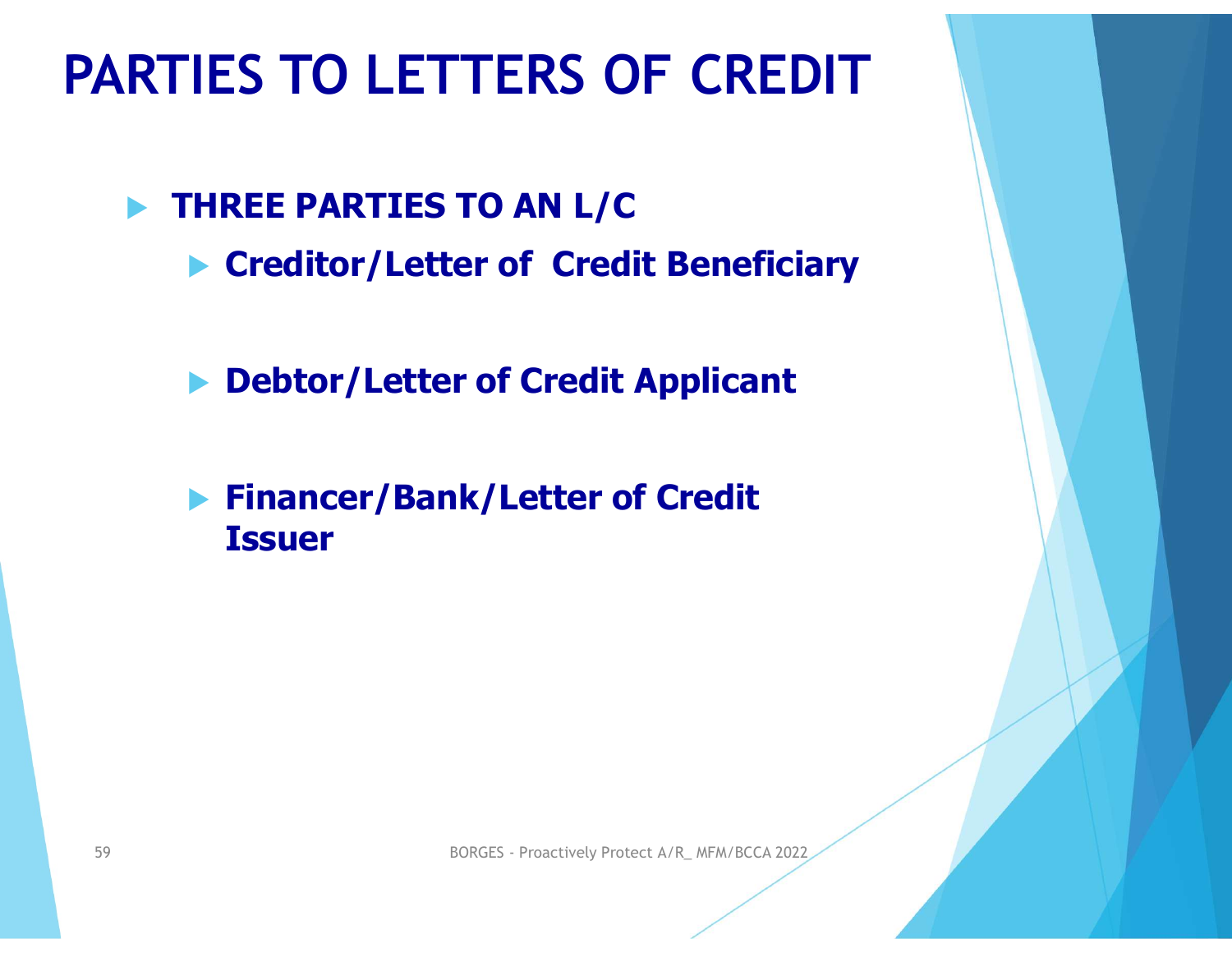## CONTRACTS INVOLVED WITH LETTERS OF CREDIT CONTRACTS INVOLVED WITH<br>LETTERS OF CREDIT<br>THREE CONTRACTS<br>Creditor/Customer – Sales or services<br>contract

#### THREE CONTRACTS

- contract LETTERS OF CREDIT<br>
THREE CONTRACTS<br>
▶ Creditor/Customer – Sales or services<br>
contract<br>
▶ Customer/Bank (Financer) – contract<br>
whereby bank agrees to issue L/C THREE CONTRACTS<br>
▶ Creditor/Customer – Sales or services<br>
contract<br>
▶ Customer/Bank (Financer) – contract<br>
whereby bank agrees to issue L/C<br>
▶ Bank/Creditor – letter of credit is<br>
granted to the Creditor
- whereby bank agrees to issue L/C (Financer) – contract<br>grees to issue L/C<br>letter of credit is<br>ireditor<br>BORGES - Proactively Protect A/R\_ MFM/BCCA 2022
- granted to the Creditor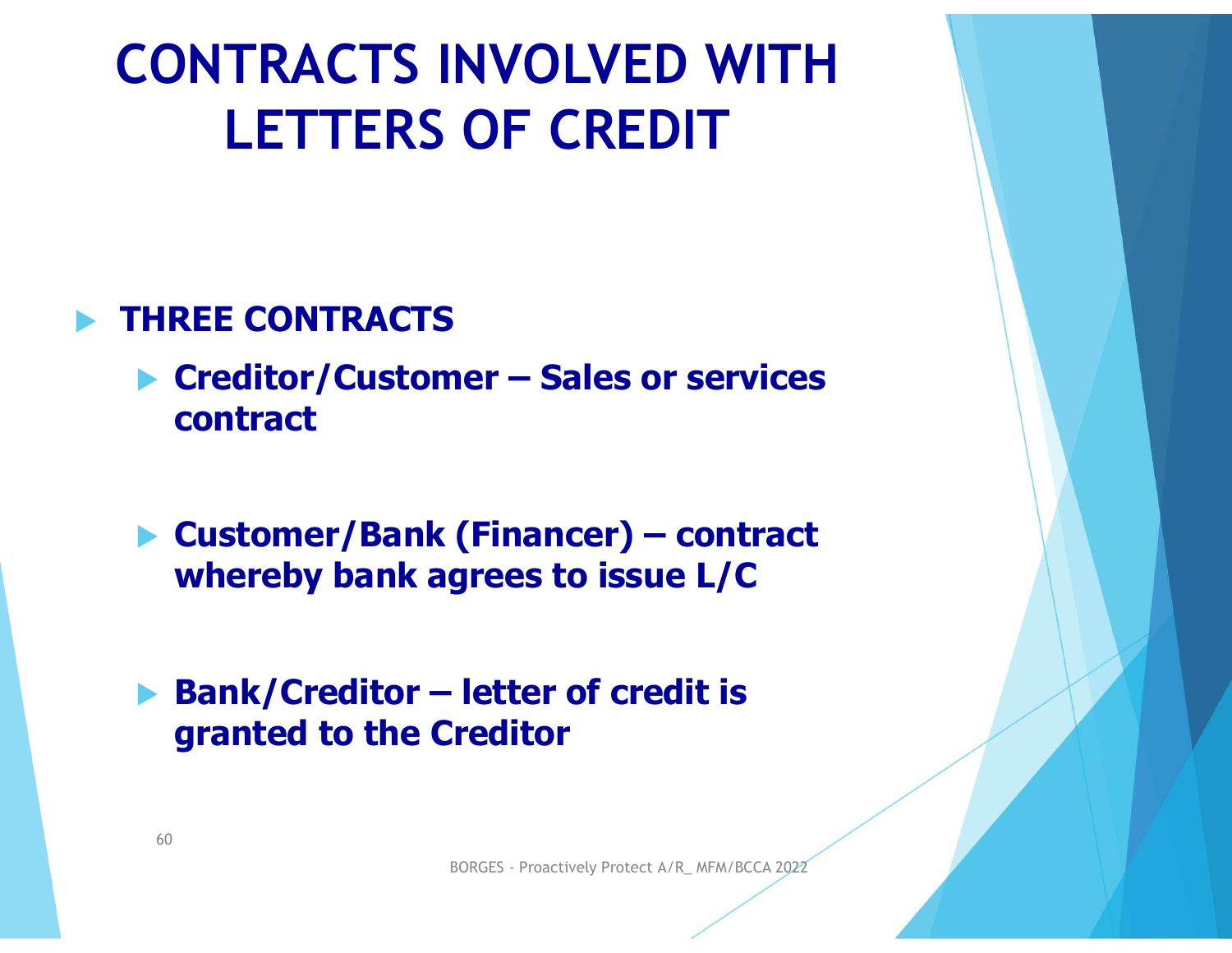#### ADVANTAGES OF LETTERS OF CREDIT

- Generally honored by Bank within a few business days of draw/demand
- Creditor can rely on Bank's credit standing in determining to extend credit
- Issuing Bank MUST honor L/C upon proper documentation presented Issuing Bank MUST honor L/C upon proper documentation<br>presented<br> $\begin{array}{c} \text{61} \end{array}$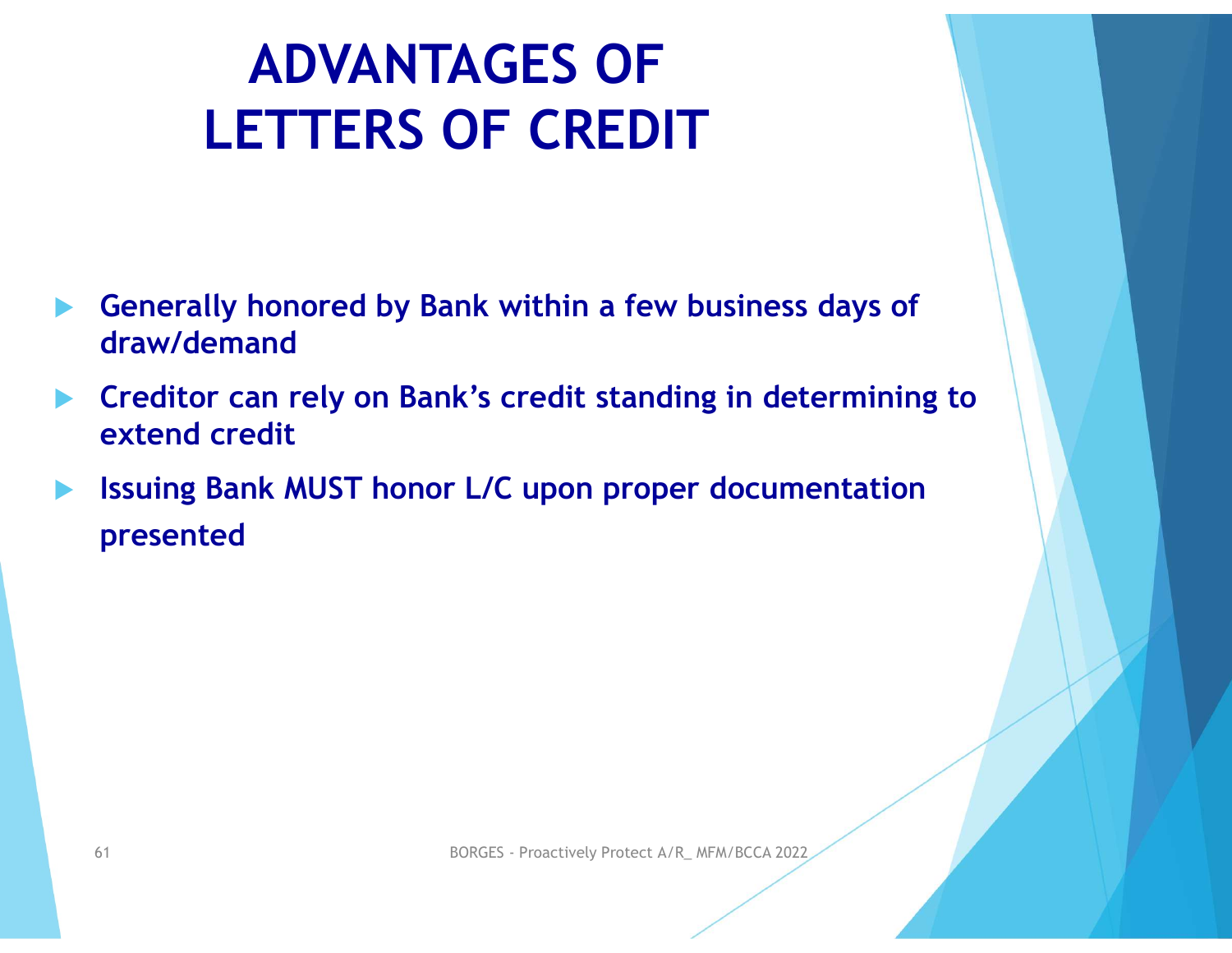#### TIMELY DISHONOR NECESSARY

### **REASONS FOR BANK/ISSUER'S** DISHONOR MUST BE SET FORTH UPON REFUSAL TO HONOR LETTER OF **CREDIT** SISHUNUK MUST BE SET FUKTH UPUN<br>REFUSAL TO HONOR LETTER OF<br>TREDIT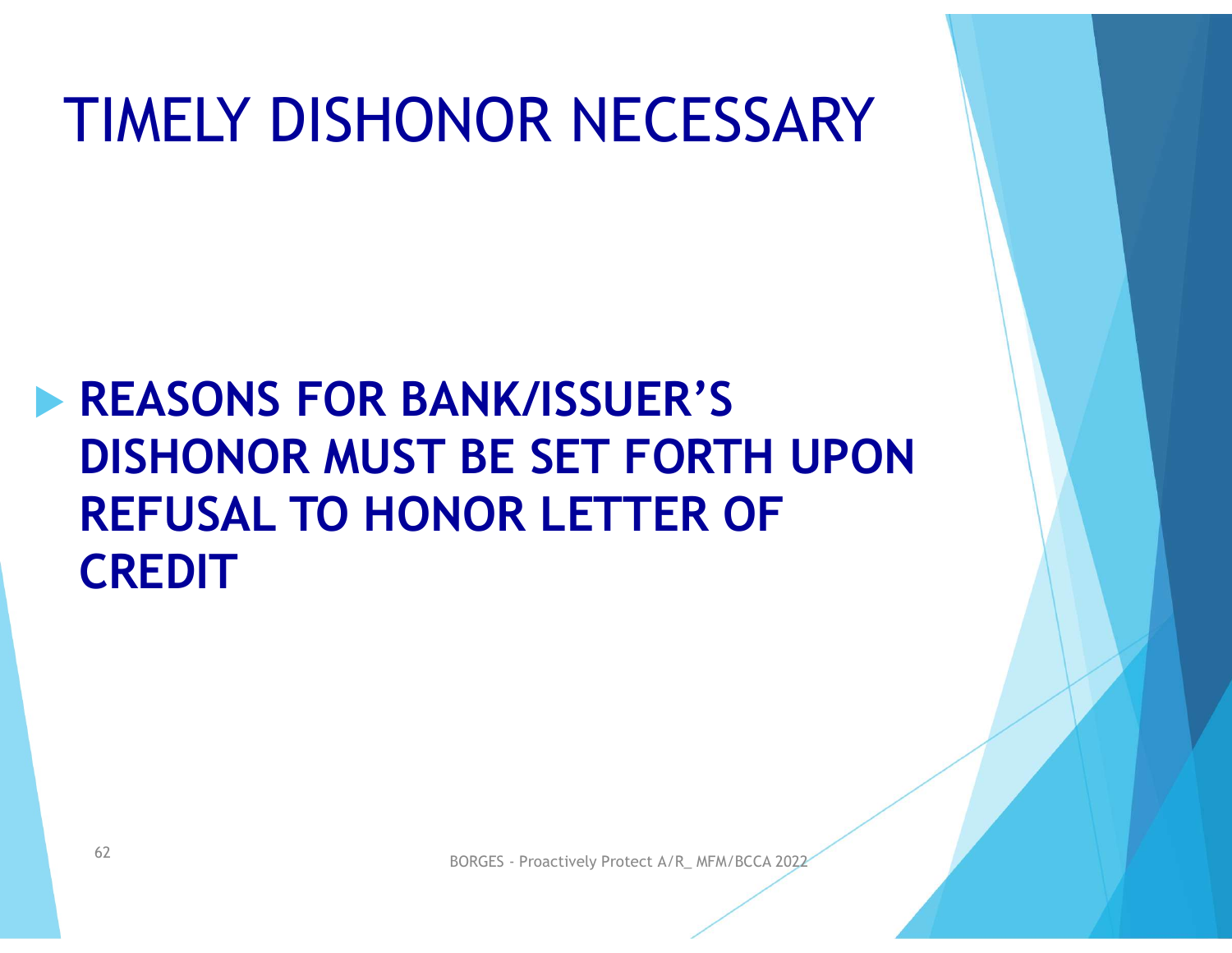#### LETTER OF CREDIT REFUSAL MOST DIFFICULT

#### Fraud

- Bank must show irreparable harm
- Bank must show no adequate remedy at law BORGES - Proactively Protect A/R\_ MFM/BCCA 2022
- Bank must post a bond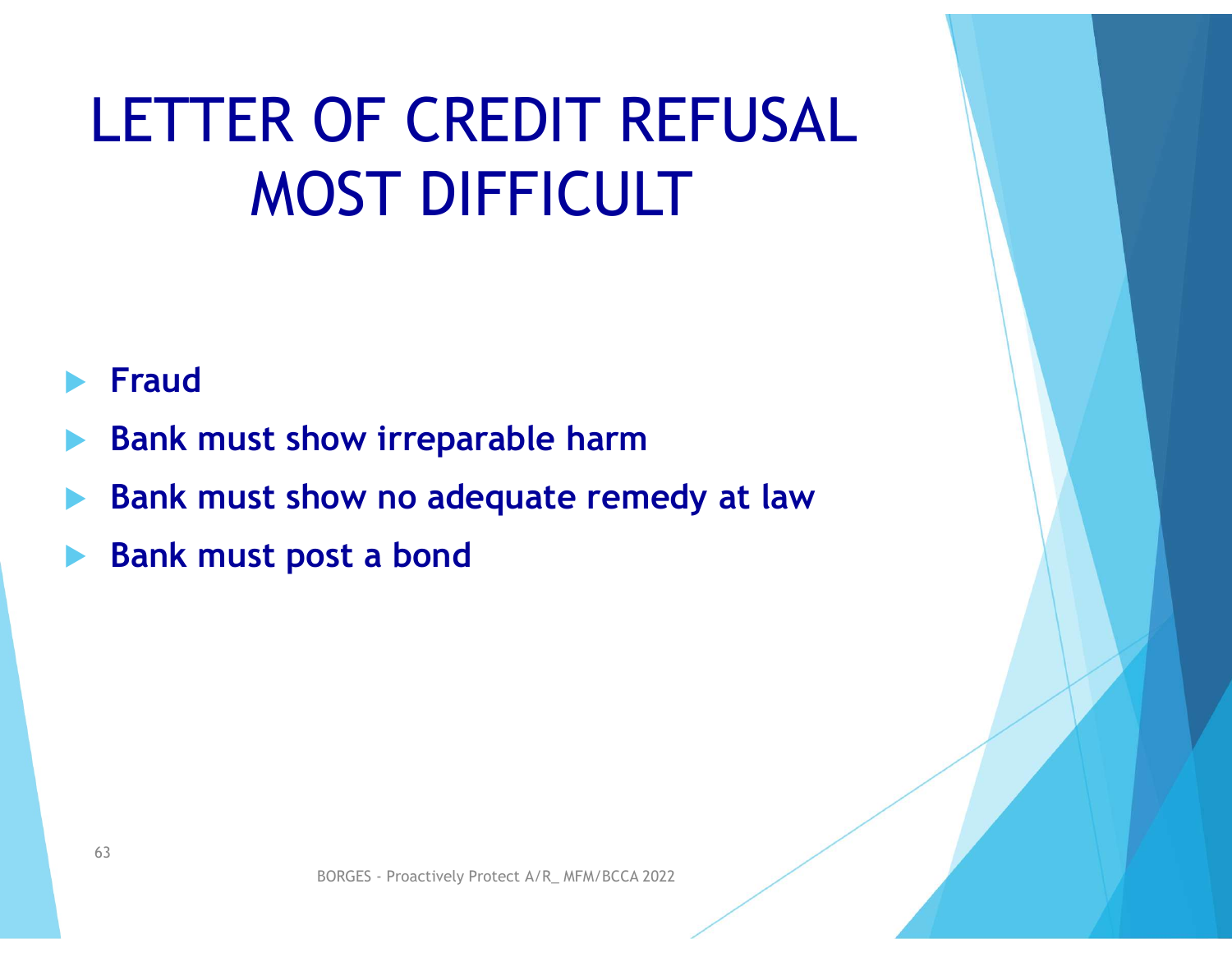#### BANKRUPTCY STAY INAPPLICABLE

- **Creditor/Beneficiary can draw on L/C despite** customer's bankruptcy
- Issuing Bank must honor draw on L/C despite customer's bankruptcy uing Bank must honor draw on L/C despite customer's<br>nkruptcy<br>eference risk can be minimized<br> $\frac{1}{64}$
- Preference risk can be minimized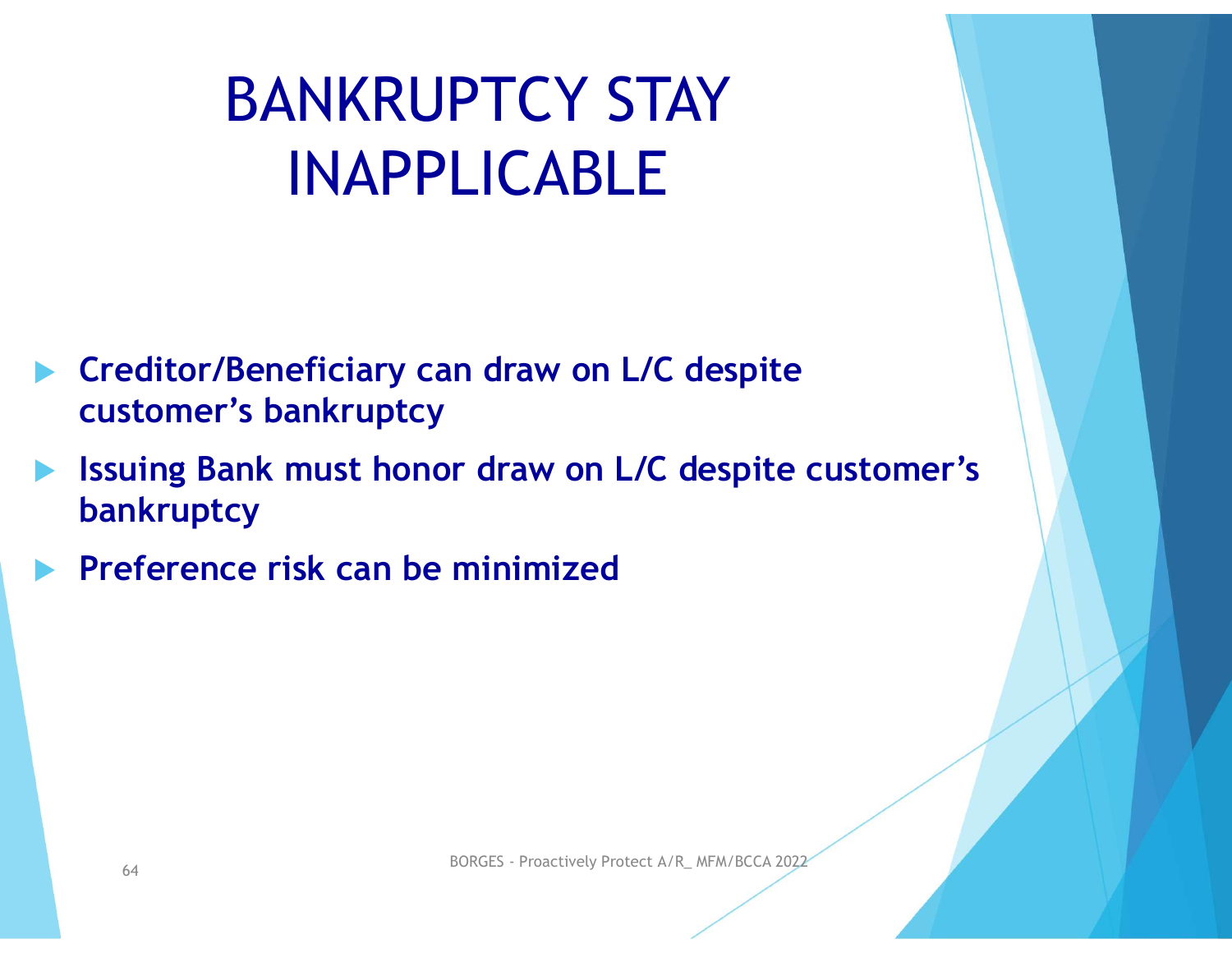#### BANKRUPTCY STAY INAPPLICABLE

- Neither Letter of Credit, nor its proceeds are property of the Debtor's estate
- Issuing Bank pays from its own assets (generally secured by the Debtor's assets) ecured by the Debtor's assets)<br>  $\frac{65}{65}$ <br>  $\frac{60RGES - \text{Proactively Project A/R\_MFM/BCCA 2022}}{256}$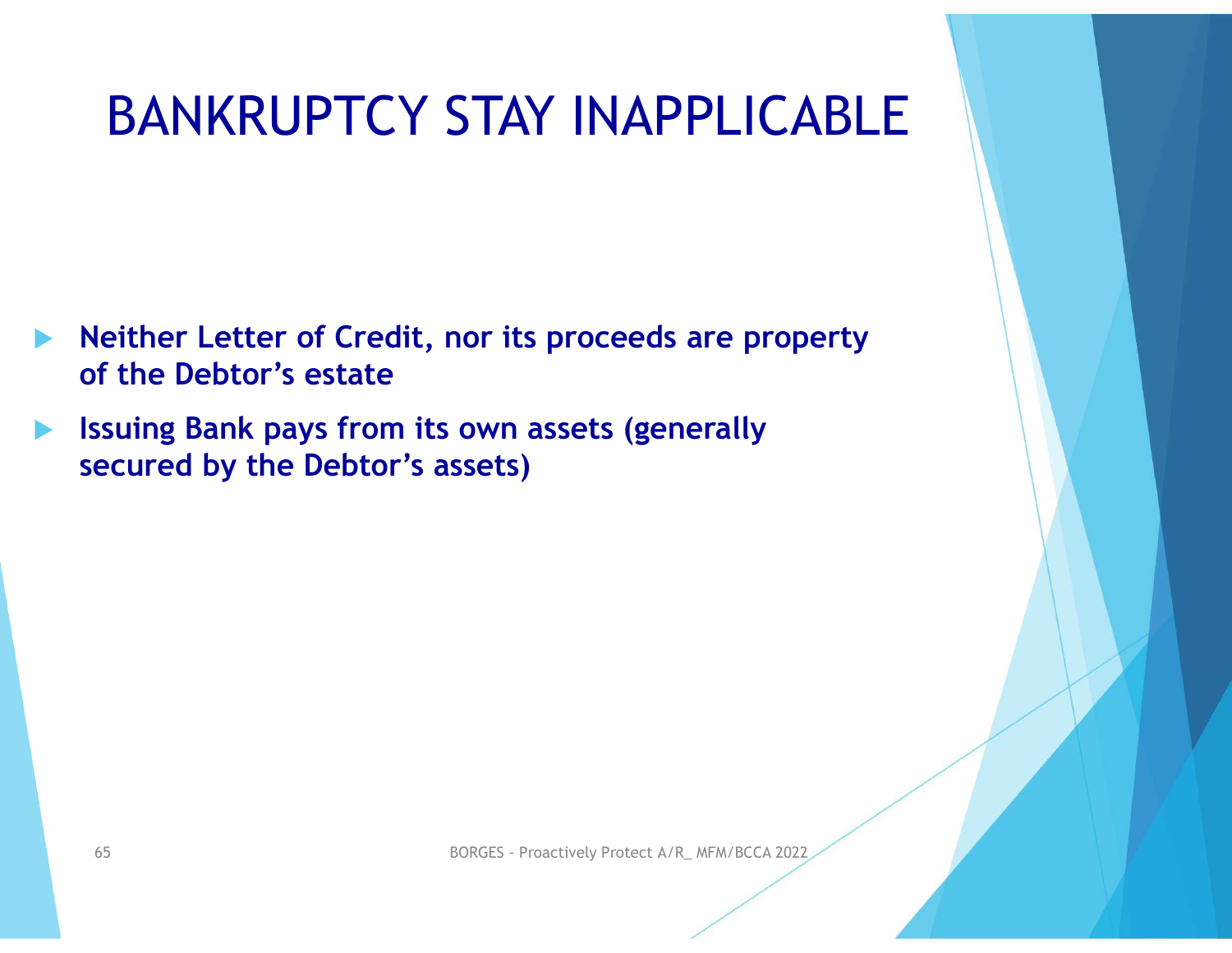#### PREFERENCE ISSUES

- Standby Letter of Credit issued by Customer/Debtor's bank more than 90 days before bankruptcy, drawn and paid within 90 days is NOT a preference
- Standby Letter of Credit issued by Customer/Debtor's bank WITHIN 90 days of bankruptcy MAY be a preference (circumstance specific) **Er/Debtor's bank WITHIN 90 days of<br>tcy MAY be a preference (circumstance)**<br>and the series of the series of the series of the series of the series of the series of the series of the series of the series of the series of th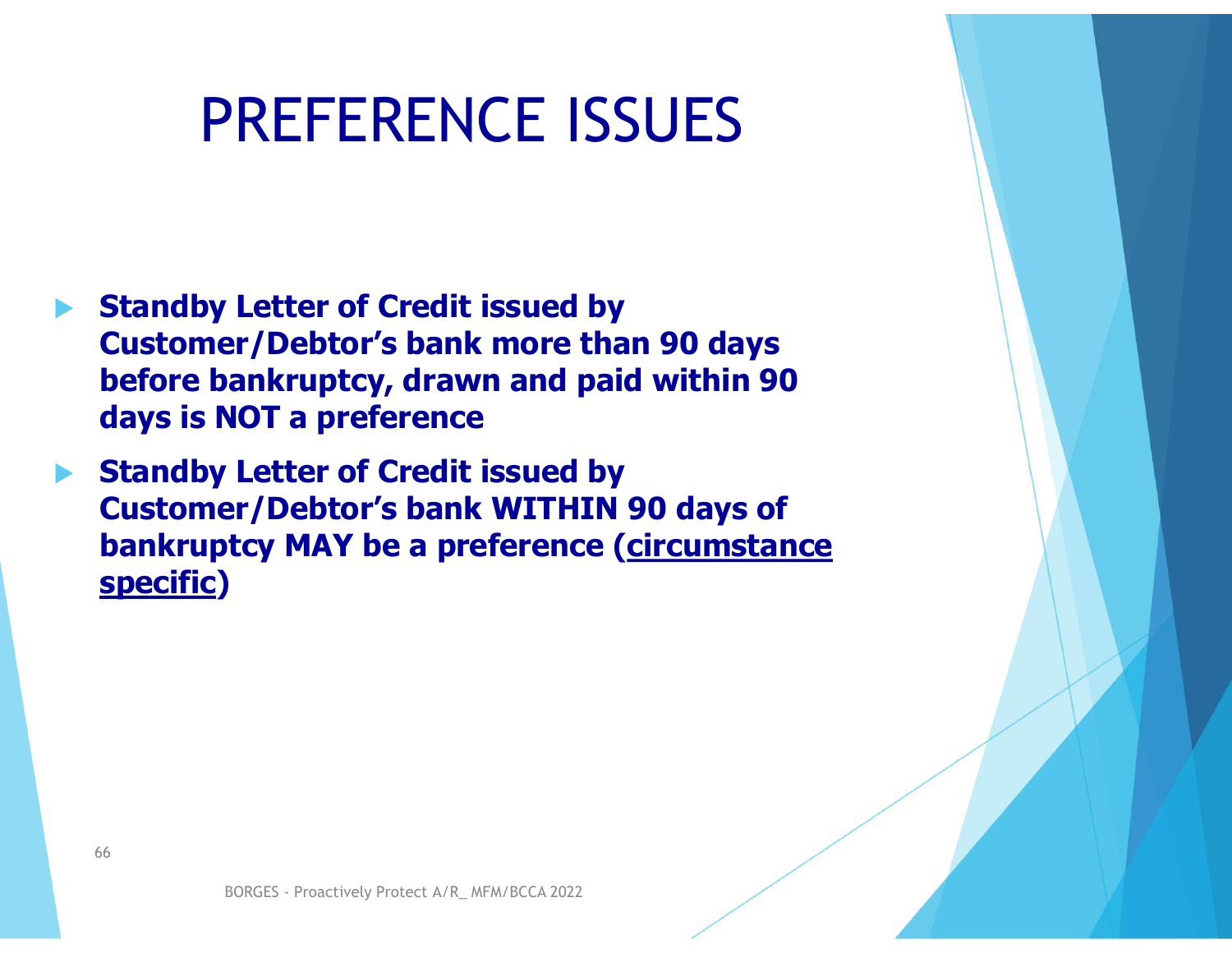WANDA BORGES, the principal member of Borges & Associates, LLC., has been specializing in commercial insolvency practice, commercial litigation and transactional matters, representing corporate clients throughout the United States for an excess of forty years.  $BORGES - \text{Proactively Project A/R\_MFM/BCCA 2022}$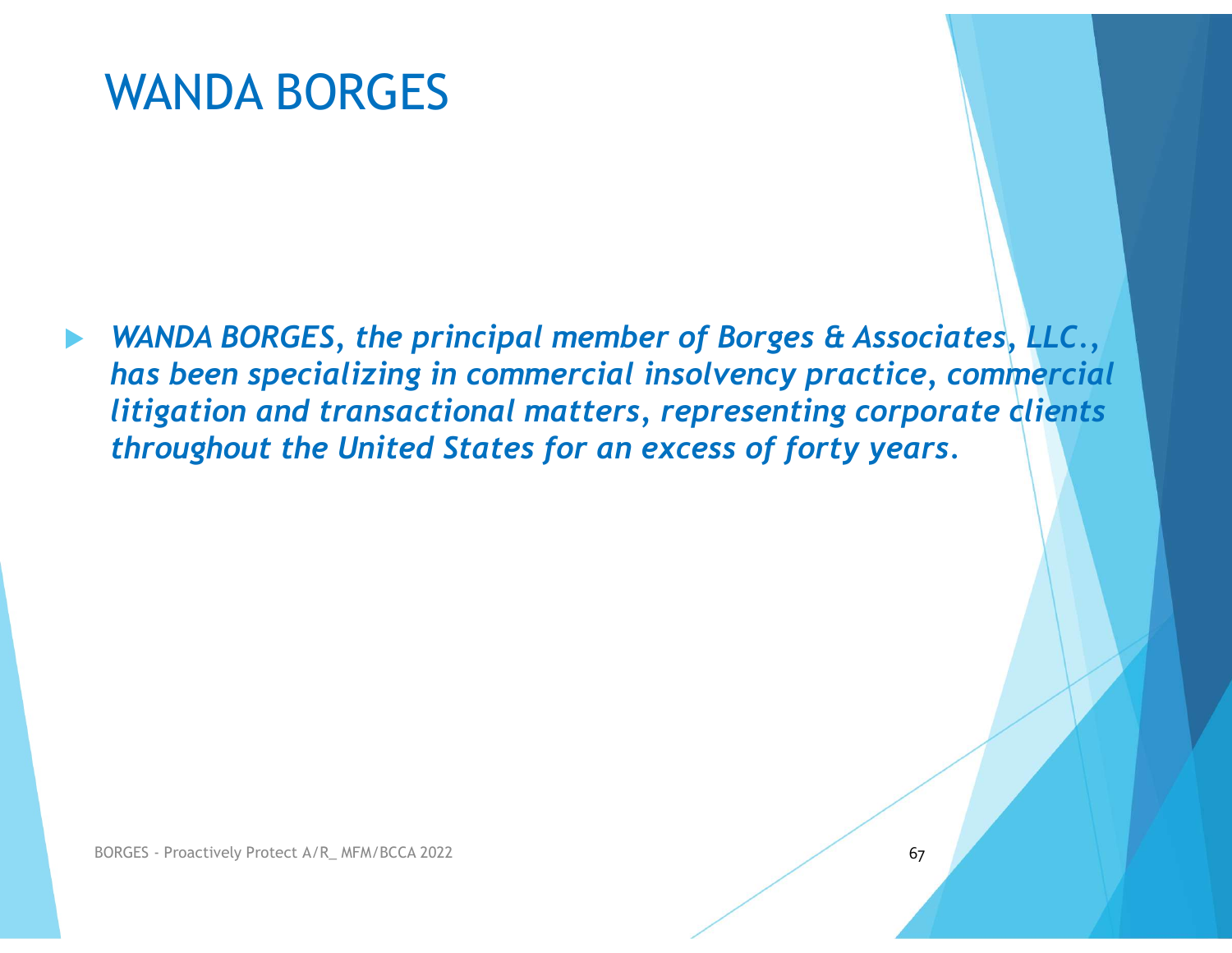She is admitted to practice before the courts of the State of New York and the United States District Court for the Southern, Eastern, Northern and Western Districts of New York, the United States District Court for the District of Connecticut, the United States District Court for the Eastern District of Michigan, the Second Circuit Court of Appeals and the Supreme Court of the United States. She is a member of numerous professional associations including the American Bar Association, American Bankruptcy Institute, The Commercial Law League of America, The International Association of Commercial Collectors and the New York Trial Lawyers Association. As a member of the Commercial Law League of America, she is a Past President of the League, is a Past Chair and current advisor to the Executive Council of its Bankruptcy Section, served for six years on the Executive Council of the Eastern Region of the CLLA, is a Past Chair of the Executive Council of the CLLA Creditors' Rights Section and is the Chair of the Board of Associate Editors for its Commercial Law World magazine. She is President of the Fund for Public Education. She is a member of the Board of Directors of the International Association of Commercial Collectors. Commercial Collectors and the New York Trial Lawyers Associan<br>
member of the Commercial Law League of America, she is a Pa<br>
the League, is a Past Chair and current advisor to the Executive<br>
Bankruptcy Section, served for s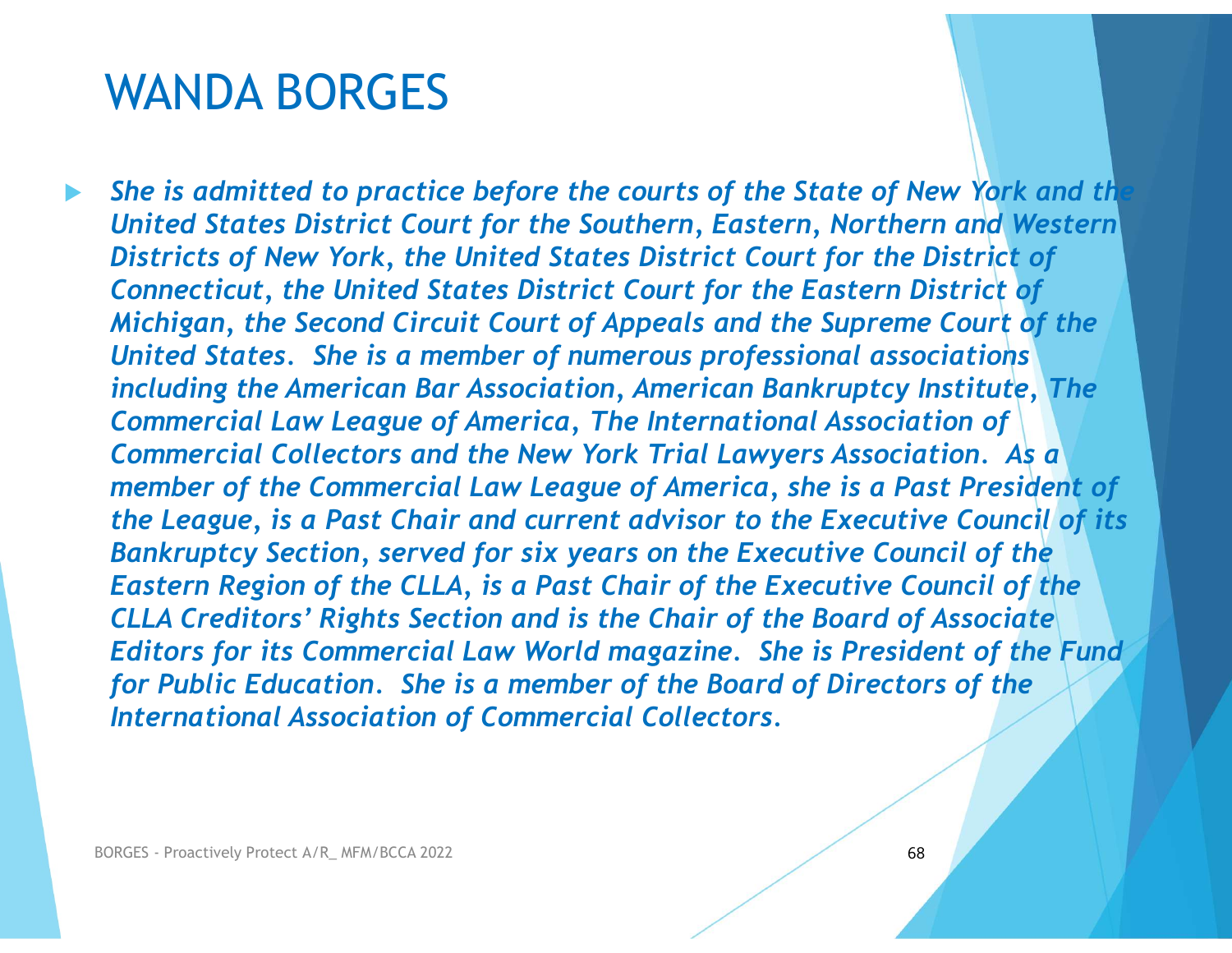She is a regular lecturer for the National Association of Credit Management (NACM) and its various affiliates. She has prepared and continues to update courses on "Advanced Issues in Bankruptcy", "Basics in Bankruptcy", "Current Cases in Bankruptcy", "Creditor's Committees", "Credit and Collection Issues", Sarbanes-Oxley Act of 2002, "Litigation Issues" and "Antitrust Issues" which have been presented at past NACM Annual Credit Congresses and at trade credit association meetings. Even prior to the passage of the "Red Flags Rule", Ms. Borges worked with the NACM and the FTC to determine the applicability of the Rule to business creditors. Ms. Borges has prepared and presents seminars on the Red Flags compliance issues for the NACM, its various affiliates, corporations, collection agencies and various other organizations. Ms. Borges is a faculty member for the NACM's Graduate School of Credit and Financial Management at Dartmouth College. Ms. Borges has been a faculty member for the National Institute on Credit Management, a program jointly sponsored by the Commercial Law League of America and the National Association of Credit Management applicability of the Rule to business creditors. Ms. Borges ha.<br>presents seminars on the Red Flags compliance issues for the l<br>affiliates, corporations, collection agencies and various other<br>Ms. Borges is a faculty member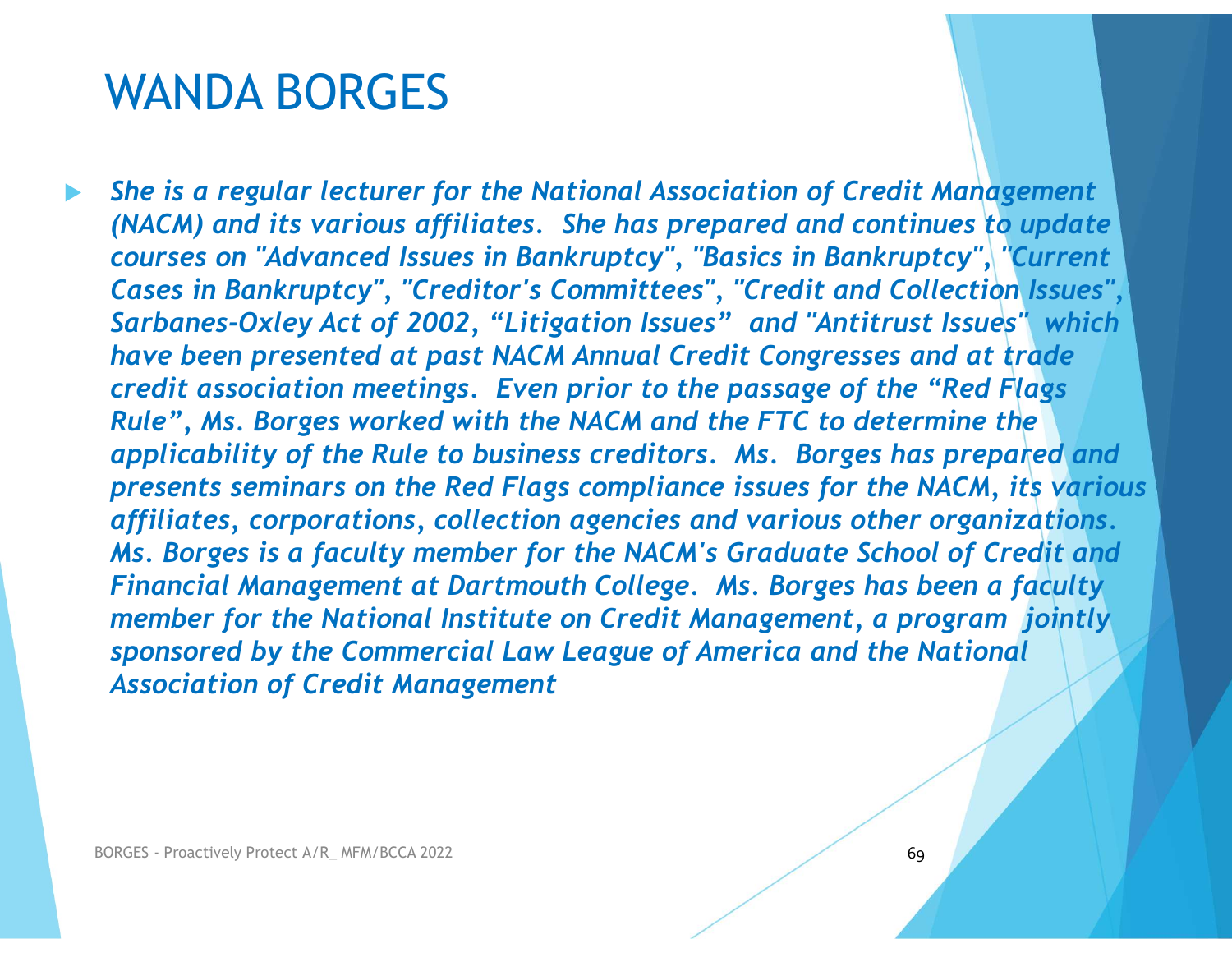- She has been a regular lecturer for the American Management Association on Uniform Commercial Code and Fundamentals of Business Law for the Non-Law and for both the American Management Association, the Media Financial Management Association (formerly the Broadcast Cable Financial Management Association) and the Broadcast Cable Credit Association on Creditor's Rights il Commercial Litigation and Bankruptcy Matters. Additionally, she has presente seminars and webinars for the National Conference of Bankruptcy Judges, the American Bankruptcy Institute, The Commercial Law League of America, The International Association of Commercial Collectors, various local and national Bar Associations, Thomson West Publishing Company, Levelset, Highako, the New York State Food Service Distributors Association and Riemer Reporting Service.
- Ms. Borges frequently presents live seminars, tele-seminars and webinars for various trade credit group, many of whom are managed by NACM Affiliate Associations. Additionally, she has prepared and presented these educational programs for the American Automotive Leasing Association, the National Chemical Credit Association, the National Cement Trade Credit Group, the Health Industry Manufacturers Association, the Beauty and Barber Manufacturers Credit Association, the New Hampshire Association of Broadcasters and the Credit Association for Satellite History. Bar Associations, Thomson West Publishing<br>York State Food Service Distributors Associans.<br>Ms. Borges frequently presents live seminal<br>various trade credit group, many of whom<br>Associations. Additionally, she has prepare<br>pro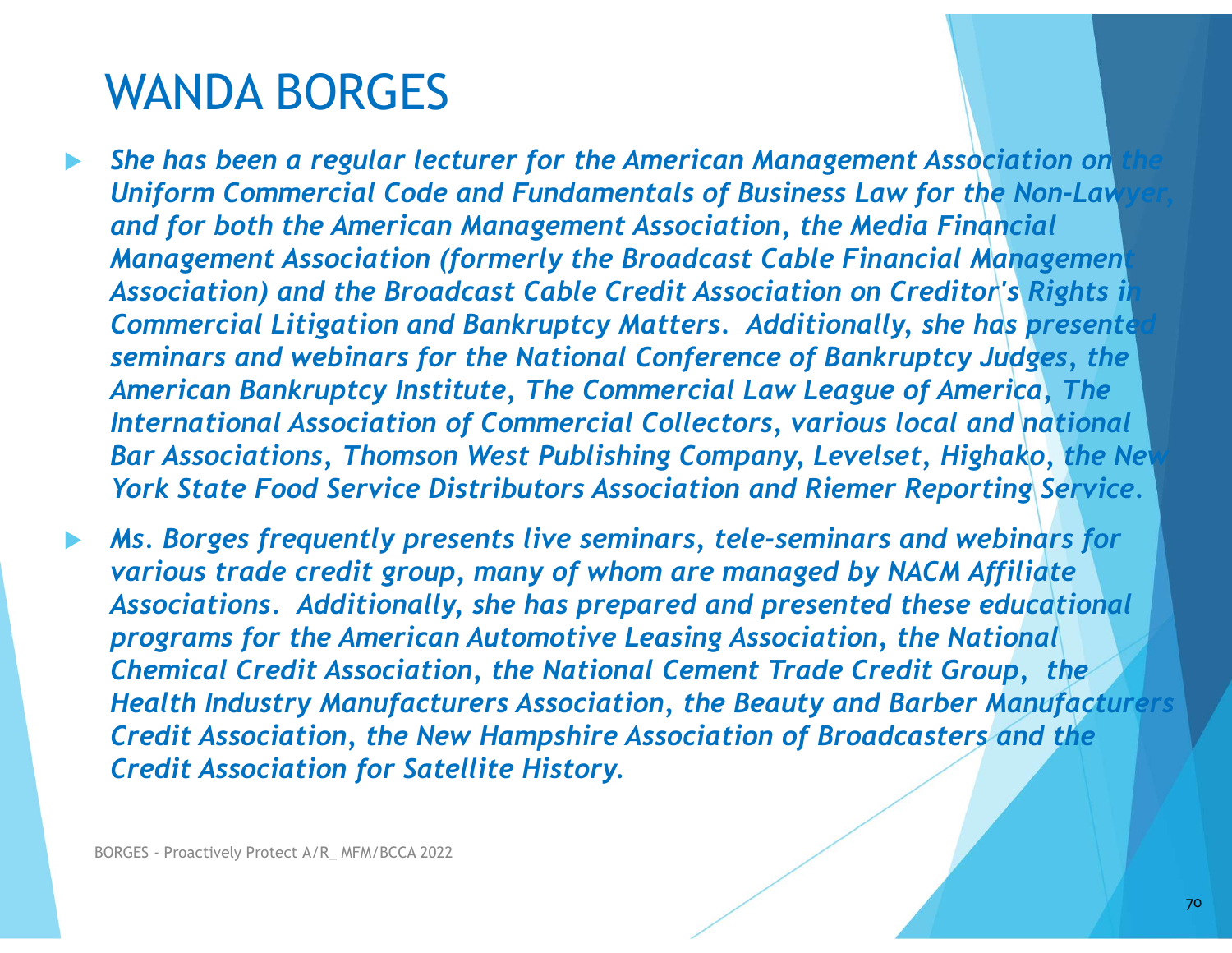She has served as the Managing Editor and still is one of the contributing WANDA BORGES<br>
She has served as the Managing Editor and still is one of the contributing<br>
authors of the <u>Manual of Credit and Collection Laws</u> published by the National<br>
Association of Credit Management and is a contribut Association of Credit Management and is a contributing author to its Principle of Business Credit.. She is a member of NACM's Editorial Advisory Committee. WANDA BORGES<br>
She has served as the Managing Editor and still is one of the contributing<br>
authors of the <u>Manual of Credit and Collection Laws</u> published by the National<br>
Association of Credit Management and is a contribut 1998 Edition of the Commercial Law Journal. She has authored Antitrust, Restraint of Trade and Unfair Competition: Myth Versus Reality, published by WANDA BORGES<br>
She has served as the Managing Editor and still is one of the contributing<br>
authors of the <u>Manual of Credit and Collection Laws</u> published by the National<br>
Association of Credit Management and is a contribut WANDA BORGES<br>
She has served as the Managing Editor and still is one of the contributing<br>
authors of the <u>Manual of Credit and Collection Laws</u> published by the National<br>
Association of Credit Management and is a contribut Publishing Company and updated annually. She routinely publishes articles for the National Association of Credit Management "Business Credit" magazine and has published articles for its "Fraud Prevention News". Upon the passage of the BAPCPA in 2005, Ms. Borges prepared and presents educational programs on this new legislation and co-authored The Bankruptcy Abuse Prevention and Association of Credit Management and is a contributing author to its <u>Principle</u><br>of Business Credit.. She is a member of NACM's Editorial Advisory Committee.<br>Her treatise <u>Hidden Liens: Who is Entitled to What?</u> was publis published by the NACM. **Publishing Company and updated annually.** She routinely published the National Association of Credit Management "Business Credit has published articles for its "Fraud Prevention News". Upon the BAPCPA in 2005, Ms. Borges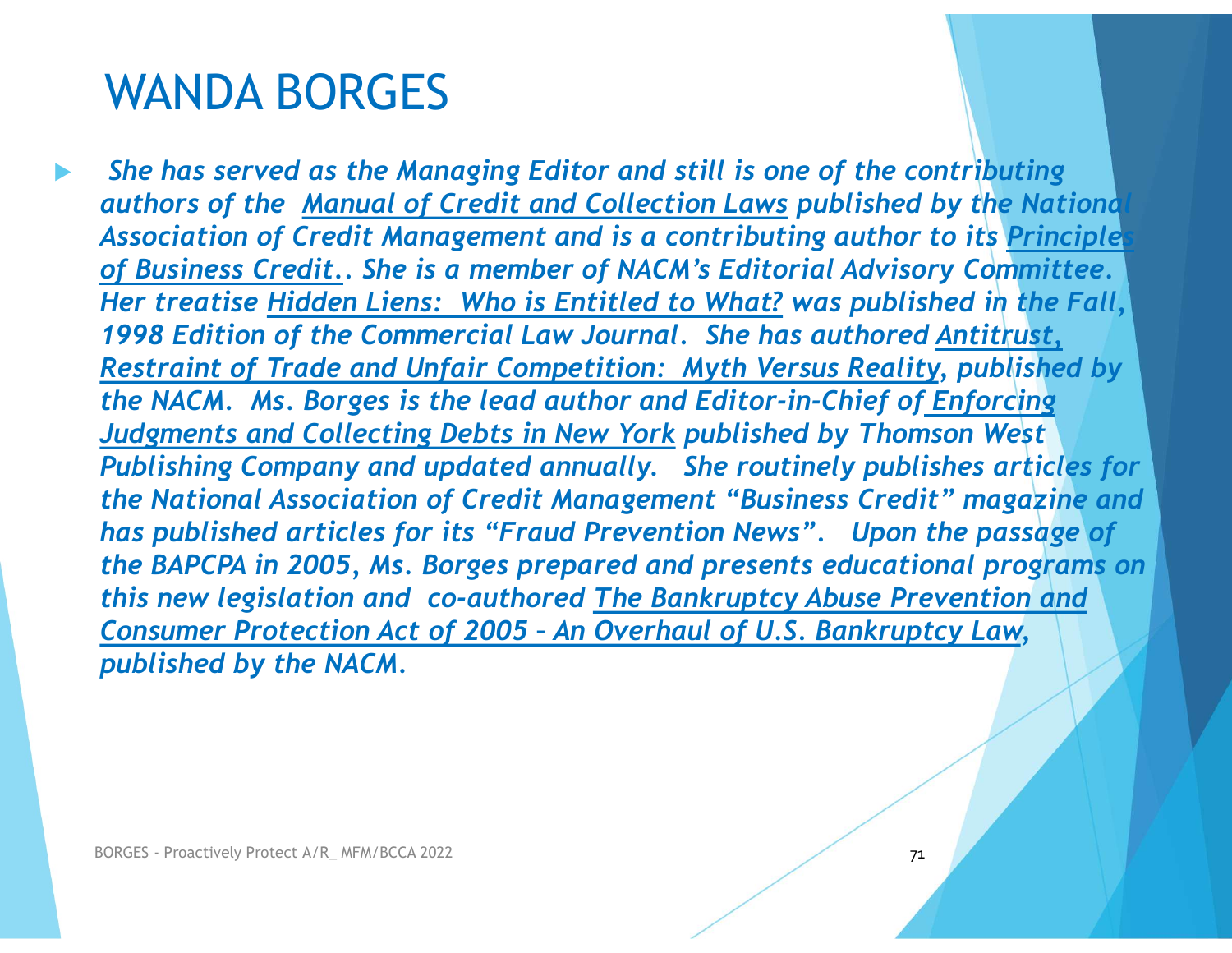She has published articles for the Broadcast Cable Credit Association "Creditopic\$" and the "The Financial Manager" on Commercial Creditors' Rights in Bankruptcy, Bankruptcy issues generally, the FTC's Red Flags Rule, the ECO and Regulation B, Electronic Invoicing, "Dot Com" Businesses, and on Advertiser/Agency Liability; and has prepared the "white paper" on the discontinuance of notarization of broadcast invoices. She is a co-author of the National Association of Broadcasters' book Out of the Red and into the Black, a well as the Broadcast Cable Credit Association's Credit & Collection Handbook. Ms. Borges has appeared as a guest on the Fox News Channel program, "Fox on WANUA BUKGES<br>
She has published articles for the Broadcast Cable Credit Association<br>
"CreditopicS" and the "The Financial Manager" on Commercial Creditors' Rights<br>
in Bankruptcy, Bankruptcy issues generally, the FTC's Red Ms. Borges prepared and presented a program entitled "Avoiding Bankruptcy Pitfalls: Creditors' Rights and Professional Obligations in Bankruptcy Proceedings" for the Georgia Bar Association and the Institute of Continuing Legal Education in Georgia" which was televised live and telecasted to satellite locations throughout the State of Georgia. Ms. Borges has appeared as a guest on the<br>Consumers", speaking on consumer bankru<sub>l</sub><br>Ms. Borges prepared and presented a progr<br>Pitfalls: Creditors' Rights and Professional<br>Proceedings" for the Georgia Bar Associati<br>Legal E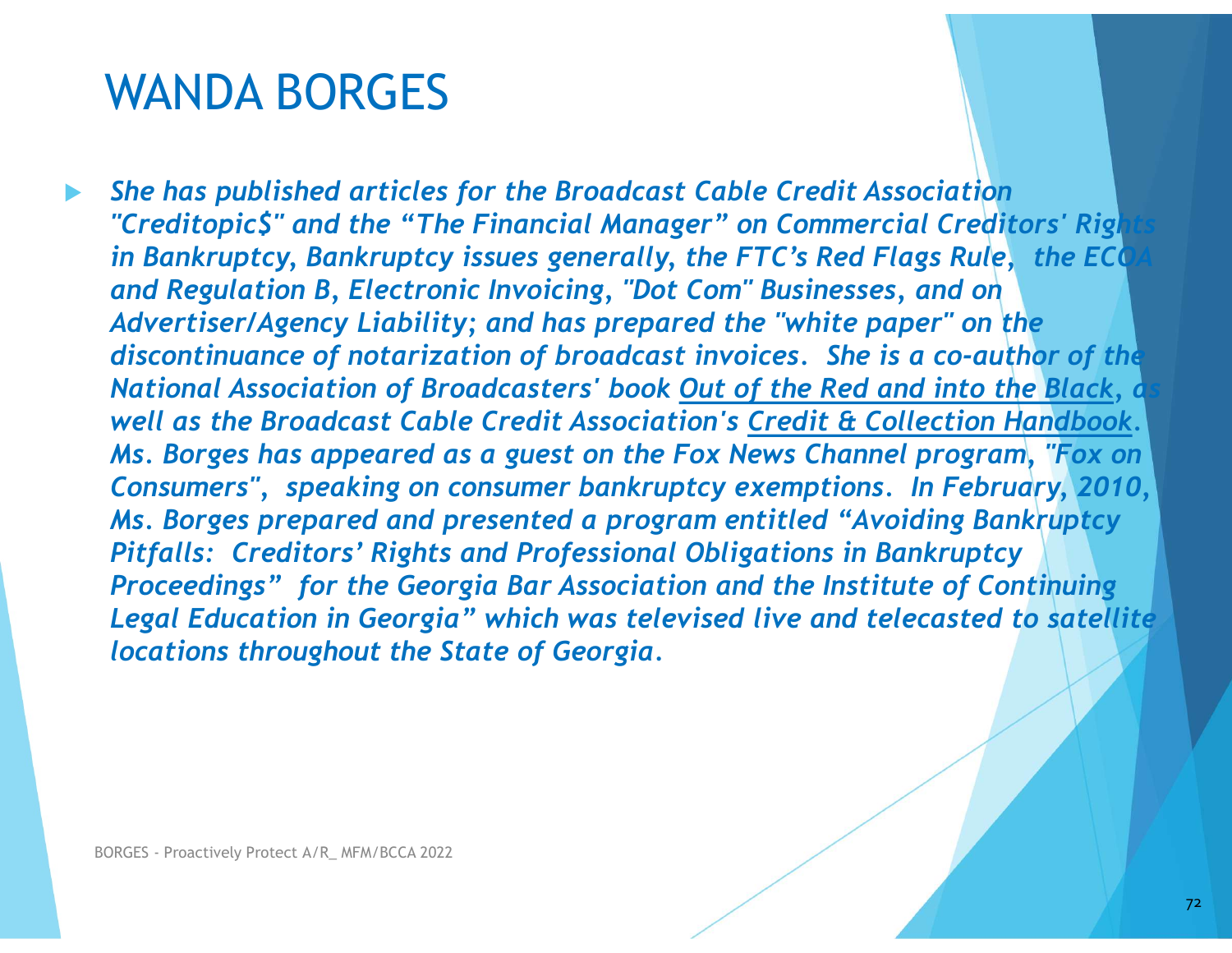## WANDA BORGES

- She has conducted "in-house" seminars on credit, collection, secured transactions and insolvency for corporate clients such as Agrium, Inc., Bristol-Myers Squibb, Burlington Industries, Inc., Cosmair, Inc., Doric Enterprises, Ferguson Enterprises, Inc., Mars Incorporated, McKesson Corporation, Mobil Chemical Company, Multi-Arc Corp., Pfizer Inc., R.J. Reynolds Tobacco Company, Sandvik, Inc., Sharp Electronics Corporation, Simon & Schuster Corp., SONY Corporation, Southeastern Freight Lines, Inc., Stanley Works, Sumitomo Corporation of Americas and SunTrust Bank. She has conducted "in-house" seminars on credit, collection, secured<br>transactions and insolvency for corporate clients such as Agrium, Inc., Bristol<br>Myers Squibb, Burlington Industries, Inc., Cosmari, Inc., Doinc Enterpris
- She is a past Chair of the Board of Trustees of Mercy College and served as a member of that board for nine years. She has served on the board of Regents New York. She is a past Chair of the Broadcast Cable Financial Management Association. Corporation of Americas and Sun Irust Bank<br>She is a past Chair of the Board of Trustees<br>member of that board for nine years. She I<br>College, and has taught Business Law at Sei<br>New York. She is a past Chair of the Broad<br>Asso